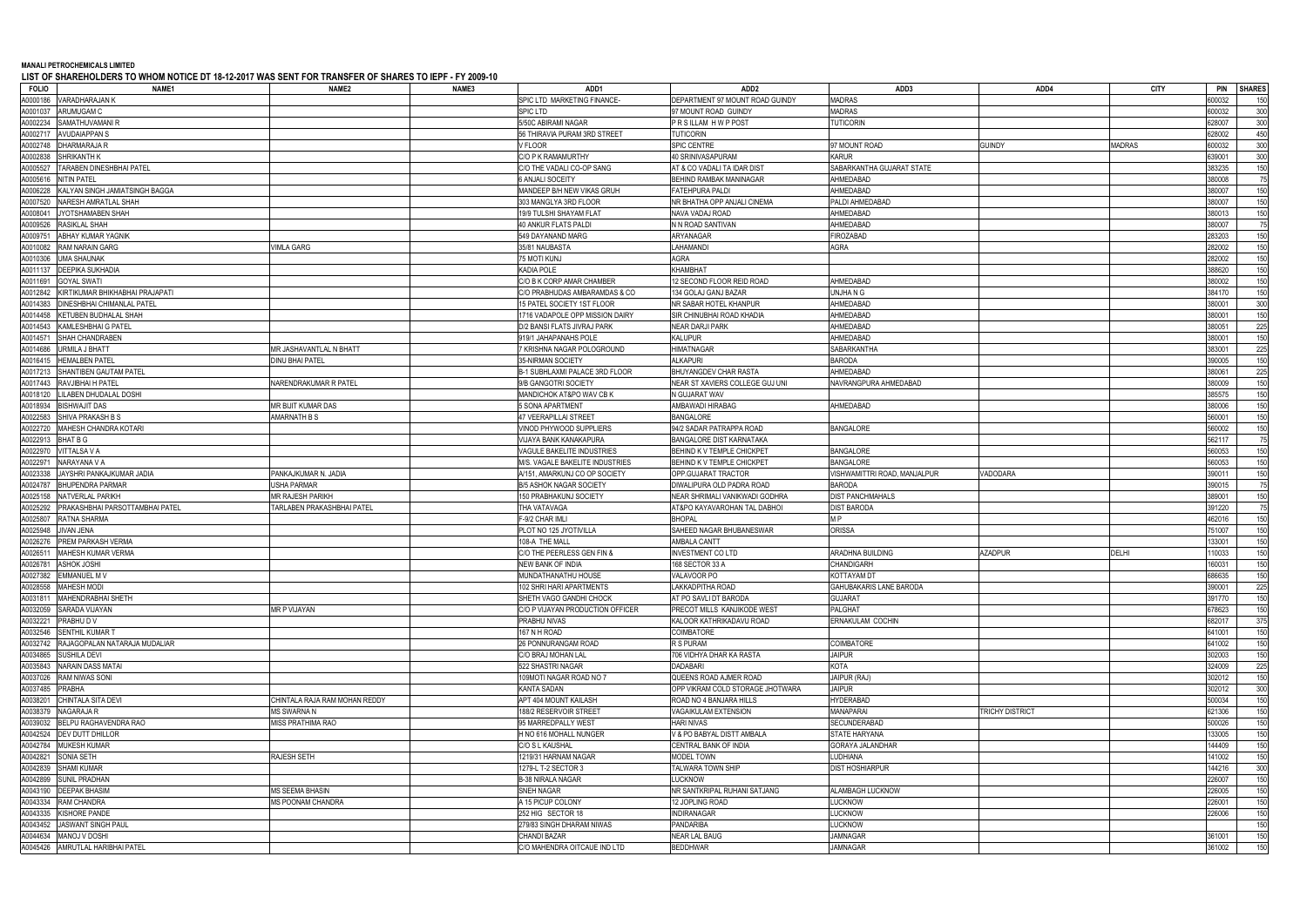| <b>FOLIO</b> | NAME <sub>1</sub>                      | NAME <sub>2</sub>            | NAME3               | ADD1                                       | ADD <sub>2</sub>                             | ADD3                             | ADD4               | <b>CITY</b>     | <b>PIN</b><br><b>SHARES</b> |            |
|--------------|----------------------------------------|------------------------------|---------------------|--------------------------------------------|----------------------------------------------|----------------------------------|--------------------|-----------------|-----------------------------|------------|
| 40045773     | CHANDRAKANT MODHA                      |                              |                     | C/O J J DATTANI                            | FLAT NO 10                                   | <b>AVANTIKA APPT</b>             | IMDA LANE          | <b>JAMNAGAR</b> | 361001                      | 150        |
| A0046172     | PARAS MAL CHOPRA                       |                              |                     | C/O SIREMAL ACHAL CHAND                    | <b>CLOTH MARKET</b>                          | JODHPUR RAJ                      |                    |                 | 342002                      | 150        |
| A0046173     | CHANDRA CHOPRA                         |                              |                     | C/O SIRE MAL ACHALCHAND                    | CLOTH MARKET                                 | JODHPUR RAJ                      |                    |                 | 342002                      | 150        |
| A0046375     | HASANAND DARYANANI                     |                              |                     | NEW BANK OF INDIA                          | SOJATI-GATE                                  | <b>JODHPUR</b>                   |                    |                 | 342001                      | 150        |
| A0046654     | CHICKY P POPLI                         | PHOOLAN POPLI                |                     | 35-B/1 NAYAGAON                            | <b>VIDYUT NAGAR</b>                          | <b>JABALPUR</b>                  |                    |                 | 482008                      | 150        |
| A0047537     | DEBIKA MAZUMDAR                        |                              |                     | C/O SHREE MAAPRINTING WAXING &             | BINDING PRESS S C ROAD                       | <b>GUWAHATI</b>                  |                    |                 | 781001                      | 150        |
| A0047607     | PRAKASH JAIN                           |                              |                     | C/O PARASMAL JAIN 3RD FLOOR                | R NO 5 SARAF BLDG ANNEXE AT ROAD             | <b>GAUHATI ASSAM</b>             |                    |                 | 781001                      | 225        |
| A0048821     | AYA RAGHUNATHAN                        |                              |                     | 19A BANNADURAI SANNATHI STREET             | KUMBAKONAM                                   | TAMILNADU                        |                    |                 | 612001                      | 225        |
| A0048952     | ANITA SASIDHARAN                       |                              |                     | ADARSH NEELKANT NAGAR-7                    | UNIVERSITY ROAD                              | <b>RAJKOT</b>                    |                    |                 | 360005                      | 150        |
| A0049912     | <b>HARIDAS MEHTA</b>                   |                              |                     | SHREE RANG SOCIETY                         | CHITAL ROAD NEAR PANCHVATI                   | <b>AMRELI</b>                    |                    |                 | 364601                      | 150        |
| A0052284     | UKARAM NARAHARI GADAM                  |                              |                     | SAHYADARI FLATS CEMENT ROAD                | 36 SHIVAJI NAGAR                             | <b>NAGPUR</b>                    |                    |                 | 440010                      | 300        |
| A0052427     | PREETI LAKHANPAL                       |                              |                     | QR NO 3A ST NO 35                          | SECTOR IX BHILAINAGAR                        | <b>DIST DURG M P</b>             |                    |                 | 490009                      | 150        |
| A0053644     | <b>GOVIND PHADKE</b>                   | <b>VIJAY GADGIC</b>          |                     | 215 GAYATRI SOCIETY                        | NEAR D D KADAM SHOP                          | <b>PUNE</b>                      |                    |                 | 111009                      | 300        |
|              |                                        |                              |                     |                                            |                                              |                                  |                    |                 |                             |            |
| A0054068     | CHANDRA SHEKHAR GIRI                   |                              |                     | 154 ANANDPURI                              | WEST BORING CANAL ROAD                       | <b>PATNA</b>                     |                    |                 | 800001                      | 150        |
| A0054144     | <b>DEVIDAS</b>                         | MANJULA KUMARI               |                     | MH.KALIASTHAN, P.O.BEGAMPUR, PATNA         | CITY.                                        |                                  |                    |                 | 800009                      | 150        |
| A0054226     | <b>ANJANI JAISWAL</b>                  | PRAVEEN JAISWAL              |                     | PRAVEEN BROTHERS,                          | HAZARIBAGH ROAD, RANCHI                      | BIHAR.                           |                    |                 | 834001                      | 75         |
| A0054433     | HARENDRA TIWARI                        |                              |                     | C/O B TIWARI                               | VIDYAPURI                                    | <b>KANKARBAG</b>                 | PATNA              |                 | 800020                      | 75         |
| A0056392     | NIRBHAYAKUMR INDRAYAN                  |                              |                     | A-12 MADHUVAN APPT BALMUKUND PLOT          | NIRMALA CONVENT ROAD                         | <b>RAJKOT</b>                    |                    |                 | 360005                      | 150        |
| A0056490     | MAHENDRAKUMAR MANJI DUDHATRA           |                              |                     | <b>AT SUKHAPUR</b>                         | <b>VIA VADAL</b>                             | DIST JUNAGADH                    |                    |                 | 362310                      | 150        |
| A0057726     | <b>AWRENCE MICHAEL</b>                 | <b>ANGEL LAWRENCE</b>        |                     | VT HOUSE CONVENT LANE                      | PATTATHANAM QUILON                           | <b>KERALA</b>                    |                    |                 | 691001                      | 300        |
| A0057800     | PRABHAKARARAO TAUVA                    |                              |                     | GURU RAJA STEEL HOUSE                      | <b>GUDIVADAVARI STREET</b>                   | VIJAYAWADA                       |                    |                 | 520001                      | 150        |
| A0060115     | PRATIBHA RAJESH SHAH                   |                              |                     | C/O A M MODI ASSO 336 AJANTA               | SHOPPING CENTRE NEAR AJANTA CINEMA           | RING ROAD SURAT GUJ              |                    |                 | 395002                      | 300        |
| A0060271     | <b>DAXABEN PATEL</b>                   |                              |                     | 17 YOGESHWAR SOCIETY-2                     | NEAR VIDHYA VIHAR SCHOOL                     | SUBHANPURA                       | /ADODARA           |                 | 390007                      | 450        |
| A0061345     | SUNDARAMBAL SANKARASADASIVAN           |                              |                     | C/O S SANKARA SADA SIVAN                   | ASSITANT ENGINEER COAXIAL 1/53/B             | MADURAI ROAD TENKASI             |                    |                 | 627811                      | 150        |
| A0062476     | KULATHU THANU                          |                              |                     | 14 RAMASWAMI STREET                        | T NAGAR                                      | <b>MADRAS</b>                    |                    |                 | 600017                      | 225        |
| A0062590     | VASUNDHARA K                           | / RADHIKA                    |                     | 43 RAJAJI COLONY                           | VIRUGAMBAKKAM                                | MADRAS                           |                    |                 | 600092                      | 75         |
| A0063482     | SITARAM RAOSAHEB RAHANE                | RAOSAHEB WAMEN RAHANE        |                     | AT BAHADARPUR POST JAWALAKE                | TAL KOPERGAON STATE MAHARASHTRA              | <b>DIST AHMEDNAGAR</b>           |                    |                 | 123601                      | 262        |
| A0063831     | KRISHNA SREEDHARAN                     |                              |                     | H H CENTURY ANCHORAGE                      | 29 FOURTH SEAWARD ROAD                       | VALMIKI NAGAR                    | MADRAS             |                 | 600041                      | 150        |
| A0064406     | ASHOK D                                | PADMAJA ASHOK                |                     | 2 RAMASAMY MUDALIAR ROAD                   | <b>VEPERY</b>                                | <b>MADRAS</b>                    |                    |                 | 600007                      | 150        |
| A0064550     | SWAMINATHAN R                          |                              |                     | 60 99TH ST 15TH SECTOR                     | K K NAGAR                                    | MADRAS                           |                    |                 | 600078                      | 150        |
| A0064725     | ANUSUYA DEENADAYALAN                   |                              |                     | NEW NO 24 WEST ROAD                        | <b>WEST CIT NAGAR</b>                        |                                  |                    | <b>CHENNAI</b>  | 600035                      | 225        |
| A0064926     | SUBRAMANIAM G                          | <b>MS S SANKARI</b>          | <b>MR S RAMESH</b>  | 93-A EAST RAJA STREET                      | KANCHEEPURAM                                 | TAMIL NADU                       |                    |                 | 631502                      | 225        |
| A0064927     | SANKARI S                              | MR G SUBRAMANIAM             | DR S KARUNAKARAN    | 93-A EAST RAJA STREET                      | KANCHEEPURAM                                 | Tamil Nadu                       |                    |                 | 631502                      | 225        |
| A0064928     | <b>KUMARS</b>                          | MR G SUBRAMANIAM             | <b>MS S SANKARI</b> | 93-A EAST RAJA STREET                      | KANCHEEPURAM                                 | <b>TAMIL NADU</b>                |                    |                 | 631502                      | 225        |
| A0064930     | <b>RAMESH S</b>                        | MR G SUBRAMANIAM             | <b>MS S SANKARI</b> | 93-A EAST RAJA STREET                      | KANCHEEPURAM                                 | <b>TAMIL NADU</b>                |                    |                 | 631502                      | 225        |
| A0065027     | VENKATASUBBIAH GANJI                   | LEELAVATHY GANJI             |                     | PLOT NO 113 SREE SAI NAGAR                 | VIRUGAMBAKKAM                                | <b>MADRAS</b>                    |                    |                 | 600092                      | 150        |
| A0065886     | RAJI SUBRAMANIAM                       | <b>MR S SRINIVASAN</b>       |                     | 3312 13TH MAIN                             | 7TH CROSS                                    | <b>BANGALORE</b>                 |                    |                 | 560008                      | 150        |
| A0065999     | PADMA K                                |                              |                     | 1181/3, ANNA NAGAR WEST END COLONY         | BEHIND DAV NAGAR BOYS HR. SEC. SCHOOL        | <b>MUGAPPAIR</b>                 |                    | <b>CHENNAI</b>  |                             | 262        |
| A0066350     | SATHAPPAN N                            |                              |                     | NO 27/14 SIR C V RAMAN ROAD                | ALWARPET                                     |                                  |                    | <b>CHENNAI</b>  | 600018                      | 75         |
| A0066351     | NARAYANAN SATHAPPAN                    |                              |                     | NO.27/14 SIR C V RAMAN ROAD                | ALWARPET                                     |                                  |                    | <b>CHENNAI</b>  | 600018                      | 75         |
| A0066544     | MEENAKSHI K                            |                              |                     | 22 SUNDARAMURTHY VINAYAGER KOIL ST         | <b>HIGH ROAD</b>                             | CHENGELPATTU                     |                    |                 | 603002                      | 150        |
| A0066823     | MANIVANNAN S                           |                              |                     | NO 1 MARUTHI NAGAR                         | HASTHINAPURAM                                | <b>MADRAS</b>                    |                    |                 | 600064                      | 150        |
|              | A0066892 ASHOK KUMAR G                 |                              |                     | 10 KAVARI STREET                           | <b>CHENGLEPUT</b>                            |                                  |                    |                 | 603002                      |            |
| A0066991     | <b>GEETHA G</b>                        | MR R SURYANARAYANAN          |                     | 359/11 IYSHWARYA FLATS                     | ANNA NAGAR WEST                              | <b>MADRAS</b>                    |                    |                 | 600040                      | 300        |
| A0067240     | HARIHARAN PADMANABHAN                  |                              |                     | 5 THIRD STREET                             | KAMATCHI COLONY TAMBARAM SANATORIUM          | <b>MADRAS</b>                    |                    |                 | 600047                      | 150        |
| A0068010     | <b>MANJU MUKLANIA</b>                  |                              |                     | 7A CLIVE ROW                               | CALCUTTA                                     |                                  |                    |                 | 700001                      | 300        |
| A0068945     | <b>TARAGOURI H MEHTA</b>               |                              |                     | 76 BOW BAZAAR STREET                       | BLOCK C                                      | CALCUTTA                         |                    |                 | 700012                      | 150        |
| A0069113     | <b>DILIP KUMAR SARKAR</b>              |                              |                     | C/O SONA LAXMI DHAM                        | 229 ALI HAIDER ROAD TITAGARH PO              | 24 PARGANAS (N) WEST BENGAL      |                    |                 | 743188                      | 300        |
| A0069442     | SUNANDA V                              |                              |                     | M/S. VAGALE BAKELITE INDUSTRIES            | BEHIND K V TEMPLE, CHICKPET                  | <b>BANGALORE</b>                 |                    |                 | 560053                      | 150        |
| A0069500     | JAYALAKSHMI VISWANATHA RAO             | MR VISWANATHA RAO BHEEMA RAO |                     | ANANDAVALLINO 390                          | 13TH CROSS ROAD SADASHIVANAGAR               | <b>BANGALORE</b>                 |                    |                 | 560080                      | 300        |
| A0073219     | SHILPA AGARWAL                         |                              |                     | 3 B ASHOKA ROAD                            | <b>II FLOOR</b>                              | CALCUTTA                         |                    |                 | 700027                      | 150        |
| A0073231     | <b>BHAGIRATH MAL SHARMA</b>            |                              |                     | 10 GANGAPRASAD MUKHERJEE ROAD              | <b>CALCUTTA</b>                              |                                  |                    |                 | 700025                      |            |
| A0074456     | <b>BISWAJIT SAMANTA</b>                | MR UDAY SANKAR SAMANTA       |                     | PUNJAB NATIONAL BANK                       | <b>DURGAPUR</b>                              | <b>WEST BENGAL</b>               |                    |                 |                             | 150<br>150 |
|              | RATANMALA GUPTA                        |                              |                     |                                            |                                              |                                  |                    |                 | 713213                      | 150        |
| A0074554     |                                        |                              |                     | C/O SUNDEEP TRADERS                        | <b>3 BENTICK STREET</b>                      | CALCUTTA                         |                    |                 | 700001                      |            |
| A0074884     | RAGHAVAN R S                           | MS S KALYANA SUNDARAVALLI    |                     | 15/2C CHETLA ROAD                          | <b>B-10 KAMAL KUNJ</b>                       | CHETLA                           |                    | <b>KOLKATA</b>  | '00027                      | 150        |
| A0075070     | PRITI MAHESHWARI                       |                              |                     | C/O P S LAKHOTIA                           | E 12/14 INDRALOK ESTATE II PAIKPARA          | CALCUTTA                         |                    |                 | 700002                      | 150        |
| A0075331     | KALYANI DEBNATH                        | MR LAKSHMI KANTO DEBNATH     |                     | <b>D P FINANCE</b>                         | DARBHANGA HOUSE                              | RANCHI                           | BIHAR              |                 | 834001                      | 150        |
| A0076736     | <b>HIMATLAL DOSHI</b>                  | MR RASHMIKANT DOSHI          |                     | 25 CIVIC CENTRE                            | <b>BHILAI</b>                                | <b>MADHYA PRADESH</b>            |                    |                 | 490006                      | 150        |
| A0076855     | AGARWAL R N                            |                              |                     | C/O DR BALWANT RAI AGARWAL                 | 35 C MODEL TOWN NEAR ARYANAGAR               | GHAZIABAD UP                     |                    |                 |                             | 112        |
| A0077290     | AKHILESH KUMAR SINGH                   |                              |                     | SAI AASHIRWAD                              | <b>DRONPURI</b>                              | P O KANWALI                      | MAHADEV SINGH ROAD | <b>DEHRADUN</b> |                             | 150        |
| A0077541     | SHANKAR MAHADEVAN                      |                              |                     | A 1/12 PANCH                               | SHEEL ENCLAVE                                | <b>NEW DELHI</b>                 |                    |                 | 10017                       | 150        |
| A0078363     | <b>SULOCHANA REDDY V</b>               |                              |                     | 142/POCKET A-4                             | KALKAJI EXTN                                 | <b>NEW DELHI</b>                 |                    |                 | 10019                       | 150        |
| A0078666     | <b>VEENA NANDA</b>                     | <b>MR P K NANDA</b>          |                     | 37-B KRISHNA NAGAR                         | <b>MATHURA</b>                               | U P                              |                    |                 | 281004                      | 150        |
| A0078934     | <b>HARJINDER SINGH</b>                 |                              |                     | T-85 VISHNU GARDEN EXT                     | <b>NEW DELHI</b>                             |                                  |                    |                 | 10018                       | 150        |
| A0080051     | <b>KAKKARCS</b>                        |                              |                     | STATE BANK OF INDIA                        | <b>MUZAFFAR NAGAR</b>                        | U P                              |                    |                 | 251001                      | 150        |
| A0080335     | CHAMA KAPOOR                           |                              |                     | C/O M/S G K & CO                           | KUCHA SITARAM                                | <b>BAREILLY</b>                  |                    |                 | 243003                      | 300        |
| A0081216     | <b>JRVASHI</b>                         |                              |                     | E 63 MANSAROVER GARDEN                     | <b>NEW DELHI</b>                             |                                  |                    |                 |                             | 150        |
| A0081281     | PURSHOTAM SARUP MATHUR                 |                              |                     | B-7 EXTN/120A SAFDARJUNG ENCLAVE           | <b>NEW DELHI</b>                             |                                  |                    |                 | 110029                      | 150        |
|              |                                        |                              |                     |                                            |                                              |                                  |                    |                 |                             |            |
| A0081479     | PREM GULATI<br>A0081480 SAT PAL GULATI |                              |                     | H NO 1526 SECTOR 16<br>H NO 1526 SECTOR 16 | <b>OLD FARIDABAD</b><br><b>OLD FARIDABAD</b> | <b>HARYANA</b><br><b>HARYANA</b> |                    |                 | 121002<br>121002            | 150<br>150 |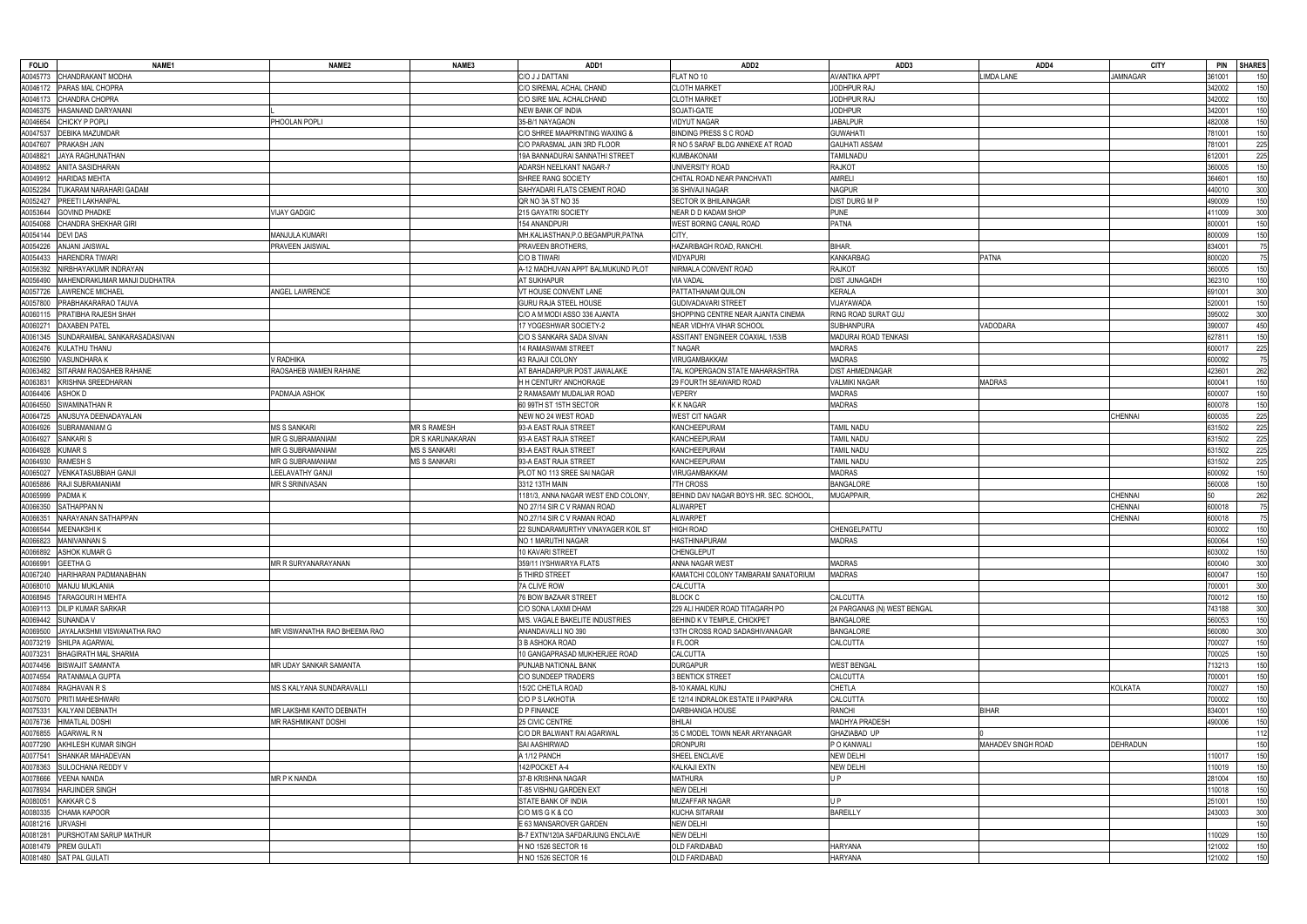| <b>FOLIO</b> | NAME1                              | NAME <sub>2</sub>              | NAME3                     | ADD1                                | ADD <sub>2</sub>                   | ADD3                     | ADD4          | <b>CITY</b>         | <b>SHARES</b><br><b>PIN</b> |
|--------------|------------------------------------|--------------------------------|---------------------------|-------------------------------------|------------------------------------|--------------------------|---------------|---------------------|-----------------------------|
| A0082017     | <b>BEGUM BULKESH</b>               |                                |                           | STATE BANK OF BIKANER & JAIPUR      | NDUSTRIAL AREA SADULPUR            | CHURU [RAJ]              |               |                     | 331023<br>150               |
| A0082845     | PARMOD KUMAR SALUJA                |                                |                           | 20-B-52-A TILAK NAGAR               | N DELHI                            |                          |               |                     | 225<br>10018                |
| A0083072     | <b>SHAKUNTALA CHADHA</b>           | MR VIJAY KUMAR CHANDHA         |                           | F11-33 KRISHAN NAGAR                | DELHI                              |                          |               |                     | 375<br>10051                |
| A0083537     | RAO Y N V                          | MRS NIRMALA RAO                |                           | 49 TYPE 4 SECTOR 1                  | <b>BHEL TOWNSHIP</b>               | <b>RANIPUR</b>           | HARDWAR       |                     | 150<br>249403               |
| A0084482     | RAMACHANDRAN SEETHARAMAN           | MS USHA RAMACHANDRAN           |                           | B-1158 IFFCONAGAR                   | SECTOR-17 GURGAON                  | <b>HARYANA</b>           |               |                     | 122001<br>150               |
| A0084485     | SAROJ PAL                          | MR RAM KISHAN PAL              |                           | HOUSE 279                           | POCKET 00                          | BLOCK A SECTOR 2         | ROHINI        | <b>NEW DELHI</b>    | 150<br>10085                |
| A0085233     | MERLYN HORACE PEREIRA              | MS MICHELLE HORACE PEREIRA     | MR HORACE GILBERT PEREIRA | SHEEBA FLAT NO 6 CEASER ROAD        | AMBOLI ANDHERI WEST                | <b>BOMBAY</b>            |               |                     | 400058                      |
|              | RAMDAS BHOSTAKER                   |                                |                           |                                     |                                    |                          |               |                     | 450                         |
| A0085306     |                                    |                                |                           | STATE BANK OF SAURASHTRA            | 11 S A BRELVI ROAD P BAG NO 10149  | FORT MUMBAI              |               |                     | 150<br>100001               |
| A0086627     | <b>BHAVSAR KANAIYALALC</b>         |                                |                           | 324/13 JAWAHAR NAGAR ROAD NO 17     | <b>GOREGAON WEST</b>               | <b>BOMBAY</b>            |               |                     | 150<br>400062               |
| A0089285     | KANHAIYALAL                        |                                |                           | HANUMAN DASS TAPARIA                | <b>NOKHA</b>                       | <b>BIKANER</b>           |               |                     | 334803<br>150               |
| A0089925     | MADHUKR VISHNUPANT BHORAS          | MS ROHINI MADHUKAR BHORAS      |                           | <b>BHORAS BUNGLOW</b>               | KULKARNI COLONY                    | NASIK                    |               |                     | 150<br>422002               |
| A009097      | <b>KIRTI D PATIL</b>               | MS PUSHPA D PATIL              |                           | 3 SAI SADAN                         | ROAD NO 42                         | <b>SAI SECTION</b>       | AMBARNATH     | <b>DIST THANE</b>   | 150                         |
| A0091041     | <b>BANKATLAL MANTRI</b>            |                                |                           | 62 SARVODAYA SOCY                   | BAMANWADA VILEPARLE EAST           | <b>BOMBAY</b>            |               |                     | 100099<br>150               |
| A0091397     | SHANKAR WANZARE                    |                                |                           | 5/79 RAJENRA NAGAR                  | DATTAPADA RD                       | <b>BORIVALI E BOMBAY</b> |               |                     | 400066<br>225               |
| A0091458     | AJIT WANZARE                       |                                |                           | 5/79 RAJENDRA NAGAR                 | DATTAPADA ROAD BORIVLI E           | <b>BOMBAY</b>            |               |                     | 225<br>400066               |
| A0091460     | NIRMALA WANZARE                    |                                |                           | 5/79 RAJENDRA NAGAR                 | DATTAPADA ROAD BORIVLI E           | <b>BOMBAY</b>            |               |                     | 225<br>400066               |
| A0092161     | PRABHAKAR MOHA DEVTENDULKAR        | BANDU RANGANATH DOMBE          |                           | NAVI PETH 4256                      | TENDULKAR WADA                     | PANDHARPUR               |               |                     | 150<br>113304               |
| A0092497     | URMILA DEVI KEJRIWAL               |                                |                           | GANESH DAS RAMKISHUN                | <b>BANK ROAD</b>                   | MUZAFFARPUR              |               |                     | 150<br>842001               |
| A0096624     | DAVID EARY SWAMY                   |                                |                           | 70 IST MARINE STREET                | <b>GROUND FLR DHOBI TALAO</b>      | <b>BOMBAY</b>            |               |                     | 150<br>400002               |
| A0096878     | VIMALABEN KANTILAL PATEL           | MR KANTILAL SANTABHAI PATEL    |                           | 21 MAHESHWAR NIWAS TILAK RD         | SANTACRUZ WEST                     | <b>BOMBAY</b>            |               |                     | 150<br>400054               |
| A0096879     | MINU PATEL                         | VIR KIRAN KANTILAL PATEL       |                           | 21 MAHESHWAR NIWAS TILAK RD         | SANTACRUZ WEST                     | <b>BOMBAY</b>            |               |                     | 150<br>400054               |
| A0097677     | SUNDEER K MEDIRATTA                |                                |                           | 335 KALBADEVI RD                    | <b>BADABWADI FIRST FLOOR</b>       | <b>BOMBAY</b>            |               |                     | 150<br>400002               |
| A0099619     | DEVENDER NATH KHANNA               |                                |                           | A-23 ANAND VIHAR                    | NEAR NITCO MODEL SCHOOL            | INDER PRASTHA EXTN DELHI |               |                     | 10092<br>150                |
| B0000409     | SATISH KUMAR                       | MS BANITA SAXENA               |                           | SECTOR ONE HOUSE NO 838             | R K PURAM                          | <b>NEW DELHI</b>         |               |                     | 110022<br>150               |
|              |                                    |                                |                           |                                     |                                    |                          |               |                     |                             |
| B0000812     | RAMA SHANKAR                       | KULJEET SINGH                  |                           | 20 KRISHNA NAGAR                    | SAFDERJUNG ENCLAVE                 | <b>NEW DELHI</b>         |               |                     | 10029<br>75                 |
| B0001168     | SHER SINGH NAINWAL                 |                                |                           | MIG FLAT NO 40 POCKET B-8           | SECTOR-4 ROHIN                     | <b>DELHI</b>             |               |                     | 150<br>10085                |
| B0001269     | VIDYA SAGAR JAKHMOLA               |                                |                           | 68 NEHRU COLONY                     | THATIPUR MORAR                     | <b>GWALIOR</b>           |               |                     | 474011<br>150               |
| B0001464     | SADHU SINGH                        |                                |                           | 93 GAUTAM NAGAR                     | NEW DELHI                          |                          |               |                     | 150<br>10049                |
| B0001716     | SUBHASH AGGARWAL                   |                                |                           | Y-42 LOHAMANDI NARAINA              | NEW DELHI                          |                          |               |                     | 150<br>10028                |
| B0001807     | <b>NEELAM SHARMA</b>               |                                |                           | 27 SAMRAT APARTMENTS                | <b>B-11 VASUNDHARA ENCLAVE</b>     | DELHI                    |               |                     | 10091<br>150                |
| B0002303     | PRIYA MONGA                        |                                |                           | F-99/A VISHNU GARDEN                | <b>NEW DELHI</b>                   |                          |               |                     | 150<br>10018                |
| B0002494     | <b>SADHNA MALIK</b>                |                                |                           | AG I-112-B VIKAS PURI               | NEW DELHI                          |                          |               |                     | 110018<br>150               |
| B0002895     | <b>SUSHIL ANAND</b>                | SUKSHAM ANAND                  |                           | FLAT NO 4                           | NATRAJ APARTMENTS                  | 67 I P EXTENSION         | DELHI         |                     | 150<br>110092               |
| B0006404     | ARUN VASUDEO KOTEKAR               | MR NARESH MORARJI ASHAR        |                           | 44\C SBI SARASWATI SOCIETY          | ISLA LANE VILE PARLE(W)            | <b>BOMBAY</b>            |               |                     | 400056<br>150               |
| B0007390     | SURYABEN MANUBHAI SHAH             |                                |                           | SWAPNA BLDG 7TH FLOOR FLAT 4        | 105E TARABAIUG SRI MOTI SHAH LANE  | MAZAGAON BOMBAY          |               |                     | 150<br>400010               |
| B0007903     | <b>KANNAN P</b>                    | MRS LAKSMI KANNAN              |                           | R R FLATS 1/4 RADHAKRISHNAN ST      | T NAGAR                            | MADRAS                   |               |                     | 150<br>600017               |
| B0008128     | SHEIK ABDUL SATHAR S K             |                                |                           | 97 MOUNT ROAD                       | GUINDY IIIRD FLOOR SPIC CENTRE     | MADRAS                   |               |                     | 150<br>600032               |
| B0008652     | RAMAKRISHNAN S                     |                                |                           | 32 GOVINDAN ROAD                    | <b>WEST MAMBALAM</b>               | <b>MADRAS</b>            |               |                     | 300<br>600033               |
| B0009782     | BHAVANA DIPAK SHAH                 | DIPAK B SHAH                   |                           | 1 PRANAYATA PARK FLAT               | SWASTIC CROSS RD NAVRANGPURA       | AHMEDABAD                |               |                     | 380009<br>150               |
| B0010359     | VASANTKUMAR BUDDHISCHANDRA SHAH    | MRS SAVITRI DALSUKHBHAI SHAH   |                           | 1 GADHVI SOC. AMOLA APART. FLAT NO4 | NEAR SWATI SOC ISHITA APPART. LANE | NAVRANGPURA AHMEDABAD    |               |                     | 300<br>380014               |
| B0011777     | PRAFULCHANDRA JIVABHAI PATEL       | MANJULABEN PRAFULCHANDRA PATEL |                           | <b>B/H DIVYA APARTMENTS</b>         | NEAR MITHAKALI UNDER BRIDGE        | NAVRANGPURA AHMEDABAD    |               |                     | 80009<br>150                |
| B0011800     | <b>NANDINI G PATEL</b>             | GOVINDLAL BHAICHANDBHAI PATEL  |                           |                                     |                                    |                          |               |                     | 300                         |
|              |                                    |                                | KANTAGAURI G PATEL        | NANDINI 12 INKILAB STREET           | <b>GULBAI TEKRA</b>                | AHMEDABAD                |               |                     | 380015                      |
|              | B0011880 RAJNIKANT SUTARIA         |                                |                           | JAIN MERCHANT SOCIETY               | Paldi                              | AHMEDABAD                |               |                     | 300<br>380007               |
|              | B0011970 PRAVIN CHANDULAL SHAH     | CHANDULAL DALPATBHAI SHAH      |                           | BLOCK NO.C/7, MORPINCHH APARTMENT   | B/H NEW SHARDA MANDIR HIGH SCHOOL  | SANJIVANI HOSPITAL ROAD  | PALDI         | AHMEDABAD           | 150<br>380007               |
|              | B0012673 MEENA AROON SHAH          | MR AROON DALPATLAL SHAH        |                           | 3/3/ A SHREE JI BAG FLATS           | BH NAVRANGPURA POLICE ST           |                          |               |                     | 450                         |
|              | B0013455 SUNIL MURLIDHAR DESHPANDE | MANJU SHA SHARDUL JOSHI        |                           | 25-B MAHARASHTRA SOCIETY            | <b>ELLISBRIDGE</b>                 | AHMEDABAD                |               |                     | 380006<br>300               |
| B0014023     | RANCHHODBHAI MAHIJIBHAI PATEL      | RAMANBHAI HIRABHAI PATEL       |                           | C/O AMBADI CHHAP BIDIWALA           | AT & PO DAVOL TQ BORSAD            | <b>DIST KAIRA</b>        |               |                     | 300<br>388544               |
| B0014081     | <b>KUNJBALA SHAH</b>               | RAJENDRAKUMAR SHAH             |                           | C/O JAYANTILAL AMBALAL SHAH         | 10 CHHOTABHA TERRACE OPP VIJAY SOC | <b>BARODA</b>            |               |                     | 390001<br>300               |
| B0014082     | RAJUBHAI SHAH                      | MRS KUNJBALA SHAH              |                           | C/O JAYANTILAL AMBALAL SHAH         | 10 CHHOTABHA TERRACE OPP VIJAY SOC | <b>BARODA</b>            |               |                     | 390001<br>150               |
| B0014298     | SAVITABEN SHAH                     | MR BHOGILAL SHAH               |                           | 42-B AMARJYOT SOCIETY               | SINDHWAI MATA ROAD                 | <b>BARODA</b>            |               |                     | 390004<br>150               |
| B0014335     | SUBODHCHANDRA B MEHTA              |                                |                           | 11 MAYUR SOCIETY                    | LALBALG ROAD                       | <b>BARODA</b>            |               |                     | 300<br>390004               |
| B0014389     | MADINA AYUBALI KURESHI             | AYUBALI GULAMBFARID KURESHI    |                           | AYUBALI KURESHI                     | F/6 MURUTZA PARK                   | TANDALJA ROAD            | VADODARA      |                     | 390012<br>150               |
| B0014441     | <b>BHUPENDRA J SHAH</b>            | MRS PURNIMA B SHAH             |                           | 1 SKY LINE APTS B/H RADHIKA APTS    | SUBHANPURA                         | <b>BARODA</b>            |               |                     | 390007<br>300               |
| B0014885     | RASIKLAL M PATEL                   |                                |                           | 501 PRESTIGE COMPLEX                | SURAJ PLAZA                        | SAYAJIGUNJ               | <b>BARODA</b> |                     | 30<br>390005                |
| B0014922     | HANSABEN JASHBHAI PATEL            |                                |                           | 2 VIJAY SOCIETY                     | NR KHANDERAO ROAD                  | <b>BARODA</b>            |               |                     | 390001<br>300               |
| B0014949     | SHASHIKANT NATVERLAL PATEL         | SHAILESH NATVERLAL PATEL       |                           | E-264 RAJLAXMI SOCIETY              | OLD PADRA ROAD                     | VADODARA (GUJ)           |               |                     | 150<br>390015               |
| B0015513     | SUREKHA DESAI                      | MR MUKUNDRAY DESAI             |                           | 2-4462 SHIVDASZAVERI SERI           | <b>SAGRAMPURA</b>                  | <b>SURAT</b>             |               |                     | 395002<br>150               |
|              | B0016716 PANDURANG NADKARNI        | GURUDATT NADKARNI              |                           | F/4 GURUPRASAD CO OP HSG SOCTY      | HANUMAN RD VILE PARLE (EAST)       | <b>BOMBAY</b>            |               |                     | 450<br>400057               |
| B0018280     | HAREN BIPINKUMAR FOZDAR            |                                |                           | B-303 ANAND BHAVAN 3RD FLOOR        | V P ROAD                           | <b>BOMBAY</b>            |               |                     | 400004<br>300               |
| B0020139     | SUMATI RAJARAM RAJADHYAX           | MISS KUSUM RAJARAM RAJADHYAX   |                           | 9-10 B BLOCK GOREGAONKAR PREMISES   | R B S K BOLE ROAD DADAR            | <b>BOMBAY</b>            |               |                     | 450<br>400028               |
| B0021514     | <b>SHANTA R</b>                    | MR G S RAGHURAM                |                           | 75 II MAIN ROAD                     | SESHADRIPURAM                      | <b>BANGALORE</b>         |               |                     | 300<br>560020               |
| B0021656     | <b>BAHADDUR KAMATI</b>             | MRS SHEELA KAMATI              |                           | DR B B KAMATI                       | YAKSAMBA                           | <b>BELGAUM</b>           |               |                     | 150<br>591244               |
|              |                                    |                                |                           |                                     | <b>LASHKAR</b>                     |                          |               |                     |                             |
| B0022985     | <b>EKNATH TRIMBAKRAO PATIL</b>     |                                |                           | 2 MAHADJI PARK                      |                                    | <b>GWALIOR M P</b>       |               |                     | 300<br>474009               |
| B0023679     | <b>PARMNDER SINGH</b>              |                                |                           | FLAT NO. 201, SECOND FLOOR          | <b>CHANDRA CHS</b>                 | 18 R T O LAND            | ST PAUL ROAD  | <b>DINONTI PARK</b> | 100050<br>150               |
| B0023867     | <b>SUNIL PRADHAN</b>               |                                |                           | <b>B-38 NIRALA NAGAR</b>            | LUCKNOW                            |                          |               |                     | 600<br>226007               |
| B0023957     | <b>SATISH CHANDRA DIKSHIT</b>      |                                |                           | 2/270 VIRAM KHAND                   | <b>GOMTI NAGAR</b>                 | <b>LUCKNOW</b>           |               |                     | 226010<br>150               |
| B0024166     | <b>GOPAL K</b>                     |                                |                           | NO 11/11B CENTRAL MARKET LANE       |                                    |                          |               | <b>MADURAI</b>      | 625001<br>150               |
| B0024402     | ASHOK KUMAR MENDIRATTA             |                                |                           | C-52 CHANDERNAGAR (WEST)            | STREET NO 3 DELHI                  |                          |               |                     | 10051<br>150                |
| B0024405     | <b>VENKATA RAO ARNI</b>            | MRS VIMLA ARNI                 |                           | A-10-9 VASANT VIHAR                 | <b>NEW DELHI</b>                   |                          |               |                     | 300<br>110057               |
|              | B0024974 PRITHIPAL SINGH BHANDARI  |                                |                           | <b>SCIENTIST (PHYSICS)</b>          | CBRI                               | ROORKEE U P              |               |                     | 150<br>247667               |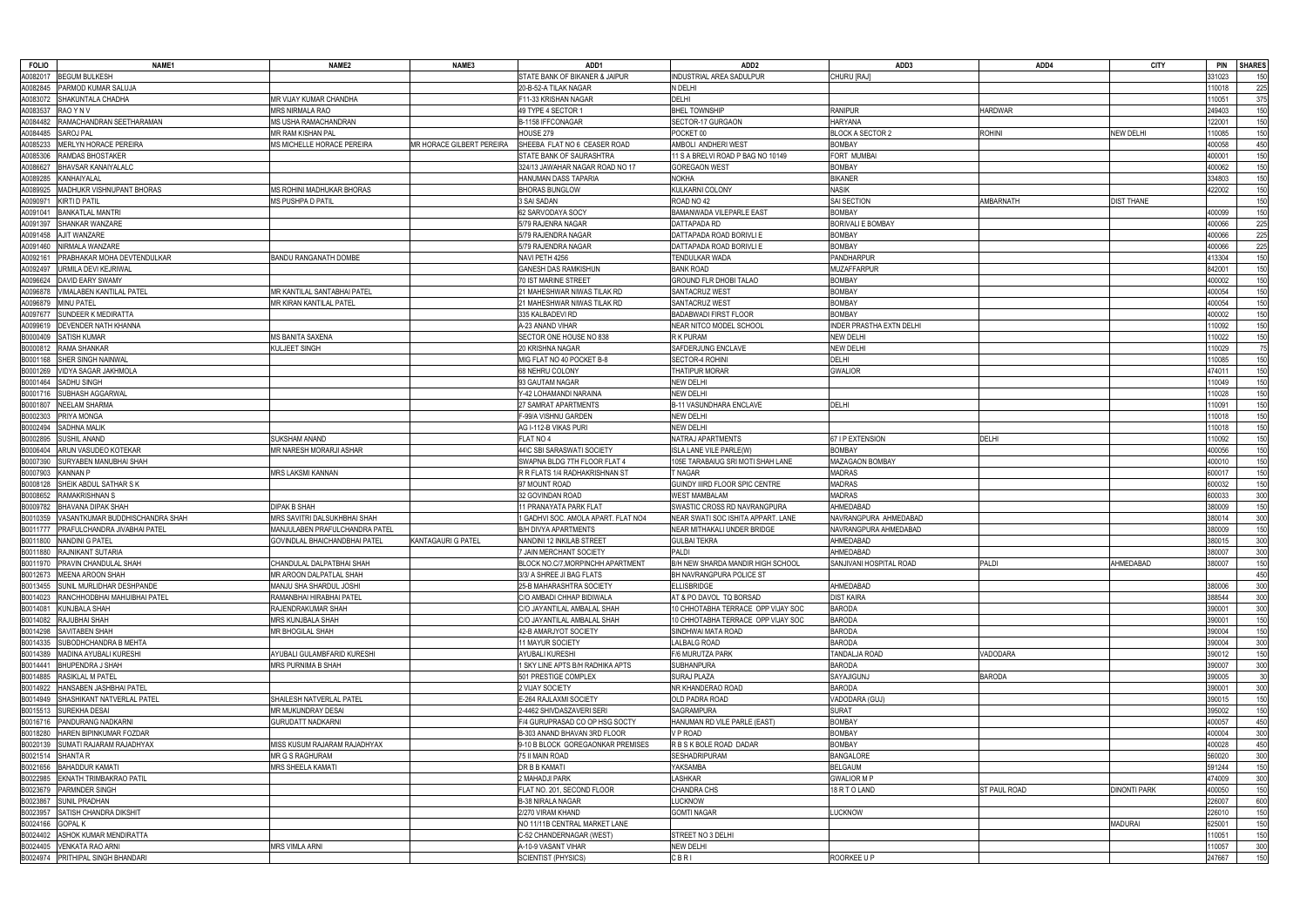| <b>FOLIO</b><br>NAME1                                            | NAME <sub>2</sub>           | NAME3                          | ADD1                                | ADD <sub>2</sub>                    | ADD3                               | ADD4                          | <b>CITY</b>        |        | PIN SHARES |
|------------------------------------------------------------------|-----------------------------|--------------------------------|-------------------------------------|-------------------------------------|------------------------------------|-------------------------------|--------------------|--------|------------|
| B0025347<br>NARANG J K                                           | RAVINDER SINGH NARANG       |                                | J-3 FINE HOME APARTMENTS            | <b>MAYURVIHAR</b>                   | PHASE-1 NEW DELHI<br>- 00          |                               |                    | 110092 | 300        |
| B0025369<br><b>VINOD KUMAR BHANDARI</b>                          |                             |                                | 221 DDA FLATS (R PS) SHEIKH SARAI   | PHASE-I                             | <b>NEW DELHI</b>                   |                               |                    | 110017 | 300        |
| B0025702<br><b>RANJIT KAUR SAWHNEY</b>                           | MRS HARJINDER SINGH SAWHNEY |                                | B 1A/17A JANAKPURI                  | <b>NEW DELHI</b>                    |                                    |                               |                    | 110058 | 150        |
| B0026343<br>LEKHA ANAND                                          |                             |                                | A-135, YOJNA VIHAR                  | <b>NEW DELHI</b>                    |                                    |                               |                    | 110092 | 150        |
| B0026345<br>SORAJ PARKASH MEHTA                                  |                             |                                | 178 JANKPURI ADARESH NAGA           | AVAS VIKAS COLONY                   | BAREILLY (U P)                     |                               |                    |        | 225        |
| B0026346<br>SURAJ PARKASH MEHTA                                  |                             |                                | 178 JANKPURI ADARESH NAGA           | <b>AVAS VIKAS COLONY</b>            | BAREILLY (U P)                     |                               |                    |        | 225        |
| B0026485<br><b>VEENA BAJAJ</b>                                   | MR SUSHIL KUMAR BAJAJ       |                                | H NO 29                             | <b>JAWAHAR PARK</b>                 | SAHARANPUR                         |                               |                    | 247001 | 150        |
| B0026561<br><b>MAYA DEVI TAPARIA</b>                             |                             |                                | 7 ALOK COLONY                       | <b>HAPUR</b>                        |                                    |                               |                    | 245101 | 37         |
| <b>SAROJ ROHATGI</b><br>B0027394                                 | MRS SHALINI ROHATGI         |                                | <b>LALLU BABUS LANE</b>             | <b>PATNA</b>                        |                                    |                               |                    | 800009 | 225        |
| B0027608<br>UTTAMKUMAR V PAREKH                                  |                             |                                | THE ORIENTAL CYCLE STORES           | <b>NEAR TOWER</b>                   | <b>AMRELI</b>                      |                               |                    | 364601 | 450        |
| B0027672<br><b>VIRESHKUMAR DAVE</b>                              |                             |                                | 304-B RAJTARA BLDG                  | PIPELINE ROAD LUISWADI              | THANE (W)                          |                               |                    | 400602 | 300        |
| B0028009<br>VISALAKSHI KRISHNAMOORTHY                            | KRISHNAMOORTHY KANTHADU     |                                | NO 3/1 SOUTH AVENUE                 | SRINAGAR COLONY                     | <b>SAIDAPET</b>                    | <b>MADRAS</b>                 |                    | 600015 | 150        |
| B0028337<br>MANIMEKALAI UMAPATHY                                 | MR UMAPATHY AKILANDAM       |                                | 16F SECOND MAIN ROAD                | ANNA NAGAR EAST                     | <b>MADRAS</b>                      |                               |                    | 600102 | 600        |
| B0029607<br>SUNDARAM C                                           | MR C KANAGASABAPATHI        |                                | 929 POONAMALLE HIGH ROAD            | <b>MADRAS</b>                       |                                    |                               |                    | 600084 | 300        |
| CHALAPATHY RAO P V<br>B0030076                                   | MRS VAIJAYANTHI SRIRAMAN    | <b>JISHWANATH J</b>            | 34 1ST STREET                       | KAMDAR NAGAR NUNGAMBAKKAM           | <b>MADRAS</b>                      |                               |                    | 600034 | 375        |
| RAJASHEKARAN R<br>B0030212                                       |                             |                                | 42 EAST CAR STREET                  | <b>TUTICORIN</b>                    |                                    |                               |                    | 628002 | 225        |
| B0031366<br>NARAYANBHAI SHANKAR BHAI PATEL                       | JASHODHABEN PATEL           |                                | WEST VIEW NO 2 ROOM NO 18           | 2ND FLR KHETWADI 10TH LANE          | <b>BOMBAY</b>                      |                               |                    | 400004 | 150        |
| B0031942 SHYAHSUNER WADHVANI                                     | MRS KAMALRANI WADHVANI      |                                | 14 SARITA APARTMENTS B J ROAD       | <b>BAHDRA</b>                       | <b>BOMBAY</b>                      |                               |                    | 400050 | 450        |
| B0032316<br><b>GANPATLAL H JAGAD</b>                             | MRUDULA G JAGAD             |                                | A-7 VALLABH OPP LIONS GARDEN        | TILAK ROAD GHATKOPAR (EAST)         | <b>BOMBAY</b>                      |                               |                    | 400077 | 150        |
| B0032711<br><b>USHMA SHAH</b>                                    | KIRIT SHAH                  |                                | C/O HONOURABLE WATCH CO             | H <sub>2</sub> A R STREET           | <b>BOMBAY</b>                      |                               |                    | 400003 | 150        |
| B0033217<br>GOPALAKRISHNAN AMMANATH                              |                             |                                | 403 WOODLANDS APARTMENTS            | <b>JAGATHY</b>                      | TRIVANDRUM                         |                               |                    | 695014 | 450        |
| B0034300<br><b>GHANSHYAM GOYAL</b>                               |                             |                                | 9 C/6 NITYANAND BAUG                | <b>CHEMBUR</b>                      | <b>BOMBAY</b>                      |                               |                    | 400074 | 150        |
| B0034301 KANTA GOYAL                                             |                             |                                | 9C/6 NITYANAND BAUG                 | <b>CHEMBUR</b>                      | <b>BOMBAY</b>                      |                               |                    | 400074 | 150        |
| B0034948 KALYANI MUKHERJEE                                       |                             |                                | 77/D HARISH CHATTERJEE STREET       | P O BHOWANIPUR                      | CALCUTTA                           |                               |                    | 700025 | 150        |
| B0034998<br>PRANAB KUMAR DIRGHANGI                               | MR PRASANTA DEB DIRGHANGI   | <b>MR PRASUN DEV DIRGHANGI</b> | C/O ROYAL MACHINERY CORPORATION     | 227 MAHATMA GANDHI ROAD             | CALCUTTA                           |                               |                    | 700007 | 300        |
| B0035184 SAROJ KUMAR DAS                                         | MRS AMEETA DAS              |                                | 248 C I T ROAD                      | CALCUTTA                            |                                    |                               |                    | 700054 | 450        |
| B0035974<br>SUDHA SARDA                                          |                             |                                | 40 SARAT BOSE ROAD                  | <b>CALCUTTA</b>                     |                                    |                               |                    |        |            |
| B0036303                                                         |                             |                                |                                     | PO MADHYAMGRAM BAZAR                |                                    |                               |                    | 700020 | 225        |
| SANJIT KUMAR DAS                                                 |                             |                                | RISHI AROBINDO ROAD                 |                                     | 24 PARGANAS (N) WEST BENGAL        |                               |                    | 743298 | 150        |
| <b>DINENDRA NARAYAN BHOWMIK</b><br>B0036324                      | MR ARIJIT BHOWMIK           |                                | 4 SACHIN MITRA LANE                 | CALCUTTA                            |                                    |                               |                    | 700003 | 150        |
| B0036483<br><b>RENUKA SAIN</b>                                   | MR MOHINI MOHAN SAIN        |                                | 17/A N L GOSWAMI STREET             | <b>SERAMPORE</b>                    | HOOGHLY WEST BENGAL                |                               |                    | 712201 | 300        |
| B0038478<br>AJAY KUMAR AGARWAL                                   |                             |                                | I/2085 MODERN SHAHDARA              | <b>DELHI</b>                        |                                    |                               |                    | 110032 | 150        |
| <b>AMARNATH GADHIOK</b><br>B0038671                              | SWARN GADHIOK               |                                | C 429 DEFENCE COLONY                | <b>NEW DELHI</b>                    |                                    |                               |                    | 110024 | 150        |
| B0038740<br><b>VEENA BAJAJ</b>                                   | SUSHIL KUMAR BAJAJ          |                                | H NO 29                             | <b>JAWAHAR PARK</b>                 | <b>SAHARANPUR</b>                  |                               |                    | 247001 | 450        |
| DAYARAM M PATEL<br>B0038876                                      |                             |                                | 397 D D A FLATS                     | <b>NEW RANJIT NAGAR</b>             | <b>NEW DELHI</b>                   |                               |                    | 110008 | 300        |
| B0039392<br><b>JASBIR BAKSHI</b>                                 | <b>MR JIT BAKSHI</b>        |                                | A 14/16 VASANT VIHAR                | <b>NEW DELHI</b>                    |                                    |                               |                    | 110057 | 1800       |
| SHOBHA AGARWAL<br>B0039693                                       |                             |                                | <b>VISHWA VILAS</b>                 | INDIRA GANDHI ROAD                  | ALIGARH U P                        |                               |                    | 202001 | 300        |
| B0039707 ARJUN CHOUDHARY                                         |                             |                                | II-B/73 LAJPAT NAGAR                | <b>NEW DELHI</b>                    |                                    |                               |                    | 110024 | 150        |
| B0040125<br>UNIT TRUST OF INDIA                                  |                             |                                | C/O STOCK HLDG CORPN OF INDIA LTD   | 44/1 MEHRA ESTATE                   | L B S MARG (NEAR VIKHROLI STATION) | <b>VIKHROLI (WEST)</b>        | <b>MUMBAI</b>      | 400079 | 1800       |
| B0040273<br>NAGARAJAN N S                                        |                             |                                | #404, 16TH CROSS                    | 2ND MAIN                            | <b>JP NAGAR</b>                    | / PHASE                       | <b>BANGALORE</b>   | 560078 | 150        |
| B0040438<br><b>KAMLESH MAKEN</b>                                 |                             |                                | 10/464 INVERNESS                    | <b>KHALASI LANE</b>                 | <b>KANPUR</b>                      |                               |                    |        | 300        |
| JESSIE SUNDAR ATMAN P<br>B0042412                                |                             |                                | NO 73 ATMAN ILLAM                   | NEAR MODERN THEATRE YERCAUD MAIN RD | <b>SALEM</b>                       |                               |                    | 636008 | 300        |
| B0042462 ANUPMA BAGLA                                            |                             |                                | 1 GEHLOT BHAWAN                     | NEW COLONEY ROAD                    | <b>JAIPUR</b>                      |                               |                    | 302001 | 150        |
| B0044734 VELUSWAMI M                                             |                             |                                | ADVOCATE                            | 14 MAHATHMA GANDHI ROAD             | MADRAS                             |                               |                    | 600041 | 150        |
| B0045058 SRIRAM MUCHHAL                                          |                             |                                | C/O B B MUCHHAL                     | <b>BOWREAH JUTE MILL</b>            | PO FORT GLOSTEK DT HOWRAH (W B)    |                               |                    | 711310 | 450        |
| B0046147 VASUNDHARA K                                            |                             |                                | NO 43 RAJAJI COLONY                 | <b>MADRAS</b>                       |                                    |                               |                    | 600092 | 150        |
| B0047271<br>SULOCHANA DEVI SARAWGI                               | MR ATMA RAM SARAWGI         |                                | <b>VINIT APARTMENT</b>              | 74A BANGUR AVENUE                   | BLOCK 'D FLAT NO 1-D               | CALCUTTA                      |                    | 700055 | 150        |
| B0047372<br>STOCK HOLDING CORPN OF INDIA LTD A/C LIC MUTUAL FUND |                             |                                | 44/1 MEHRA ESTATE                   | L B S MARG                          | <b>NEAR VIKHROLI STATION</b>       | <b>VIKHROLI (WEST)</b>        | <b>MUMBAI</b>      | 400079 | 300        |
| B0047407 SITALAKSHMIJ                                            |                             |                                | W/O P B JANARDHANAN POST BOX NO 306 | KARUR VYSYA BANK LTD                | <b>THANJAVUR</b>                   |                               |                    | 613009 | 75         |
| B0047919<br>AMIT KUMAR CHANDRA                                   | <b>DAYALJI CHANDRA</b>      |                                | C/O L D CHANDRA                     | 1/10/88 NR JAIHIND TALKIES          | <b>BHUJ KUTCH</b>                  |                               |                    | 370001 | 150        |
| B0048046 KAVITA LODHA                                            |                             |                                | C/O NIRMAL CHAND JAIN               | <b>GHAS MANDI</b>                   | EX DEWAN HOUSE JODHPUR             |                               |                    | 342001 | 150        |
| B0048092 KARUPPAIYAN A                                           |                             |                                | NO 47 FIRST MAIN ROAD               | SRINIVASAPURAM KORATTUR R S         | <b>MADRAS</b>                      |                               |                    | 600076 | 150        |
| B0048744 ZARANA I VORA                                           | <b>VIPUL I VORA</b>         |                                | 21-B J C M ROAD                     | CALCUTTA                            |                                    |                               |                    | 700020 | 300        |
| B0049045 RATILAL NARANDAS PATEL                                  | NITA SANJAY PATEL           |                                | MITRA MANDAL SOCIETY                | <b>USMANPURA</b>                    | AHMEDABAD                          |                               |                    | 380013 | 300        |
| B0049130 LEELAVATHY DEVARAJ                                      |                             |                                | C/O G DEVARAJ SCIENTIST             | IMF SECTION CECRI                   | <b>KARAIKUDI</b>                   |                               |                    | 623006 | 150        |
| B0051331<br><b>MONU JAIN</b>                                     |                             |                                | 40 GARAN HATTA STREET               | CALCUTTA                            |                                    |                               |                    | 700006 | 150        |
| B0051548 NAGARAJAN N S                                           |                             |                                | #404, 16TH CROSS                    | 2ND MAIN                            | J P NAGAR                          | IV PHASE                      | <b>BANGALORE</b>   | 560078 | 150        |
| B0052104 SURESH KUMAR REKHAN                                     |                             |                                | 102 KAJARIA MARKET                  | 28 AMARTOLLA STREET                 | <b>CALCUTTA</b>                    |                               |                    | 700001 | 1500       |
| B0052397<br>MELA RAM BHARADWAJ                                   |                             |                                | 2/26 SHANTI NIKETAN                 | <b>NEW DELHI</b>                    |                                    |                               |                    | 110021 | 300        |
| B0052490 KRISHNA NEMA                                            | <b>GOVIND DAS NEMA</b>      |                                | 9/2 MANOTAMAGANJ                    | (MUCHHAL COMPLEX)                   | 401 DEVASHISH APARTMENT            | <b>INFRONT OF DIG BUNGLOW</b> | <b>INDORE (MP)</b> | 452001 | 150        |
| B0052698<br><b>GOVIND DAS NEMA</b>                               | KRISHNA NEMA                |                                | 9/2 MANOTAMAGANJ                    | (MUCHHAL COMPLEX)                   | 401 DEVASHISH APARTMENT            | <b>INFRONT OF DIG BUNGLOW</b> | <b>INDORE (MP)</b> | 452001 | 150        |
| <b>AJIT TARWAY</b><br>B0053027                                   |                             |                                | C/O R P TARWAY & CO                 | PO BOX 102 BARGANDA RD              | <b>GIRIDIH BIHAR</b>               |                               |                    | 815301 | 150        |
| B0053076<br><b>AJIT TARWAY</b>                                   |                             |                                | C/O R P TARWAY & CO                 | PO BOX 102 BARGANDA ROAD            | GIRIDIH (BIHAR)                    |                               |                    | 815301 | 150        |
| B0055374<br>NARENDRANATH SUR                                     | JUTHIKA SUR                 |                                | FLAT NO 2 47B BOSEPARA LANE         | <b>BAGHBAZAR</b>                    | <b>CALCUTTA</b>                    |                               |                    | 700003 | 150        |
| B0055386<br><b>KISHORE JAIN</b>                                  |                             |                                | C/O.ASHOK KUMAR BANTHIA             | <b>DULMERA DIAMONDS</b>             | A/104, PARSHWA BLDGS               | THOBHA SHERI MAHIDHARPURA     | <b>SURAT</b>       | 395003 | 150        |
| B0056905<br>RUSHABH RAMESH KOTHARI                               |                             |                                | VERAJ NARSINHAJIS POLE              | TAMAKUWALAS LANE                    | <b>BARODA</b>                      |                               |                    | 390001 | 150        |
| B0056986<br>RASHMI CHOUDHARY                                     |                             |                                | THE BANK OF RAJASTHAN LTD           | PARIVAHAN MARG                      | <b>JAIPUR</b>                      |                               |                    |        | 300        |
| B0057625<br><b>RAMASAMY L</b>                                    |                             |                                | TS 6/1 PLOT NO B                    | RAJA RAJA CHOLAN NAGAR              | KAMARAJ ROAD IST CROSS             | SRINIVASPURAM                 | THANJAVUR          | 613009 | 150        |
| MUKESH KUMAR JAIN<br>B0059432                                    |                             |                                | H NO 739 HOUSING BOARD COLONY       | SARASWATI VIHAR                     | <b>CHAKKERPUR</b>                  | GURGAON                       | (HARYANA)          |        | 450        |
| B0059484 AMARISH M PATEL                                         |                             |                                | 33 BIJAL PARK                       | <b>MEMNAGAR</b>                     | AHMEDABAD                          |                               |                    | 380052 | 150        |
| B0059999 MANI V B S                                              |                             |                                | OLD NO. 12A                         | NEW NO. 9                           | PANUMARTHY STREET Ist LANE         | KODAMBAKKAM                   | CHENNAI            | 600024 | 150        |
|                                                                  |                             |                                |                                     |                                     |                                    |                               |                    |        |            |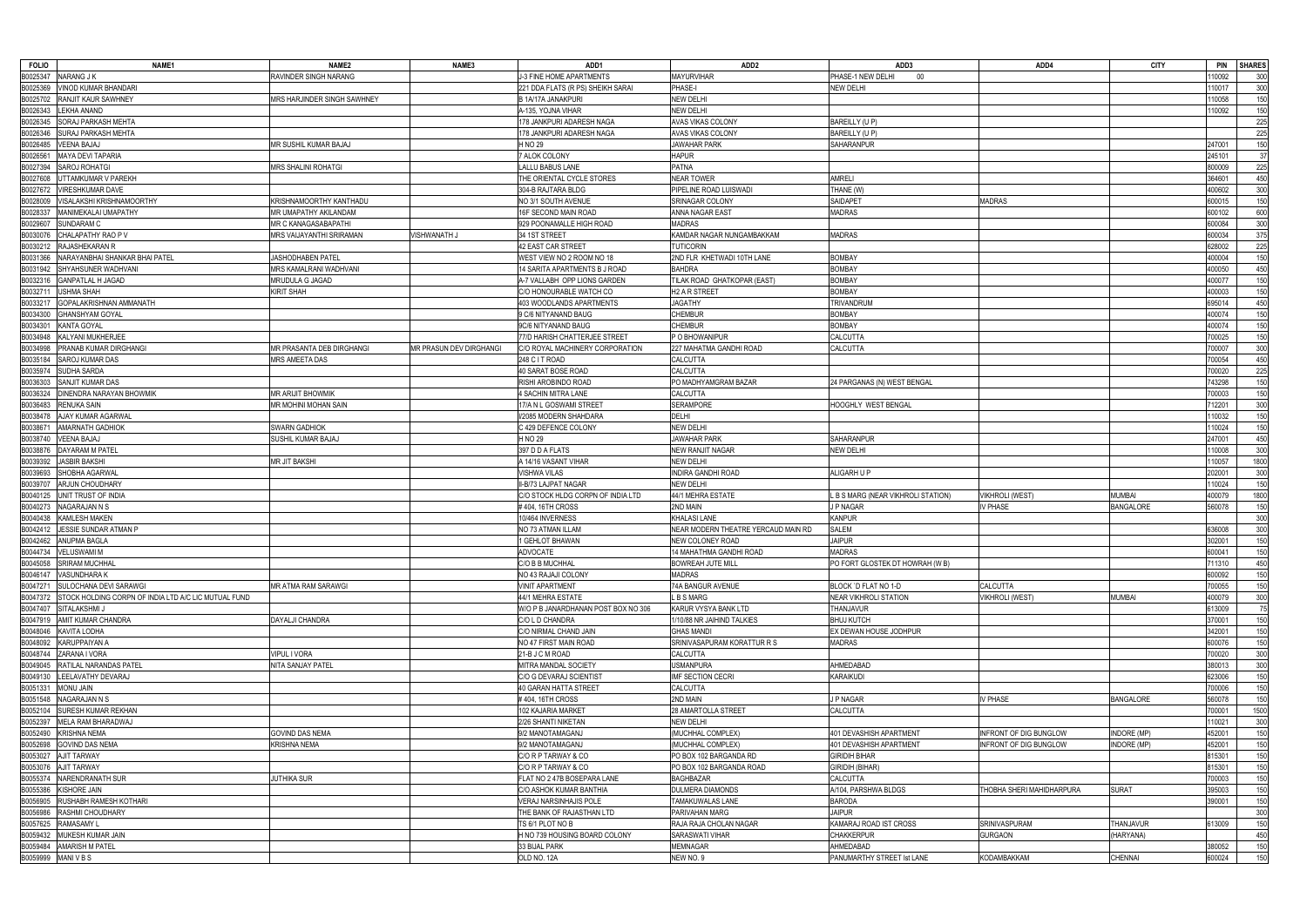| <b>FOLIO</b><br>NAME1                                    | NAME <sub>2</sub>         | NAME3                    | ADD1                                   | ADD <sub>2</sub>                   | ADD3                     | ADD4               | <b>CITY</b>   | <b>PIN</b><br><b>SHARES</b> |
|----------------------------------------------------------|---------------------------|--------------------------|----------------------------------------|------------------------------------|--------------------------|--------------------|---------------|-----------------------------|
| B0062419 RABINDRANATH ROY                                |                           |                          | C/O LOVELOCK & LEWES                   | 4 LYONS RANGE                      | CALCUTTA                 |                    |               | '00001<br>150               |
| B0062427<br>SAIRAM PRASAD MU                             |                           |                          | NO 27/1 VENKATAPPA STREET              | <b>MAVALLI</b>                     | <b>BANGALORE</b>         |                    |               | 150<br>560004               |
| B0062612 KEKA SEAL                                       | <b>PURNIMA SEAL</b>       |                          | 27C MOHENDRA SARKAR STREET             | CALCUTTA                           |                          |                    |               | 225<br>700012               |
| B0064772 AJIT TARWAY                                     |                           |                          | C/O R P TARWAY                         | MAKATPUR GIRIDIH                   | BIHAR                    |                    |               | 450<br>315301               |
| B0066119 RASHMI RAO H T                                  |                           |                          | <b>MODERN CAFE</b>                     | <b>BESANT ROAD</b>                 | GOVERNORPET VIJAYAWADA   |                    |               | 75<br>520002                |
| B0066905<br>KAMALA ANNAYYA KOTIANKAR                     | ANNAYYA MUDAVA KOTIANKAR  |                          | PO BOX NO 27361                        | <b>VEERA DESAI ROAD</b>            | <b>ANDHERI</b> (WEST)    | MUMBAI             |               | 300<br>400058               |
| B0067048<br><b>GURMEET SINGH BHATIA S</b>                |                           |                          | NO 892 PHASE 7                         | MOHALI SAS NAGAR                   | <b>PUNJAB</b>            |                    |               | 150<br>160059               |
| B0067269<br>AFSAR N                                      |                           |                          | 137 4TH STREET                         | <b>GANDHI PURAM</b>                | COIMBATORE               |                    |               | 150<br>641012               |
| <b>HARSHA DIPTESH PATEL</b><br>B0067376                  | DIPTESH CHATURBHAI PATEL  |                          | 10/B RAMKRISHNA SOCIETY                | <b>NEAR MANGAL PARK</b>            | GITAMANDIR RD AHMEDABAD  |                    |               | 380022<br>225               |
| B0067497<br>AMBIKA K                                     |                           |                          | AMBIKA BHAVAN                          | E K M ROAD                         | <b>ALUVA</b>             |                    |               | 150                         |
| SHIVKUMAR MISHRA<br>B0068167                             | SHAKUNTALA DEVI MISHRA    |                          | B-2/9 PO DIGVIJAY NAGAR                | AHMEDABAD                          |                          |                    |               | 225<br>382470               |
| <b>HARENDRA TIWARI</b><br>B0069253                       |                           |                          | C/O B TIWARI                           | <b>BIDYAPURI PATNAKAR NAYAR</b>    | <b>PATNA</b>             |                    |               | 75<br>800020                |
| B0070112 NAND LAL MUNJAL                                 | MRS VEENA MUNJAL          |                          | DEPT OF SPACE ENGG AND ROCKETRY        | <b>BITMESRA</b>                    | <b>RANCHI</b>            |                    |               | 300<br>835215               |
| B0070810<br>RENUKA PADMAKARAN                            | MR K N PADMAKARAN         |                          | 3/1 ANAND NAGAR                        | OPP USHA NAGAR                     | <b>BHANDUP BOMBAY</b>    |                    |               | 225<br>400078               |
| B0070813<br>SUDHEERA PADMAKARAN                          | MR K N PADMAKARAN         |                          | 3/1 ANAND NAGAR                        | OPP USHA NAGAR                     | <b>BHANDUP BOMBAY</b>    |                    |               | 225<br>400078               |
| B0070929<br>POONAM KUMARI                                |                           |                          | C/O BALESHWAR TIWARY NILACHAL COMPD    | PISKAMORE RATO ROAD                | <b>RANCHI</b>            |                    |               | 834005<br>450               |
| B0071103<br>SWARN SINGH NAYYAR                           | SMT HARINDER KAUR NAYYAR  |                          | 67/57 TYAGI ROAD                       | <b>DEHRADUN</b>                    |                          |                    |               | 150                         |
| B0071286 SIVA SANKAR REDDY                               |                           |                          | 128 5TH MAIN ROAD                      | JAYAMAHAL EXTN                     | <b>BANGALORE</b>         |                    |               | 560046<br>300               |
| B0071366 RATAN BHADRA                                    |                           |                          | 15/4 RAJAN SETH LANE                   | P O BELUR MATH                     | <b>HOWARH</b>            |                    |               | 150                         |
| B0071696<br>CHHANDUJI BHEMAJI CHAVDA                     |                           |                          | SARVODAY SOCIETY                       | AT PO DANGARWA                     | <b>MESHANA</b>           |                    |               | 150<br>382705               |
| B0071896<br>PENMETSA SANDHYA RAJU                        |                           |                          | MIDEAST CONSULTANTS PVT LTD            | 144 14TH FLOOR ATLANTA             | NARIMAN POINT BOMBAY     |                    |               | 1350<br>400021              |
| B0071949 PENMETSA SANDHYA RAJU                           |                           |                          | MIDEAST CONSULTANTS PVT LTD            | 144 14TH FLR ATLANTA               | NARIMAN POINT BOMBAY     |                    |               | 150<br>400021               |
| B0072741<br><b>MENABEN KHODIDAS PATEL</b>                |                           |                          | PO KOTADA CHAKAR                       | TA BHUJ DIS KUTCH                  | <b>VIA KUKAMA</b>        |                    |               | 370105<br>300               |
| B0073013<br><b>GOPALAKRISHNAN A</b>                      |                           |                          | 1 BIMA VIHAR                           | LAKHANPUR                          | <b>KANPUR</b>            |                    |               | 300<br>208024               |
| B0075339 ROOPA D PAI                                     |                           |                          | H-470 NEW RAJINDER NAGAR               | <b>NEW DELHI</b>                   |                          |                    |               | 150<br>110060               |
| B0075853<br><b>SEEMA SARAF</b>                           |                           |                          | M/S GANPAT RAI BANSI DHAR              | CHANDNI CHOWK                      | SIRSA (HR)               |                    |               | 150<br>125053               |
| B0076150 PUNEET KUMAR GUPTA                              |                           |                          | <b>D-17 GREEN PARK EXT</b>             | <b>NEW DELHI</b>                   |                          |                    |               | 10016<br>1125               |
| B0076570<br>SAVITRI JALAN                                |                           |                          | C/O SATI PAPER TRADERS                 | <b>LANGER TOLI</b>                 |                          | PATNA              |               | 225<br>800004               |
|                                                          |                           |                          |                                        | 18/7 SUBRAMANIA NAGAR FIRST STREET | KODAMBAKKAM              |                    |               | 150                         |
| B0076670<br>KARTHIKEYAN N I S<br>B0076909<br>SH GUPTA DK | MANJU GUPTA               |                          | C/O N S SUBRAMANIAN<br>212 SECTOR 15-A | NOIDA                              | <b>DISTT GHAZIABAD</b>   | CHENNAI<br>I P     |               | 600024<br>150<br>201301     |
|                                                          |                           |                          |                                        |                                    |                          |                    |               | 1800                        |
| B0077089<br>SHASHI KAD                                   |                           |                          | 162 BANK ENCLAVE                       | LAXMI NAGAR-92                     |                          |                    |               |                             |
| B0077981<br>JAYENDRA S MODY                              | MRS REKHA J MODY          |                          | ASHIRWAD PLOT NO 335                   | 4TH FLOOR 12TH ROAD                | KHAR (WEST)              | <b>BOMBAY</b>      |               | 225<br>400052               |
| B0078120 SANJEEV GULATI                                  |                           |                          | H NO 1526 SECTOR-16                    | <b>FARIDABAD</b>                   |                          |                    |               | 150<br>121002               |
| B0078121<br>SUNITA GULATI                                |                           |                          | H NO 1526 SECTOR-16                    | <b>FARIDABAD</b>                   |                          |                    |               | 121002<br>150               |
| B0078257<br><b>HEM SINGH</b>                             | ASHOK KUMAR RANA          |                          | <b>VILLAGE KAMARDINAGAR</b>            | PO SAMANA                          | <b>DIST GHAZIABAD</b>    |                    |               | 450<br>245301               |
| B0078618<br><b>MONU JAIN</b>                             |                           |                          | 40 GARAN HATTA STREET                  | CALCUTTA - 6                       |                          |                    |               | 150<br>700006               |
| B0078694<br><b>AVERYL DSOUZA</b>                         | TRIWETRA DSOUZA           |                          | <b>SUNSET VIEW</b>                     | 3RD DOMNIC COLONY                  | <b>ORLEM MALAD</b>       | <b>BOMBAY</b>      |               | 150<br>400064               |
| B0079086<br>ASHIT KUMAR SAMANTA                          |                           |                          | C/OLIC-DO                              | 64 G C AVE                         | CALCUTTA                 |                    |               | 150<br>700013               |
| B0079393<br>ANAND PODDAR                                 |                           |                          | C/O R PODDAR                           | 150 COTTON STREET                  | 3RD FLOOR                | CALCUTTA           |               | 300<br>700007               |
| B0079642<br>RAJEEV V S                                   |                           |                          | <b>KRISHNA NIVAS</b>                   | TRICHATTU KULAM PO                 | POOCHAKKAL (VIA)         |                    |               | 150<br>688581               |
| B0080426<br>VIJAYA SIMHA V                               |                           |                          | 27-49A RANGARAJU STREET                | Kurnool                            | ΔP                       |                    |               | 300<br>518001               |
| B0080480<br><b>SEEMA SHARMA</b>                          |                           |                          | 2-DHA-7                                | <b>VIGYAN NAGAR</b>                | <b>KOTA</b>              |                    |               | 150<br>324005               |
| B0080597 VITESH B SHAH                                   | JYOTSNA B SHAH            | BHIKHUBHAI M SHAH        | A/3 MRUNAL APTS                        | NR SHARDA SOC                      | Paldi                    | <b>AHMEDABAD</b>   |               | 380007                      |
| B0080598 JATIN B SHAH                                    | JYOTSNA B SHAH            | <b>BHIKHUBHAI M SHAH</b> | A/3 MRUNAL APTS                        | NR SHARDA SOC                      | PALDI                    | AHMEDABAD          |               | 380007<br>150               |
| B0080743 PARESH KUMAR DUTTA                              |                           |                          | <b>CHOWCK BAZAR</b>                    | POST SUNHAT                        | <b>BALASORE</b>          | ORISSA             |               | 756003<br>150               |
| B0081406 BENNY ROZARIO                                   | <b>LESTER ROZARIO</b>     |                          | HOUSE NO 158 DIVAN BHATI               | ARPORA BARDEZ                      | GOA                      |                    |               | 450<br>403518               |
| B0081725 PERVIZ PHIROZ WADIA                             |                           |                          | A/7 SATYATHAMA NIWAS                   | Third Floor                        | KASINATH ROAD            | TARDEO             | <b>BOMBAY</b> | 150<br>400034               |
| B0081828 SURANA R C                                      |                           |                          | E-953 CHITTARANGAN PARK                | <b>NEW DELHI</b>                   |                          |                    |               | 750<br>110019               |
| B0081853<br>ANJUM ARA                                    | <b>HASAN KHAN M</b>       |                          | 4/1 GOBUND CHANDRA DHAR LANE           | CALCUTTA                           |                          |                    |               | 150<br>700001               |
| B0081925<br><b>GHANSHYAM GOYAL</b>                       |                           |                          | 9C/6 NITYANAND BAUG                    | <b>CHEMBUR</b>                     | <b>BOMBAY</b>            |                    |               | 400074<br>150               |
| B0081926 KANTA GOYAL                                     |                           |                          | 9C/6 NITYANAND BAUG                    | <b>CHEMBUR</b>                     | <b>BOMBAY</b>            |                    |               | 112<br>400074               |
| B0082053<br><b>BEENA JOSHY</b>                           |                           |                          | PUTHEN PURAYIL HOUSE                   | PALLITHODU                         | <b>ALAPPUZHA</b>         | KERALA             |               | 688584<br>150               |
| B0082121<br>ABDUL AZEEZ VELLATHUR                        |                           |                          | <b>VELLATHUR HOUSE</b>                 | <b>MUTHUR</b>                      | <b>TIRUR-I</b>           |                    |               | 150<br>676101               |
| B0082285 BABY JOSE                                       |                           |                          | C/O JOS BROTHERS                       | 24/968 MARKET ROAD                 | PALAKKAD                 | KERALA             |               | 450<br>678014               |
| B0082447<br>PRATIBHA SINGH                               | MR NIRANJAN PRASAD SINGH  |                          | QR NO 243 SECTOR 3 B                   | P O BOKARO STEEL CITY              | <b>BIHAR</b>             |                    |               | 150<br>827003               |
| B0082523<br>SHAHEEL R VORA                               |                           |                          | 151/B MAKER TOWERS                     | <b>CUFFE PARADE</b>                | <b>BOMBAY</b>            |                    |               | 150<br>400005               |
| B0083108 SIVA SANKARA REDDY                              |                           |                          | 128 5TH MAIN ROAD                      | JAYAMAHAL EXTN                     | <b>BANGALORE</b>         |                    |               | 300<br>560046               |
| B0083735 CH JAYA PRADHA                                  |                           |                          | 104 MANOHAR APARTMENTS                 | VIDYANAGAR                         | <b>HYDERABAD</b>         |                    |               | 450<br>500044               |
| B0083935<br><b>UTAM MOHANLAL</b>                         | KIRTI H BETAI             | <b>ACHAL SARAN SETH</b>  | C/O P M MIRCHANDANI                    | 3/9 PUSHPA VIHAR                   | 2ND FLOOR                | 159 COLABA ROAD    | <b>MUMBAI</b> | 400005<br>300               |
| B0083970<br><b>ALO BARMAN</b>                            |                           |                          | 59/60 BAGMARI ROAD                     | B R S-3 FLAT NO 13                 | ROOM NO 11               | CALCUTTA           |               | 150<br>700054               |
| B0084224 SWATANTRA BALA JAIN                             |                           |                          | 134 VEER NAGAR                         | <b>JAIN COLONY</b>                 | DELHI                    |                    |               | 750<br>110007               |
| B0084361<br>INDRAJIT CHIMANLAL MULLAJI                   | SUSHMITA INDRAJIT MULLAJI |                          | RAJA RAM MOHAN ROY RD                  | HIRA BHAVAN                        | OPP HARKISONDHS HOSPITAL | CHARNI ROAD BOMBAY |               | 300<br>400004               |
| B0084574<br>MEENAKSHI SIVARAMAKRISHNAN                   |                           |                          | C/O V SRIDEVAN                         | 7 KRISHNASWAMY AVENUE              | <b>MYLAPORE</b>          | <b>MADRAS</b>      |               | 600004<br>150               |
| B0085714<br>SAMARESH BANERJEE                            |                           |                          | C/O CENTRAL BANK OF INDIA              | 178 M G ROAD                       | 1ST FLOOR                | CALCUTTA           |               | 600<br>700007               |
| B0085956<br>MANORMAKUMARI SHUKLA                         | SARASWATI DEVI SHUKLA     |                          | HOUSE NO E-24                          | GALI NO-12                         | MANDAWALI FAZIL PUR      | JCHEPAR DELHI      |               | 150<br>110092               |
| B0086543 RAMADEVI B                                      |                           |                          | TUBES AND MALLEABLES LIMITED           | 97 MOUNT ROAD                      | MADRAS                   |                    |               | 600032<br>300               |
| B0086792<br>MUKUNDA BARMAN                               |                           |                          | 59/60 BAGMARI ROAD                     | B R S-3 FLAT-13                    | ROOM NO-11               | <b>CALCUTTA</b>    |               | 150<br>700054               |
| B0086974 ANIL MANEKLAL PATEL                             |                           |                          | PRINCIPAL QUARTERS                     | PHYSICAL COLLGE                    | <b>ITOLA</b>             | <b>DIST BARODA</b> |               | 225<br>391240               |
| B0088498 SURENDRA KUMAR                                  |                           |                          | SURENDRA & VIRENDRA PRAKASH            | SUBHASH BAZAR                      | MAWANA                   | <b>MEERUT</b>      |               | 150<br>250401               |
| B0088549 ANDREWS S                                       |                           |                          | C/O NARASIMHAN P M                     | NO 11 PATEL STREET                 | <b>WEST MAMBALAM</b>     | <b>MADRAS</b>      |               | 150<br>600033               |
|                                                          |                           |                          |                                        |                                    |                          |                    |               |                             |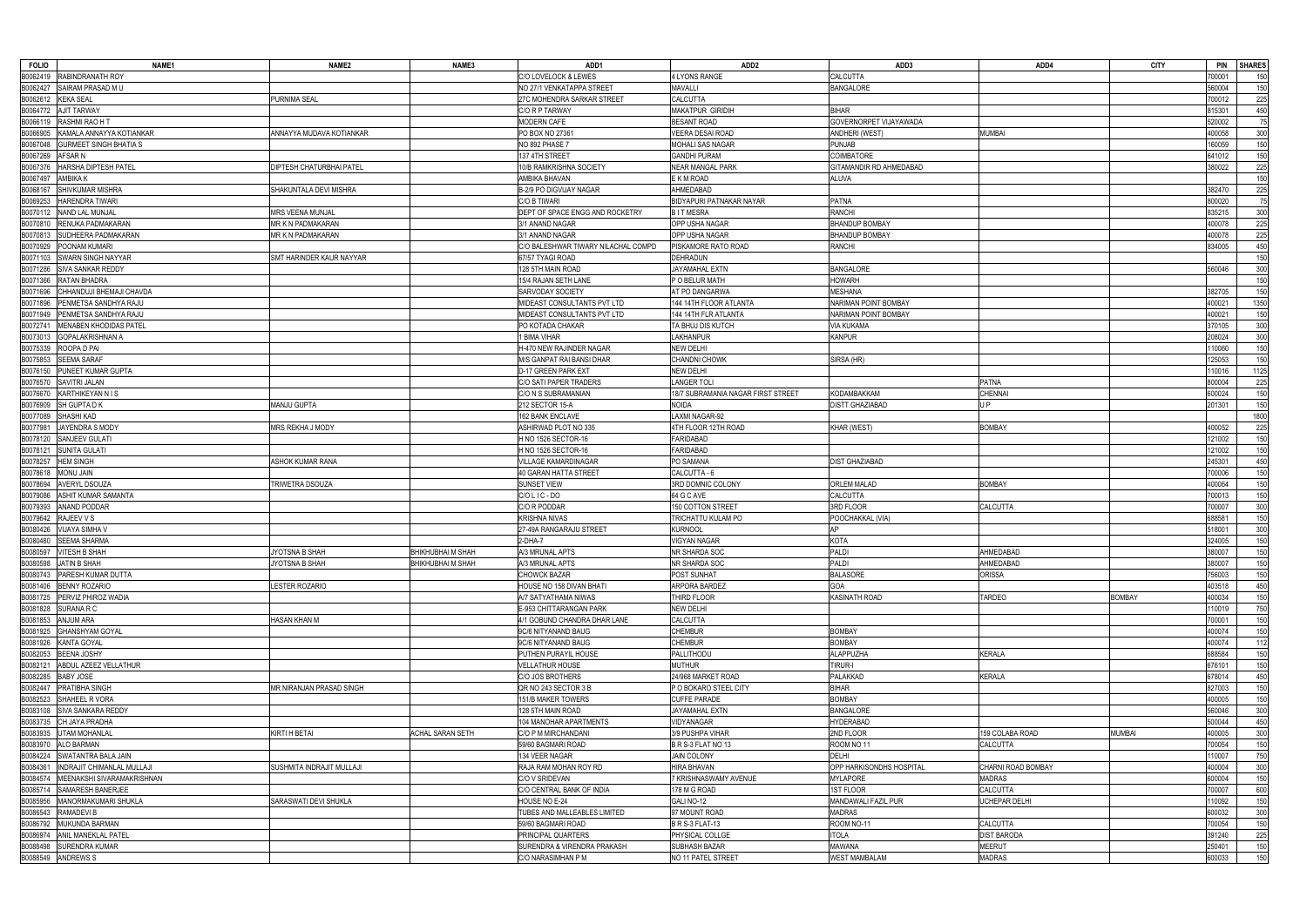| <b>FOLIO</b>     | NAME1                                    | NAME <sub>2</sub>               | NAME3 | ADD1                              | ADD <sub>2</sub>              | ADD3                                  | ADD4                  | <b>CITY</b>       | <b>PIN</b><br><b>SHARES</b> |
|------------------|------------------------------------------|---------------------------------|-------|-----------------------------------|-------------------------------|---------------------------------------|-----------------------|-------------------|-----------------------------|
|                  | B0088932 RAJENDRA SAHANI                 |                                 |       | C/O BOW BAZAR BEDDING STORE       | 167-B BIPIN BIHARI GANGULY ST | CALCUTTA                              |                       |                   | '00012<br>75                |
| B0089838         | RAJ KUMAR DARAK                          |                                 |       | C/O RAM PRAKASHBANG               | <b>20 MULLICK STREET</b>      | 3RD FLOOR                             | <b>CALCUTTA</b>       |                   | 150<br>700007               |
| B0090032         | MUKESH VIMALKANT MEHTA                   | DHIRENDRA VIMALKANT MEHTA       |       | JAY ASHAPURA KRUPA                | PANCHVATI SOCIETY             | OPP MAHADEV MANDIR                    | PORBANDAR             |                   | 150<br>360575               |
| B0090044         | SHYAM SUNDER D                           |                                 |       | C/O MULCHAND NATHMAL DALIA        | <b>GANDHI GUNJ</b>            | NIZAMABAD                             |                       |                   | 300<br>503001               |
| B0090246         | <b>THANA RAM</b>                         |                                 |       | H NO 447 BHATTEN STREET           | NABHA (PB)                    | <b>DIST PATIALA</b>                   |                       |                   | 47201<br>300                |
| B0090566         | SHYAMALKANTI SUR                         | SIBANI SUR                      |       | STATE BANK OF INDIA               | THAKURPUKAR BR                | PO THAKURPUKAR                        | <b>CULCUTTA</b>       |                   | 700063<br>150               |
| B0090766         | MURUGESAN R                              |                                 |       | <b>MOLAPARAI</b>                  | POOLAMPATTY (PO)              | SANKARI (TK)                          | SALEM (DT)            |                   | 637107<br>150               |
| B0091523         | <b>DHRUVA KUMAR SINHA</b>                |                                 |       | PATEL NAGAR                       | <b>NEAR PANITANKI</b>         | SIKANDARPUR PO MIRJANHAT              | <b>BHAGALPUR</b>      | <b>BIHAR</b>      | 150<br>312005               |
|                  |                                          |                                 |       |                                   |                               |                                       |                       |                   |                             |
| B0092180         | ATMA RAM JINDAL                          |                                 |       | H NO 296 NEEM STREET              | <b>MANSA</b>                  |                                       |                       |                   | 50505<br>150                |
| B0092275         | <b>DAMAYANTI M SHAH</b>                  |                                 |       | 4 ANANT VILLA                     | <b>KALANALA</b>               | <b>BHAVNAGAR</b>                      |                       |                   | 364002<br>300               |
|                  | B0092475 BADRIVISHAL RATHI               | ARADHANA RATHI                  |       | 14-6-60 NAGARKHANA                | <b>BEGUM BAZAR</b>            | <b>HYDERABAD</b>                      |                       |                   | 150<br>500012               |
|                  | B0092512 NATHMAL PARASRAM PURIA          |                                 |       | 24E SHYAM SUNDER PALLY            | SAKUNTALA PARK                | CALCUTTA                              |                       |                   | 150<br>700061               |
| B0092886         | <b>USHA ZUTSHI</b>                       | SANDEEP ZUTSHI                  |       | 2A/162 AZAD NAGAR                 | <b>KANPUR</b>                 |                                       |                       |                   | 150<br>208002               |
| B0093313         | KANCHAN GUPTA                            |                                 |       | B-828 LAJPAT NAGAR                | MORADABAD                     |                                       |                       |                   | 244001<br>300               |
| B0093627         | MANOJ BORAD                              |                                 |       | C/O SHANKAR TEXTILES              | 42 SHIBTOLLA STREET           | <b>CALCUTTA</b>                       |                       |                   | 300<br>700001               |
| B0093720         | <b>RAJESH SURI</b>                       | <b>VANITA SURI</b>              |       | 36-L/1 MODEL TOWN                 | LUDHIANA                      |                                       |                       |                   | 141002<br>150               |
| B0094511         | SAMARENDRA NATH MUKHERJEE                |                                 |       | 169B B B B GANGULI STREET         | <b>CALCUTTA</b>               |                                       |                       |                   | 300<br>700012               |
|                  | B0094742 MAMMYKUTTY JOHN                 |                                 |       | <b>ERATTUPUZHA HOUSE</b>          | B K M ROAD XXXIV/1118         | <b>EDAPPALLY</b>                      | <b>KERALA</b>         |                   | 150<br>682024               |
| B0095130         | JASHAVANT P DARJI                        |                                 |       | 37 YASHKUNJ SOCIETY               | <b>GHATKODIYA</b>             | AHMEDABAD                             |                       |                   | 225<br>80061                |
|                  | B0095412 RAMAMOORTHY K                   |                                 |       | PLOT NO 51                        | <b>NEAR AUXILIUM COLLEGE</b>  | <b>GANDHI NAGAR</b>                   | VELLORE               |                   | 150<br>632006               |
|                  | B0095784 JOSE JOSEPH                     |                                 |       | ELENGICKAL HOUSE                  | OPP MATHA THEATRE             | KOTHAMANGALAM                         | <b>KERALA</b>         |                   | 686691<br>300               |
| B0097092         | <b>GOBINDA CHANDRA BAG</b>               |                                 |       | 5 GOURANGATALA ROAD               | P O KHAGRA                    | DT MURSHIDABAD (W B)                  |                       |                   | 150<br>742103               |
| B0097577         | <b>JOSE ANTHONY</b>                      |                                 |       | C/O JOS BROTHERS                  | 24/968 MARKET ROAD            | PALAKKAD                              | <b>KERALA</b>         |                   | 678014<br>150               |
| B0097748         | THIRUMANICKAM V                          |                                 |       | M REDDIA PATTI (PO)               | <b>ARUPPUKOTTAI TK</b>        |                                       |                       |                   | 150<br>626118               |
| B0097865         | MUNIR SABBIRALI MANEKIA                  |                                 |       | <b>SHASTRINAGAR</b>               | <b>MIG 14</b>                 | <b>BHAVNAGAR</b>                      |                       |                   | 364003<br>1650              |
| B0098009         | VISHNU PRASAD AGARWAL                    |                                 |       | <b>C/O GAURAV PRINTERS</b>        | STALL NO 47                   | <b>NAVIN MARKET</b>                   | <b>KANPUR</b>         |                   | 300<br>208001               |
| B0098432         | <b>GOPI AGARWAL</b>                      |                                 |       | D-33 SINDHU CO-OP HSG SOC OC      | <b>KOPRI COLONY</b>           | THANA (E)                             | <b>MAHARASHTRA</b>    |                   | 150<br>400603               |
| B0099070         | ABDUL SALEEM A K                         |                                 |       | PLOT NO 53 RAHMAN NAGAR           | M C ROAD                      | THANJAVUR                             |                       |                   | 613004<br>150               |
| B0099307         | SHANTI LAL PARAKH                        |                                 |       | SATTI ROAD                        | NEAR BUDHENATH TEMPLE         | <b>MIRZAPUR</b>                       |                       |                   | 300<br>231001               |
| B0099391         | <b>SANJAY BARMECHA</b>                   |                                 |       | C/O S L BAID                      | 3A ADI BANSTOLLA LANE         | GORUND FLOOR                          | CALCUTTA              |                   | 300<br>700007               |
| B0099687         | <b>RAMAN M</b>                           |                                 |       | C-22 DR RATHAKRISHNAN ROAD        | BLOCK <sub>11</sub>           | <b>NEYVELI</b>                        |                       |                   | 225<br>607801               |
| C0000135         | <b>GIRDHAR SHARMA</b>                    |                                 |       | C/O M/S SHARBISCO                 | P-16 NEW CIT ROAD             | <b>CALCUTTA</b>                       |                       |                   | 700073<br>150               |
| C0000530         | <b>BISHWA NATH HENS</b>                  |                                 |       | C/O RAJESH KR BIJAY KR            | 161/1 M G ROAD                | ROOM NO 19                            | <b>CALCUTTA</b>       |                   | 75<br>700007                |
| C0000531         | NIDHU RANJAN DAS                         |                                 |       | C/O RAJESH KR BIJAY KR            | 161/1 M G ROAD                | ROOM NO 19                            | CALCUTTA              |                   | 75<br>700007                |
| C0000705         |                                          |                                 |       |                                   |                               | <b>ADAYAR</b>                         | <b>MADRAS</b>         |                   |                             |
|                  | <b>KRISHNAN P R</b>                      |                                 |       | NO 1-B EIGHT MAIN ROAD            | <b>KASTURIBAI NAGAR</b>       |                                       |                       |                   | 150<br>600020<br>225        |
| C0000900         | RAMANLAL CHHOTALAL SHAH                  |                                 |       | 422 AMRUTLALS POLE                | KHADIA                        | AHMEDABAD                             |                       |                   | 380001                      |
|                  | C0001102 VIVEK MISHRA                    |                                 |       | A-284 RAJENDRA NAGAR              | <b>BAREILLY</b>               |                                       |                       |                   | 150<br>243005               |
|                  | C0001410 AMBALAL M JAIN                  |                                 |       | <b>B-1 MOTI MANSION 1ST FLOOR</b> | 201 KHETWADI MAIN RD          | <b>BOMBAY</b>                         |                       |                   | 400004<br>150               |
| C0001431         | <b>MURLI DHAR</b>                        | <b>RAM SUKHWANI</b>             |       | <b>C/O GLAMDUR</b>                | 20-F CONN PLACE               | <b>NEW DELHI</b>                      |                       |                   | 150                         |
| C0001672         | ANAND N K                                |                                 |       | 45/3 EGMORE HIGH ROAD             | <b>MADRAS</b>                 |                                       |                       |                   | 300<br>600008               |
| C0001706         | PUSHPADEVI VYAS                          | <b>INDRA KUMAR VYAS</b>         |       | C/O B R VYAS                      | 5 BROJO DULAL STREET          | <b>CALCUTTA</b>                       |                       |                   | 300<br>700006               |
|                  | C0001769 RATAN AGARWAL                   |                                 |       | 2-35 SINDHU SOCIETY               | KOPRI COLONY                  | [HANE (E)                             | <b>MAHARASHTRA</b>    |                   | 150<br>400603               |
|                  | C0001795 CHANDANA PAUL                   |                                 |       | NOWAPARA                          | PO SONARPUR                   | DIST 24 PARGANAS (SOUTH)              |                       |                   | 743369                      |
|                  | C0002167 MANORAMA KHANDELWAL             |                                 |       | JANKI NAGAR MAIN                  | OPP RAMESH & RAMESH SPORTS    | <b>INDORE</b>                         | <b>MADHYA PRADESH</b> |                   | 450<br>452001               |
|                  | C0002177 JYOTSNA DEY                     | <b>SEKHAR DEY</b>               |       | 26 KAMANI CENTER                  | MAIN ROAD                     | <b>BISTUPUR</b>                       |                       | <b>JAMSHEDPUR</b> | 831001<br>300               |
|                  | C0002178 SEKHAR DEY                      | JYOTSNA DEY                     |       | FLAT 3/1 BLOCK-C                  | <b>GANGOTRI COMPLEX</b>       | <b>KADMA</b>                          | <b>JAMSHEDPUR</b>     |                   | 831005<br>150               |
| C0002549 RAJU TK |                                          |                                 |       | FALT NO 301 3RD FLOOR             | SAI MADHURA ENCLAVE           | 2/3-17 9TH CROSS SARAKKI              | J P NAGAR 1ST PHASE   | <b>BANGALORE</b>  | 150<br>560078               |
| C0002646         | MAHENDRA MANCHHUBHAI MISTRY              | MRS DHARMISHTHA MAHENDRA MISTRY |       | <b>DABHOLI</b>                    | <b>HANUMAN FALIA</b>          | <b>NEAR BUS STOP</b>                  | <b>SURAT</b>          |                   | 300<br>395004               |
|                  | C0002652 MANORAMA KHANDELWAL             |                                 |       | 1 JANKI NAGAR MAIN                | OPP RAMESH & RAMESH SPORTS    | <b>INDORE</b>                         |                       |                   | 150<br>452001               |
|                  | C0002752 KARIM FAZAL SHAIKH              |                                 |       | A-1 KUWARI MAHAL                  | VALI PEER NAKA                | KALYAN                                |                       |                   | 375<br>421301               |
|                  | C0003413 PAPPATHY M                      | ATHA NAGARAJAN                  |       | 8A JAWAHAR STREET                 | R V PURAM                     | NAGERCOIL                             |                       |                   | 750<br>629001               |
|                  | C0004096 BIMLA JAYASWAL                  | KRISHAN KUMAR JAYASWAL          |       | 253 ANANDPURI                     | <b>KANPUR</b>                 |                                       |                       |                   | 208023<br>450               |
|                  | C0004130 VENKATESH PILLAY                |                                 |       | 1488 NAI SARAK                    | <b>DELHI</b>                  |                                       |                       |                   | 150<br>10066                |
|                  | C0004181 MURLIDHAR SHARDAPRASAD UPADHYAY |                                 |       | C/206. SALIBHADRA REGENCY         | NALLASOPARA LINK ROAD         | NEAR RASHMI COLONY, NALASOPARA (EAST) | <b>DIST.THANE</b>     |                   | 225<br>401209               |
|                  | C0004443 ARUN KUMAR JHA                  |                                 |       | AT-SHALIMAR                       | PO JEALGORA                   | DHANBAD                               |                       |                   | 828110<br>450               |
|                  | C0005004 NAVNEET AGARWAL                 | JAI PRAKASH AGARWAL             |       | C/O GOEL MEDICAL HALL             | 4-5-939 BADICHOWDI            | <b>SULTAN BAZAR</b>                   | <b>HYDERABAD</b>      |                   | 600<br>500195               |
| C0005025         | <b>KAMAL BHUTORIA</b>                    |                                 |       | C/O BHUTORIA BROS LTD             | 56 NETAJI SUBHAS ROAD         | <b>CALCUTTA</b>                       |                       |                   | 700001<br>150               |
|                  | C0005151 VINOD KUMAR GOYAL               |                                 |       | 869-C I JARODA GATE               | <b>JAGADHRI</b>               | (HARYANA)                             |                       |                   | 300<br>135003               |
| C0005677         | SUSEELA RANI M                           |                                 |       | 48D/2 VIVEKANANDA SALAI           | ERODE                         |                                       |                       |                   | 638011<br>150               |
|                  | C0005705 DPS DEVELOPMENT PVT LTD         |                                 |       | UPADHYAYA NIWAS                   | 41 BIREN ROY ROAD             | <b>EAST BEHALA</b>                    |                       | <b>KOLKATA</b>    | 300<br>700008               |
|                  | C0005798 SUNIL KUMAR                     |                                 |       | G 2/3 SECTOR XI                   | <b>ROHINI</b>                 |                                       |                       | <b>DELHI</b>      | 110085<br>150               |
|                  | C0005801 ARULMOZHI C                     |                                 |       | NO 29 MARAI MALAI ADIGAL SALAI    | ORLAYANPET                    | <b>PONDICHERRY</b>                    |                       |                   | 605005<br>150               |
| C0005863         | PRADIP RANJAN SENCHAUDHURI               |                                 |       | 104 MADAN MOHAN BURMAN STREET     | CALCUTTA                      |                                       |                       |                   | 300<br>700007               |
|                  | C0007064 BABULAL REHLAL JHIL             | MANJULA BABULAL JHIL            |       | NO 108 CHANCELLOR                 | OPPRTO                        | RING ROAD                             |                       | <b>SURAT</b>      | 150                         |
|                  | C0007139 MADHU BALA GUPTA                | SHALINI GUPTA                   |       | H N 915 GALI NO 59                | TRI NAGAR                     | <b>NEW DELHI</b>                      |                       |                   | 150                         |
| C0007685         | RAMADEVI L                               | AKSHMANAN V                     |       | 41/8 B1 BLOCK                     | SUSHO SUNITHA COMPLEX         | 6TH STREET ASHTALAKSHMI NAGAR         | <b>ALLAPAKKAM</b>     | <b>CHENNAI</b>    | 600116<br>75                |
|                  | C0007745 RAMASINGARAM RM                 |                                 |       | 9/1 LALA KUTTY STREET             | <b>PERIAMET</b>               | <b>MADRAS</b>                         |                       |                   | 75<br>600003                |
|                  | C0007765 SAMEER SHARMA                   |                                 |       | <b>SUMAN AUL</b>                  | N-508 PURVA PANORMA           | KALEENA-AGRAHARA                      | B.G.ROAD,             | <b>BANGALURU</b>  | 150<br>560076               |
|                  | C0007815 SAMIR NARANBHAI SHAH            | SHARDA NARANBHAI SHAH           |       | FLAT 11 BLDG A/7 SECTOR 4         | SHANTI NAGAR                  | MIRA ROAD EAST                        | WR                    |                   | 75                          |
| C0007874 JANANI  |                                          | VENKATAKRISHNAN G               |       | 25 CAUVERY NAGAR                  | SRIRANGAM                     | TIRUCHIRAPALLI                        |                       |                   | 150<br>620006               |
|                  |                                          |                                 |       |                                   |                               |                                       |                       |                   |                             |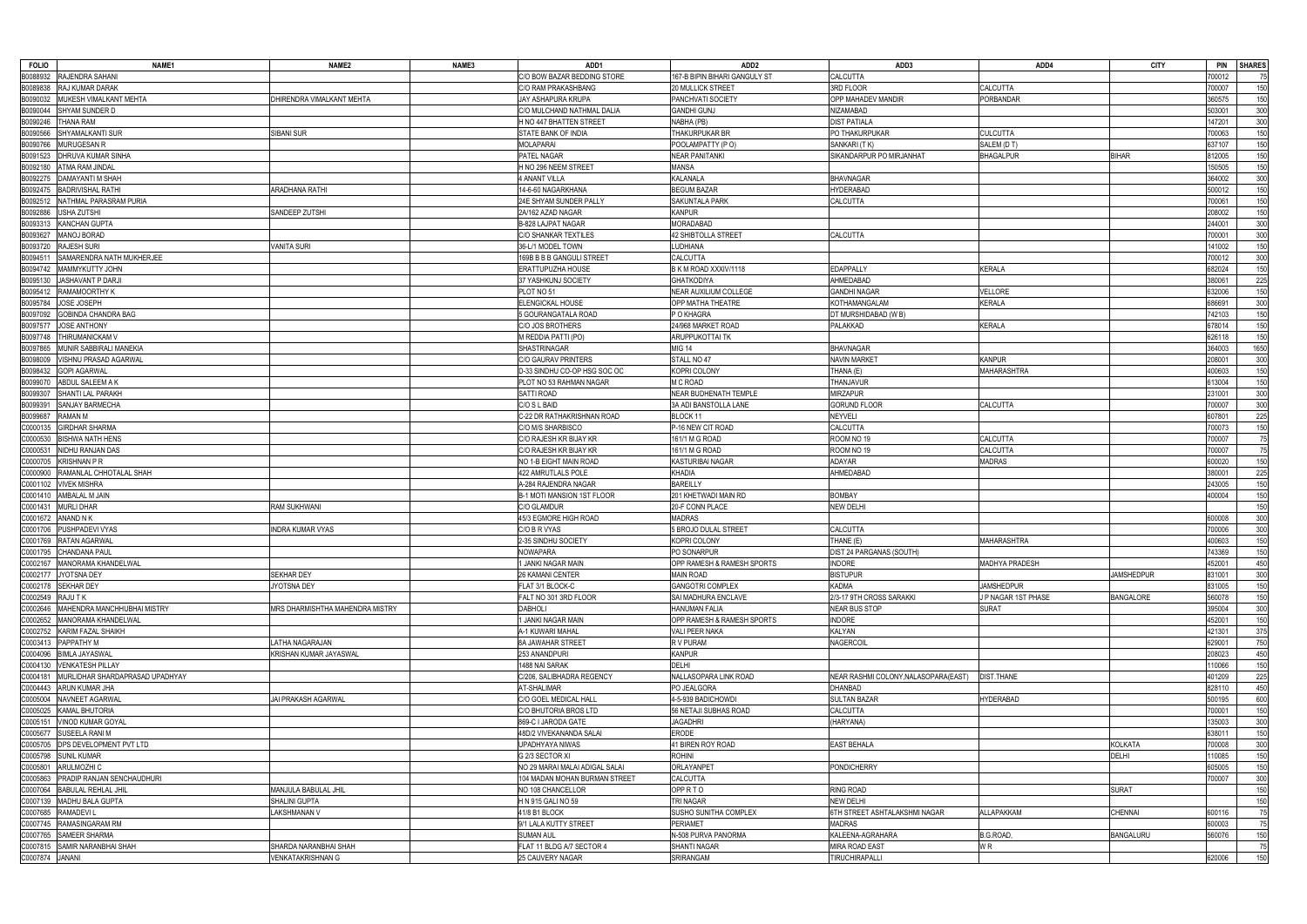| <b>FOLIO</b>         | NAME1                              | NAME <sub>2</sub>           | NAME3            | ADD1                          | ADD <sub>2</sub>                     | ADD3                                | ADD4                          | <b>CITY</b>             | <b>PIN</b>          | <b>SHARES</b> |
|----------------------|------------------------------------|-----------------------------|------------------|-------------------------------|--------------------------------------|-------------------------------------|-------------------------------|-------------------------|---------------------|---------------|
|                      | C0007961 GANESH GHOSH              |                             |                  | <b>ABISHKAR</b>               | <b>STATION ROAD</b>                  | PO GOLAGHAT                         | <b>ASSAM</b>                  |                         | 785621              | 450           |
| C0008088             | SANJEEV R PATEL                    | NARENDRA R PATEL            |                  | 9/B GANGOTRI SOCIETY          | <b>GULBAI TEKRA</b>                  | <b>ELLISBRIDGE</b>                  | AHMEDABAD                     |                         | 380005              | 150           |
| C0008320             | NARAYANA V                         | SENTHIL NATHAN V N          |                  | FLAT NO 16 CHAITANYA          | 22 WEST ROAD                         | <b>WEST CIT NAGAR</b>               | MADRAS                        |                         | 600035              | 150           |
| C0008438             | SAROJ KUMAR TRIVEDI                | <b>MAMTA TRIVEDI</b>        |                  | 6B PRANNATH PANDIT STREET     | <b>BHOWANIPUR</b>                    | PUDAPUKUR                           | CALCUTTA                      |                         | 700025              | 150           |
| C0008695             | <b>SATWANT KAUR</b>                | <b>BHIPENDER SINGH</b>      |                  | 37 SIMLA STREET               | CALCUTTA                             |                                     |                               |                         | 700006              | 300           |
| C0009300             | DEVARAJAN K N                      |                             |                  | 2/26 SAKTHI APARTMENTS        | FOURTH MAIN ROAD KASTHURBA NAGAR     | <b>ADYAR</b>                        | MADRAS                        |                         | 600020              | 150           |
| C0009744             | SHYAM SUNDER AGARWALA              | SAROJ AGARWALA              |                  | SUREN BUILDING 1ST FLOOR      | <b>NEAR RAM MANDIR</b>               | POLICE RESERVE LANE                 | <b>GUWAHATI</b>               |                         | 781001              | 75            |
| C0010146             | NIRMALA CHAUDHARY                  | CHAUDHARY S C               |                  | W/O. S.C.CHAUDHARY            | (ASST.SECURITY COMMISSIONER(OUTDOOR) | ROOM NO.02 OLD GOS HOSTEL           | JR RPF ACADEMY,TALKATORA ROAD | <b>ALAMBAGH LUCKNOW</b> | 226001 <sup>-</sup> | 150           |
| C0010169             | NISHA SATISHKUMAR MEHTA            |                             |                  | D-2239 HAEP TOWNSHIP          | PO KRIBHCO NAGAR                     | <b>SURAT</b>                        |                               |                         | 394515              | 75            |
| C0010253             | <b>HITENDRAK DEY</b>               | <b>AKSHMI DEY</b>           | <b>ANITA DEY</b> | C-6 P K HOUSE                 | 102 MANIKTALA MN RD                  | CALCUTTA                            |                               |                         | 700054              | 150           |
| C0010392             | <b>UMA MEENATCHI K</b>             |                             |                  | D NO-378 T N H B              | SINGANALLUR (PO)                     | COIMBATORE                          |                               |                         | 641005              | 75            |
| C0010632             | JOE ANTO ALEX PRADEEP E            | PAULA PEERIS                |                  | 1ST FLOOR FLAT NO H           | OLD NO 7 SIVANKOIL CROSS STREET      | RAJESWARI APARTMENTS                | OPP TO PDS KALYANA MANDAPAM   | KODAMBAKKAM CHENNAI     | 600024              | 300           |
|                      | C0010947 PRAMOD J NEGI             | <b>KALPANA P NEGI</b>       |                  | F-3 SHIVAM FLATS              | RAJESH TOWER ROAD                    | (OFF HARINAGAR WATER TANK GOTRI RD) | BARODA                        |                         | 390021              | 150           |
|                      | C0010990 PRAVINA M PATEL           | MAHENDRA D PATEL            |                  | A/51 SARDARKUNJ SOCIETY       | <b>BAHAI CENTRE</b>                  | <b>SHAHPUR</b>                      | AHMEDABAD                     |                         | 380001              | 150           |
|                      | C0011066 SRINIVASAN N              |                             |                  | OM NILAYAM 19/30-1            | <b>GOWTAM NAGAR</b>                  | <b>MALKAJGIRI</b>                   | HYDERABAD                     |                         | 500047              | 150           |
|                      | C0011841 SWASTI ROY                |                             |                  | 38 DDA SFS MOUNT KAILASH      | <b>EAST OF KAILASH</b>               | <b>NEW DELHI</b>                    |                               |                         | 110065              | 150           |
|                      | C0011997 NATARAJAN V               | UMA N                       |                  | 6 BEEMESHWARAN GARDAN         | <b>MANEEVAKKAM PO</b>                | <b>MUDUCHUR</b>                     | <b>MADRAS</b>                 |                         | 600048              |               |
|                      |                                    |                             |                  |                               |                                      |                                     |                               |                         |                     | 450<br>1500   |
|                      | C0012123 ALAGAPPAN S               |                             |                  | NO 27/14 SIR C V RAMAN ROAD   | <b>ALWARPET</b>                      |                                     |                               | <b>CHENNAI</b>          | 600018              |               |
|                      | C0012126 UMAYAL S                  |                             |                  | NO 27/14 SIR C V RAMAN ROAD   | <b>ALWARPET</b>                      |                                     |                               | <b>CHENNAI</b>          | 600018              | 1500          |
| C0012252             | <b>DHANDAPANIA</b>                 |                             |                  | <b>S/O P ARUNAGIRI</b>        | 22/7 NAVITHER STREET                 | <b>KALASAPAKKAM</b>                 | POLUR (TK) T S DT             |                         | 606751              | 300           |
| C0012260             | <b>ELANGOVAN S</b>                 |                             |                  | 120 N S K NAGAR               | ARUMBAKKAM                           | MADRAS                              |                               |                         | 600106              | 300           |
|                      | C0013110 RAM SARUP SHARMA          |                             |                  | 36 ANNIE VILLA                | APPLE BY ROAD                        | <b>WELLINGTON (PO) NILGIRI</b>      | tamil nadu                    |                         | 643232              | 150           |
| C0013391             | GOVERDHANDAS JHAMOMAL MOTWANI      | SUSHIL GOVERDHANDAS MOTWANI |                  | 9/135 DAULAT NAGAR            | THANE (EAST)                         |                                     |                               |                         | 400603              | 150           |
| C0013494             | ARJUNBHAI NANJIBHAI BABARIA        |                             |                  | 2/3752 MALEKWADI              | <b>NAVSALI BAZAR</b>                 | <b>SURAT</b>                        |                               |                         | 395002              | 600           |
| C0013505             | DHIRAJLAL AMRITLAL LUNAGARIA       |                             |                  | SITARAM ROAD                  | <b>BEDIPARA</b>                      | <b>RAJKOT</b>                       |                               |                         | 360003              | 450           |
| C0013864             | SAJJAN KUMAR SARAF                 |                             |                  | CD-4 SALT LAKE                | SECTOR I I FLOOR                     | CALCUTTA                            |                               |                         | 700064              | 150           |
| C0014086             | <b>HEENA P GAMI</b>                | PRABHU DAS N GAMI           |                  | 134 HOUSING COMPLEX           | <b>MITHAPUR</b>                      | GUJARAT JAMNAGAR                    |                               |                         | 361345              | 150           |
|                      | C0014375 MRINAL KANTI GHOSH        | <b>KAUSTUV GHOSH</b>        |                  | Vill-Bishnupur                | PO RAJARHAT                          | <b>BISHNUPUR</b>                    | DIST 24-PGS (N)               |                         | 743510              | 150           |
|                      | C0014480 SHUBHRA BANERJEE          | <b>GAUTAM BANERJEE</b>      |                  | 4/3K/39 HO-CHI-MIN SARANI     | SHAKUNTALA PARK                      | CALCUTTA                            |                               |                         | 700061              | 150           |
|                      | C0014770 PARTHASARATHY S           |                             |                  | H-77 ELLIS NAGAR              | <b>MADURAI</b>                       |                                     |                               |                         | 625016              | 300           |
|                      | C0015689 SUMAN BHATTACHARYYA       |                             |                  | 10/1 MAJLISH ARA ROAD         | <b>SIRITY</b>                        | <b>CALCUTTA</b>                     |                               |                         | 700041              | 150           |
|                      | C0015854 GUNVANTLAL P DOSHI        | NAYNA M VAKARIA             |                  | 302 PARESH BUILDING           | SHASHIKANT NAGAR                     | BHAYANDAR (W)                       | DIST THANE                    |                         |                     | 150           |
|                      | C0015906 RAJKUMAR VERMA            |                             |                  | C/O SITA WORLD TRAVEL (I) PVT | -12 CONNAUGHT PLACE                  | <b>NEW DELHI</b>                    |                               |                         | 110001              | 450           |
|                      | C0015928 SUJATHAR                  | SANGEETHA R                 | SABEETHA R       | NO 28 PULLA AVENUE            | SHENOY NAGAR                         | <b>MADRAS</b>                       |                               |                         | 600030              | 300           |
|                      | C0016901 RAVICHANDRAN V            |                             |                  | NO 12 KANNIKA COLONY          | NANGANALLUR                          | <b>MADRAS</b>                       |                               |                         | 600061              | 150           |
|                      | C0016954 NARAYANAN E R             |                             |                  | 119 T P KOIL STREET           | <b>TRIPLICANE</b>                    | <b>MADRAS</b>                       |                               |                         | 600005              | 150           |
|                      | C0017112 RAJ KUMAR VERMA           |                             |                  | SITA WORLD TRAVEL (I) PVT LTD | F-12 CONNAUGHT PLACE                 | <b>NEW DELHI</b>                    |                               |                         | 110001              | 300           |
| C0017651             | RAJU DEVI SANCHETI                 |                             |                  | C/O VINOD SANCHETI            | 38 LAKE TEMPLE ROAD                  | 3RD FLOOR                           | CALCUTTA                      |                         | 700029              | 150           |
|                      | C0017652 SHITAL SANCHETI           |                             |                  | C/O VINOD SANCHET             | 38 LAKE TEMPLE ROAD                  | 3RD FLOOR                           | CALCUTTA                      |                         | 700029              | 150           |
|                      | C0017719 JUTHIKA SUR               | NARENDRA NATH SUR           |                  | 47 B BOSE PARA LANE           | FLAT NO <sub>2</sub>                 | CALCUTTA                            |                               |                         | 700003              | 150           |
| C0017969             | <b>ARCHANA GUPTA</b>               |                             |                  | <b>GEETA BHAVAN</b>           | 141 NARHI                            | LUCKNOW                             |                               |                         | 226001              | 150           |
|                      | C0018274 LUHARIWAL SK              |                             |                  | 1 NATHER BAGAN STREET         | NEAR HARI TOLLA GHAT                 | 3RD FLOOR                           | CALCUTTA                      |                         | 700005              | 450           |
|                      | C0018687 SHANTA MARLECHA           |                             |                  | C/O RANJAN STAINLESS          | 137 RASAPPA CHETTY ST                | <b>MADRAS</b>                       |                               |                         | 600003              | 150           |
|                      | C0018770 SARADA ANANTHARAMAN       |                             |                  | 11/3 AASHIRWADH APARTMENTS    | LOCK STREET VARRADAPURAM             | <b>KOTTUR</b>                       | <b>MADRAS</b>                 |                         | 600085              | 150           |
|                      | C0018902 SOMA NAIR                 | <b>SASIDHARAN NAIR</b>      |                  | FLAT NO 890 POCKET GH-13      | DDA SFS FLATS                        | PASCHIM VIHAR                       | <b>NEW DELHI</b>              |                         | 110041              | 150           |
|                      | C0019102 HARBANS SINGH THUKRAL     | RAJINDER KAUR               |                  | KOTHI NO 845                  | PHASE 4                              | SAS NAGAR                           | MAHALI                        |                         | 160059              | 300           |
|                      | C0019279 SUNOJ P C                 |                             |                  | STATE BANK OF INDIA           | CALICUT MAIN BRANCH                  | <b>MANANCHIRA</b>                   | CALICUT                       |                         | 673001              | 150           |
|                      | C0019703 KANNANKUTTY KV            |                             |                  | NO 78 DWARAKA                 | CHURCH GATE AVENUE                   | ANNAI INDIRA NAGAR                  | <b>VELACHERY MADRAS</b>       |                         | 600042              | 150           |
| C0020106 SHOBA       |                                    | <b>GANAPATHI RAMAN P</b>    |                  | 10 ANNA MAIN ROAD             | <b>MADRAS</b>                        |                                     |                               |                         | 600024              | 150           |
|                      | <b>SWAPAN KR HALDER</b>            |                             |                  | VILL KHORDONAHALA             | PO SADHUR HAT                        | SOUTH 24 PGS                        |                               |                         | 743504              | 150           |
| C0020994<br>C0020998 | JITENDRA SOLANKI                   | SHRIPAL NAHAR               |                  | <b>N S INVESTMENTS</b>        | 334/335 MINT STREET                  | 2ND FLOOR SOWARPET                  | <b>MADRAS</b>                 |                         | 600079              |               |
|                      |                                    |                             |                  |                               |                                      |                                     |                               |                         |                     | 150           |
|                      | C0020999 SIVARAMAKRISHNAN L        |                             |                  | 26-A DURAIRAJ LANE            | PALAVANTHANGAL                       | <b>MADRAS</b>                       |                               |                         | 600114              | 150           |
| C0021263 RAJU N      |                                    |                             |                  | 10 OLD MAMBALAM ROAD          | <b>WEST MAMBALAM</b>                 | MADRAS                              |                               |                         | 600033              | 150           |
|                      | C0021478 MUTHULAKSHMI V            |                             |                  | FLAT NO 4 KAUSIKAN            | 2/3 UNA MALAI STREET                 | T NAGAR                             | <b>MADRAS</b>                 |                         | 600017              | 300           |
|                      | C0021701 VINABEN M PATEL           | <b>MANHAR A PATEL</b>       | SAMIR M PATEL    | A-2 N F I COLONY              | <b>BHESTAN</b>                       | <b>SURAT</b>                        | GUJ                           |                         | 395023              | 150           |
| C0021799 REGO D      |                                    | REGO J                      |                  | 7 SAT NAM                     | L B S MARG                           | <b>KURLA</b>                        | <b>BOMBAY</b>                 |                         | 400070              | 300           |
|                      | C0022007 MANISH GUPTA              |                             |                  | C/O M/S JAGDISH PRASHAD GUPTA | 21B B R B BASU ROAD                  | <b>CALCUTTA</b>                     |                               |                         | 700001              | 150           |
| C0022097             | NAVANEETHAM STANIS                 |                             |                  | NO 67 12TH STREET             | 2ND SECTOR                           | <b>KKNAGAR</b>                      | <b>MADRAS</b>                 |                         | 600078              | 300           |
| C0022290             | <b>BHASKAR NANDY</b>               |                             |                  | <b>VILL BANKIMPALLY EAST</b>  | PO MADHYAM GRAM                      | DIST 24 PARGANAS N                  |                               |                         | 743275              | 750           |
|                      | C0022421 KANTILAL SHANKARLAL PATEL |                             |                  | SHEYADIWAS                    | AT & PO PANCHOT                      | TA & DI MEHSANA (NG)                |                               |                         | 384205              | 300           |
|                      | C0022950 RAVINDRA B                |                             |                  | #102 USMAN ROAD               | II FLOOR                             | T NAGAR                             | <b>MADRAS</b>                 |                         | 600017              | 150           |
|                      | C0023257 SASIKALAR                 |                             |                  | 9/37 MANIMANDAPAM STREET      | R C NAGAR                            | O K MANDAPAM (PO)                   | <b>COIMBATORE</b>             |                         | 641032              | 150           |
| C0023497             | <b>ASHOK KUMAR TEWARI</b>          |                             |                  | 13 KAMLA NEHRU NAGAR          | PICNIC SPOT ROAD                     | PO CIMAP                            | <b>UCKNOW</b>                 |                         | 226015              | 150           |
| C0023901             | RAM PRASAD MISHRA                  |                             |                  | C/O ASHUTOSH BAJPAI           | N S I KALYANPUR                      | <b>KANPUR</b>                       |                               |                         | 208017              | 450           |
|                      | C0024932 SYED MOHAMMAD HASSAN      | FARZANA HASSAN              |                  | SHEESH MAHAL                  | MILKI MOHALLA                        | AT PO ARRAH                         | DIST BHOJPUR BIHAR            |                         | 802301              | 300           |
|                      | C0025125 GANESH M                  |                             |                  | NO 1014 TVS COLONY            | <b>COLLECTOR NAGAR</b>               | ANNA NAGAR WEST EXTENSION           | <b>CHENNAI</b>                |                         | 600101              | 150           |
| C0025369             | <b>ANITA CHAKRABORTY</b>           |                             |                  | 329 CRIPER ROAD               | MANASOTOLA                           | PO KONNAGAR                         | DIST HOOGHLY (WEST BENGAL)    |                         |                     | 450           |
| C0025386             | NARSINGHLAL SHARMA                 |                             |                  | C/O RAMESHWAR LAL             | NARSIGHLAL                           | PO RENWAL                           | DIST JAIPUR (RAJ)             |                         | 303603              | 150           |
|                      | C0025708 RAJ KUMAR VERMA           |                             |                  | F-12 CONNAUGHT PLACE          | NEW DELHI                            |                                     |                               |                         | 110001              | 150           |
|                      | C0025941 PRADEEP CH BARUAH         |                             |                  | QR NO 536/D                   | <b>BRPL TOWNSHIP</b>                 | PO DHALIGAON                        | DIST BONGAIGAON ASSAM         |                         | 783385              | 150           |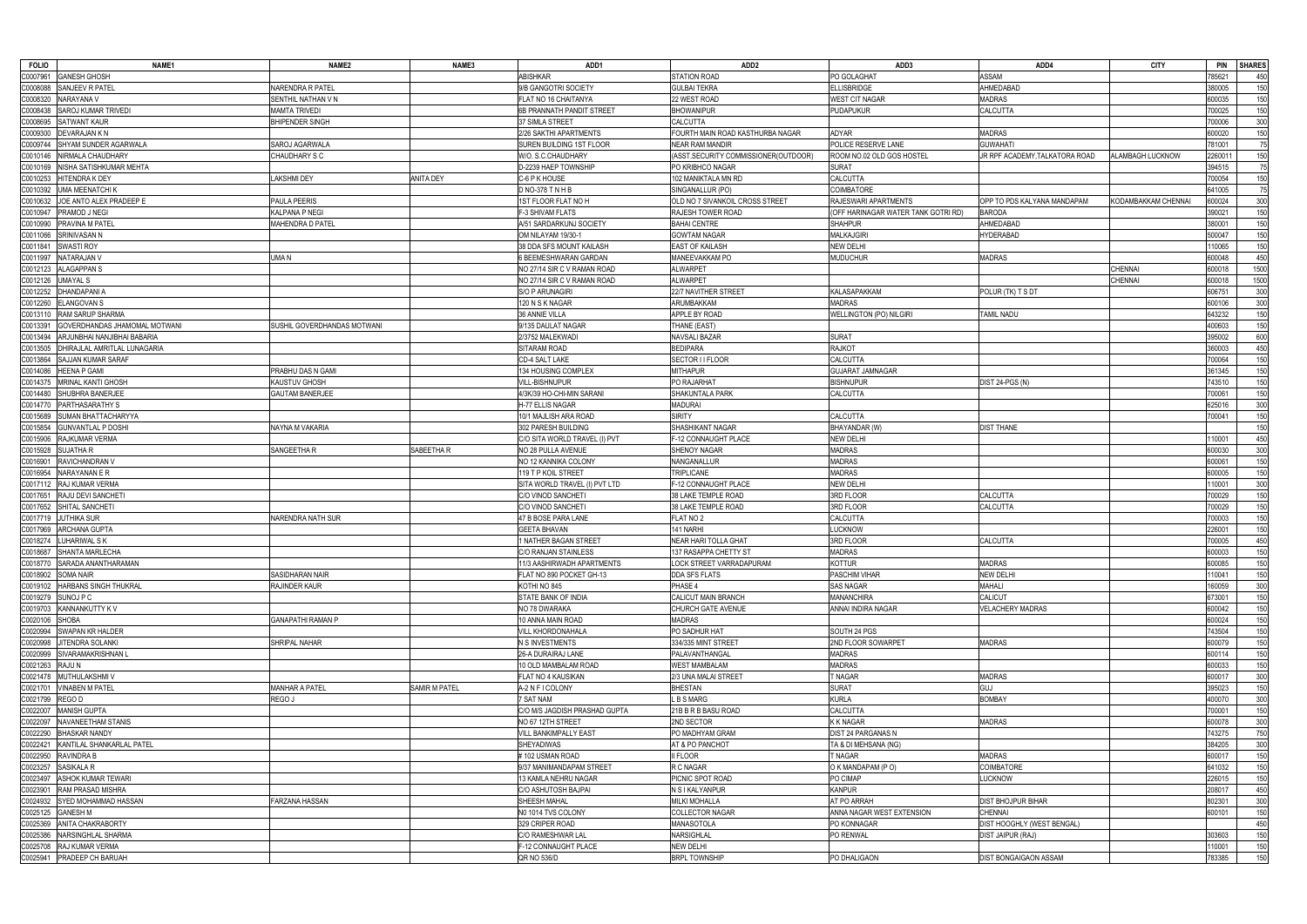| <b>FOLIO</b>                              | NAME <sub>1</sub> | NAME2                       | NAME3 | ADD1                           | ADD <sub>2</sub>                    | ADD3                            | ADD4                     | <b>CITY</b>      | <b>PIN</b> | <b>SHARES</b> |
|-------------------------------------------|-------------------|-----------------------------|-------|--------------------------------|-------------------------------------|---------------------------------|--------------------------|------------------|------------|---------------|
| SAKTI PADA BANERJEE<br>20026226           |                   | <b>MEERA BANERJEE</b>       |       | PLOT NO 33 SURVEY NO 258/2B    | <b>KHESE PARK</b>                   | LOHAGAON                        | <b>PUNE</b>              |                  | 411032     | 300           |
| <b>VEENA GUPTA</b><br>0026300             |                   |                             |       | WZ-A-8A RAMDUTT ENCLAVE        | <b>UTTAMNAGAR</b>                   | <b>NEW DELHI</b>                |                          |                  | 110059     | 150           |
| <b>VIJAYAKUMARI P</b><br>00026491         |                   |                             |       | W/O G PETHAPERUMAL             | NO 8 MAIN ROAD                      | MELA KASAGUDA                   | NEDUNGADU (VIA) KARIKAL  |                  | 609603     | 150           |
| ISHWARBHAI NURJIBHAI KOLCHA<br>2002655    |                   | SHABBIR VAJIRBHAI MAHIDA    |       | NO 1 MARUTI COMPLEX            | AT & PO AHWA                        | <b>DIST DANGS</b>               |                          |                  | 394710     | 150           |
| SUNDARESAN J<br>C0026724                  |                   |                             |       | C/O V J JAGADEESAN             | <b>16 SEVENTH STREET</b>            | <b>KUMARAN COLONY</b>           | <b>ADAPALANI MADRAS</b>  |                  | 600026     | 300           |
| SUNIL DUTT KHATWANI<br>00026803           |                   |                             |       | 877/L PANCH RASTA              | FREELANDGUNJ                        | DAHOD                           |                          |                  | 389160     | 150           |
| JAINUL HAQUE SK<br>00026967               |                   |                             |       | AT & PO SRIPUR BAZAR           | DT BURDWAN                          |                                 |                          |                  | 713373     | 300           |
| C0027192<br><b>BHARAT TIWARY</b>          |                   | <b>KANTI TIWARY</b>         |       | OFFICE OF A G M (M S)          | MEDICAL SERVICES TELCO HOSPITAL     | P O TELCO WORKS                 | JAMSHEDPUR (BIHAR)       |                  | 831004     | 150           |
| C0027250<br>RAMACHANDRAN M                |                   |                             |       | 90-90A WEST MASI ST            | <b>MADURAI</b>                      |                                 |                          |                  | 625001     | 150           |
| C0027597<br>ANNIE KURYAN                  |                   |                             |       | B/24 VRINDAVAN COLONY          | <b>CHEVAYOOR</b>                    | <b>KOZHIKODE</b>                | KERALA                   |                  | 673017     | 300           |
| C0027608<br>CHANDRA PRAKASH BANSAL        |                   |                             |       | H NO 162 SECTOR 6              | PANCHKULA                           | <b>HARYANA</b>                  |                          |                  | 134109     | 300           |
| KISHORE T<br>00028883                     |                   |                             |       | <b>SWASTIK HOUSE</b>           | 7 THIYAGI KUMARAN STREET            | COIMBATORE                      |                          |                  | 641001     | 150           |
| C0029052<br>VIJAYAN K V                   |                   |                             |       | <b>KUNNEL HOUSE</b>            | MOOLAMATTOM PO                      | <b>IDUKKI DISTRICT</b>          | <b>KERALA</b>            |                  | 685589     | 150           |
| SUBRAMANIAN P<br>00029196                 |                   |                             |       | C/O MR K SETHURAMAN            | 124 RAMA NAICKEN STREET             | NUNGAMBAKKAM                    | CHENNAI                  |                  | 600034     | 450           |
| GOUTAM KUNDU<br>0029428                   |                   |                             |       | QR NO B-112/1                  | P O KTPP TOWNSHIP                   | <b>DIST MIDNAPUR</b>            |                          |                  | 721171     | 150           |
| V.LAXMINARAYAN RAO                        |                   | RAMABAI RAO                 |       | <b>GR FL 66</b>                |                                     | JAYANAGAR BANGALORE             |                          |                  | 560070     | 150           |
| 00029602<br>LAXMI BASWANT SAVADI          |                   | BASWANT MAHADEVAPPA SAVADI  |       | 896 SATWAI ROAD                | 31 CROSS 7TH BLOCK<br><b>NIPANI</b> | <b>DIST BELGAUM</b>             |                          |                  | 591237     | 300           |
| 20029624                                  |                   |                             |       |                                |                                     |                                 | <b>KARNATAKA</b>         |                  |            |               |
| C0030166<br>VIRANJAN KUMAR KUNDU          |                   | APARNA KUNDU                |       | SHANTI NAGAR                   | (NEW CHECK POST)                    | P O DK SEIKH LANE               |                          |                  | 711109     | 300           |
| SWARANA GOPINATH R<br>C0030979            |                   |                             |       | 71 KUTCHERY ROAD               | <b>MYLAPORE</b>                     | <b>MADRAS</b>                   |                          |                  | 600004     | 150           |
| 00030999<br>SOREN S                       |                   |                             |       | <b>IBP COMPANY LIMITED</b>     | PO JAMNIPALI `KOBRA                 | <b>DISTT BILASPUR (M P)</b>     |                          |                  | 495450     | 300           |
| RAJAMANI P<br>C0031068                    |                   |                             |       | X-12 HORIZON APPTS             | 1030 TH ROAD                        | <b>KALADIPET</b>                | <b>THIRUVOTRIYUR</b>     | <b>CHENNAI</b>   | 600019     | 150           |
| <b>AMIT SARKAR</b><br>00031101            |                   | <b>DEBABRATA MARICK</b>     |       | C/O DEBABRATA MARICK           | MADARAT ROAD NEAR RLY STN           | P O BARVIPUR                    | DIST 24 PGS (S)          |                  | 743302     | 300           |
| TANDRA SAHA<br>C0031121                   |                   |                             |       | <b>VILL &amp; POST NARANDA</b> | <b>VIA PANSKURA</b>                 | DIST MIDNAPUR (W B)             |                          |                  | 721139     | 750           |
| PHALACHANDRA H L                          |                   |                             |       | NO 674 6TH MAIN                | 2ND CROSS                           | VIJAYA NAGAR                    | <b>BANGALORE</b>         |                  | 560040     | 300           |
| GOUTAM CHANDRA SHOWN<br>C0031205          |                   |                             |       | MAHA PRAVU PARA                | PO KALNA                            | DIST BURDWAN                    | <b>WEST BENGAL</b>       |                  | 713409     | 300           |
| C0031244<br><b>AJIT KUMAR SARKAR</b>      |                   |                             |       | KALI DHAM                      | MURGASAL ASANSAL                    | <b>V BENGAL</b>                 |                          |                  | 713303     | 150           |
| C0031629<br>SURYAWANSHI GOVIND SHANKAR    |                   |                             |       | A/20 4TH FLOOR VITTHAL PARK    | SAMANT WADI                         | <b>GANGAPUR ROAD</b>            | <b>NASIK</b>             |                  | 422002     | 75            |
| <b>RAJIV KUMAR</b><br>C0032004            |                   |                             |       | C/O SRI DOMAN THAKUR           | JAIL HATA MUNSIF ROAD               | POST DALTON GANJ                | PALAMAU BIHAR            |                  | 822101     | 150           |
| RATILAL M VADHANI<br>00032367             |                   | PRABHUDAS M VADHANI         |       | KAILASH CHHAYA                 | BLOCK NO 1 ROAD NO 3                | RAJA WADI GHATKOPAR (E_)        | <b>BOMBAY</b>            |                  | 400077     | 150           |
| <b>ABHAY KUMAR JAIN</b><br>C0032390       |                   |                             |       | C/O MAMAJI TRADERS             | <b>OJHA MARG</b>                    | NAGDA JN                        | (MP)                     |                  | 456335     | 150           |
| C0032419<br><b>GOPALAN VANI</b>           |                   |                             |       | 59A 17-3/10                    | 2ND LANE                            | <b>TEACHERS COLONY</b>          | VIJAYAWADA-8             |                  |            | 300           |
| ASHOK NARAYAN DAW<br>C0032436             |                   |                             |       | 12 BECHARAM CHATTERJEE LANE    | CALCUTTA                            |                                 |                          |                  | 700005     | 600           |
| SUJIT KUMAR SAMANTA<br>00032592           |                   |                             |       | C/O TAPAN SAMANTA              | DHARSHA BRAMINAPARA                 | <b>NEAR SITALA TOLA</b>         | PO GIP COLLONEY HOWRAH   |                  | 711321     | 150           |
| C0032694<br><b>SUBHRA DUTTA</b>           |                   |                             |       | <b>BISWAS BANACK RLY GATE</b>  | NO 12 BARASAT                       | 24 PRGS (N)                     | <b>WEST BENGAL</b>       |                  | 743201     | 150           |
| <b>UMAIYAL RM</b><br>C0032724             |                   |                             |       | 12/85 M M D A COLONY           | <b>MOHAPERU EAST</b>                | <b>MADRAS</b>                   |                          |                  | 600050     | 150           |
| <b>SUDESH SETH</b>                        |                   |                             |       |                                |                                     | <b>BADDI DIST</b>               |                          | <b>HIMACHAL</b>  | 173205     | 150           |
| 0003277                                   |                   | SHASHI KANT SETH            |       | H NO 243/H I G PHASE II        | HP HOUSING BOARD                    |                                 | <b>SOLAN</b>             |                  |            |               |
| KALI SHANKAR CHOWDHURY<br>00032819        |                   |                             |       | P 23/3 VIVEKANANDA PALLY       | RAMKRISHNA SARANI                   | PO PARNASRE                     | CALCUTTA                 |                  | 700060     | 150           |
| C0033044<br>V. LAXMINARAYAN RAO           |                   | RAMABAI RAO                 |       | 66 31ST CROSS 7TH BLOCK        | <b>JAYANAGAR</b>                    | <b>BANGALORE</b>                |                          |                  | 560070     | 600           |
| RAJESH GOEL<br>C0033331                   |                   |                             |       | <b>GENUINE OIL POINT</b>       | G/47 OVERSEAS KAMLA PALACE          | DHARUHERA CHOWK                 | <b>REWARI</b>            |                  | 123401     | 750           |
| <b>BALESHWAR SINGH</b><br>00033450        |                   |                             |       | C/O SHRI T N SINGH             | <b>ISHAN NAGAR</b>                  | NEAR CENTRAL SCHOOL             |                          | <b>BALASORE</b>  | 756001     | 450           |
| PRIYA RANJAN<br>00033915                  |                   |                             |       | C/O SHISHU RANJAN              | POWER SUB STATION                   | KARYANAND NAGAR                 | LAKHISARAI               |                  | 811311     | 300           |
| <b>KAMAKSHI K</b><br>C0034750             |                   | <b>RAMAKRISHNAN K</b>       |       | C/O K RENGARAJAN               | 55/2 DAMODHARAPURAM I NAIN ROAD     | ADYAR                           | CHENNAI                  |                  | 600020     | 150           |
| C0034756 NEELAM CHOUDHARY                 |                   | RAJENDRA CHOUDHARY          |       | C/O DR RAJENDRA CHOUDHARY      | <b>3C SCIENTISTS APPARTMENT</b>     | <b>IARIPUSA</b>                 |                          | <b>NEW DELHI</b> | 110012     | 150           |
| C0034767 GOPAL KRISHNA MEHROTRA           |                   | CHHAVI MEHROTRA             |       | <b>B-6/1 RIVER BANK COLONY</b> | LUCKNOW                             |                                 |                          |                  | 226018     | 450           |
| C0034807<br>ARUNDHATI KANJE               |                   |                             |       | C/O M R DESHMUKH               | NEEMKAR BUILDING                    | <b>VIVEK NAGAR</b>              | NANDED                   |                  | 431601     | 150           |
| <b>JITENDRA D THALY</b><br>C0035101       |                   | JYOTI D PANVELKAR           |       | C/O RIGHT SHOP GARDEN CENTRE   | OPP POLICE STATION MAPUSA           | 1 VAGLE BLDG PO CARANZALEM      | TONCA GOA                |                  | 403002     | 150           |
| C0035701<br><b>BINDHU C</b>               |                   |                             |       | C/O C VINODINI                 | 34/496 CIVIL STATION HPO            | CALICUT                         | KERALA                   |                  | 673020     | 150           |
| C0035837<br><b>DEVDAS PRABAKARAM NAIR</b> |                   | <b>GANGA DEVDAS NAIR</b>    |       | E MAHAPRABHU                   | <b>MARVE ROAD</b>                   | <b>MALAD</b>                    | <b>BOMBAY</b>            |                  | 400064     | 300           |
| MONOJIT LAHA<br>C0036324                  |                   | <b>MANABESH LAHA</b>        |       | <b>MONOJIT STORES</b>          | <b>HIGH STREET</b>                  | PO KRISHNAGAR                   | DT NADIA WB              |                  | 741101     | 150           |
| <b>DEVAIAH KARAMPURI</b><br>C0036691      |                   |                             |       | POST SIRICILLA                 | H NO 12-3-51                        | <b>BADDAM YELLA REDDY NAGAR</b> | <b>DIST KARIMNAGAR</b>   |                  | 505301     | 150           |
| RUPAK DAS GUPTA<br>C0036778               |                   |                             |       | 7 VIVEKANANDA SARANI           | CALCUTTA                            |                                 |                          |                  | 700079     | 150           |
| <b>CHANDER KANTA</b><br>C0036798          |                   |                             |       | A5B/44B JANAKPURI              | <b>NEW DELHI</b>                    |                                 |                          |                  | 110058     | 150           |
| <b>LILY BHATTACHERJEE</b><br>C0036854     |                   |                             |       | POST & VILL MALLICKPUR         | VIA MALANCHA MAHI NAGAR             | DIST 24 PARGANAS (SOUTH)        |                          |                  | 745334     | 150           |
| SUKUMAR BANERJEE<br>00036941              |                   |                             |       | 10/7 GANESH BANERJEE LANE      | CALCUTTA                            |                                 |                          |                  | 700031     | 150           |
| SUBHASH GAJANAN LASHKAR<br>C0036969       |                   | LAXMI SUBHASH LASHKAR       |       | KHADAKPURA GALLI               | A/P KARMALA                         | (SOLAPUR)                       |                          |                  | 413203     | 150           |
| C0037025<br><b>BINOD BIHARI SINHA</b>     |                   | SABITA SINHA                |       | QRS NO G/38 DVC COLONY         | PO CHANDRAPURA                      | <b>DIST BOKARO</b>              |                          |                  | 825303     | 300           |
| <b>SARDHANA SIL</b><br>C0037157           |                   |                             |       | 24 SOVA BAZAR STREET           | <b>HATKHOLA</b>                     | <b>CALCUTTA</b>                 |                          |                  | 700005     | 300           |
| SYED YASSER ARAFAT<br>C0037497            |                   | SYED WASEH NAZAKAT          |       | VILL PASCHIM NISCHINTAPUR      | PO BONHUGHLY VIA NARENDRAPUR        | DIST 24 PARGANAS SOUTH          |                          |                  | 743508     | 300           |
| GAJANAN MORESHWAR BHIDE<br>C0037681       |                   | SANGEETA GAJANAN BHIDE      |       | 134 SHANIWAR PETH              | <b>PUNE</b>                         |                                 |                          |                  | 411030     | 300           |
| SUNIL KUMAR CHOWDHURY<br>C0037779         |                   |                             |       | VILL MADHYA CHAKDAHA           | <b>NEAR PUJA MANDAB</b>             | POST CHAKDAHA                   | <b>DIST NADIA W B</b>    |                  | 741222     | 150           |
| PANNEERSELVAM K<br>00037893               |                   |                             |       | <b>INDIAN BANK</b>             | <b>KOOTHANALLUR</b>                 |                                 |                          |                  | 614101     | 150           |
| <b>KAMARAJU R</b><br>C0038260             |                   |                             |       | 2370 A BLOCK                   | 12TH MAIN II STAGE                  | RAJAJI NAGAR                    | <b>BANGALORE</b>         |                  | 560010     | 150           |
| C0038292<br>VIRMAL KRISHNA SANYAL         |                   | KUNAL KRISHNA SANYAL        |       | C/O KUNAL KRISHNA SANYAL       | POST MOKDUMPUR                      | <b>DIST MALDA</b>               |                          |                  | 732103     | 150           |
| SHAKUNTALA DAS                            |                   |                             |       | C/O SURENDRAKUMAR DAS          | ELECTRICAL CIRCLE                   | <b>CHAIBASA</b>                 |                          |                  | 833201     | 150           |
| C0038319                                  |                   |                             |       |                                |                                     |                                 |                          |                  |            | 300           |
| C0038907<br><b>VIKAS GUPTA</b>            |                   |                             |       | <b>GUPTA GIFT HOUSE</b>        | <b>BAZAR THER</b>                   | SAMBHAL                         | DIST MORADABAD U P       |                  | 244302     |               |
| SABITA BHATTACHARYA<br>C0038949           |                   | HIMANSHU KUMAR BHATTACHARYA |       | FLAT NO C/32 RAJBARI APARTMENT | 26-A R K STREET                     | <b>UTTARPARA</b>                |                          |                  | 712258     | 300           |
| <b>ALOK BISWAS</b><br>C0039016            |                   |                             |       | TEGHORIA MONDAL PARA           | NEAR TARUN SANGHA CLUB              | <b>CALCUTTA</b>                 |                          |                  | 700059     | 150           |
| C0039190<br><b>SIB NATH DUTTA</b>         |                   | <b>SONA DUTTA</b>           |       | POST & VILL DAKSHIN THAPARDA   | P S DOMJUR                          | <b>DIST HOWRAH</b>              | W B                      |                  | 711405     | 150           |
| C0039515 RAJENDRAKUMAR KANGTANI           |                   |                             |       | C/O NOVA ELECTRIC CO           | NO 92/7 A SHIVA COMPLEX             | <b>GROUND FLOOR</b>             | <b>GOVINDAPPA STREET</b> | CHENNAI          | 600001     | 300           |
| C0039699 MRITYUNJOY GUHA                  |                   | <b>GANESH CHANDRA MAITI</b> |       | KHUDIRAM NAGAR                 | PO & DT MIDNAPORE                   | <b>WEST BENGAL</b>              |                          |                  | 721101     | 150           |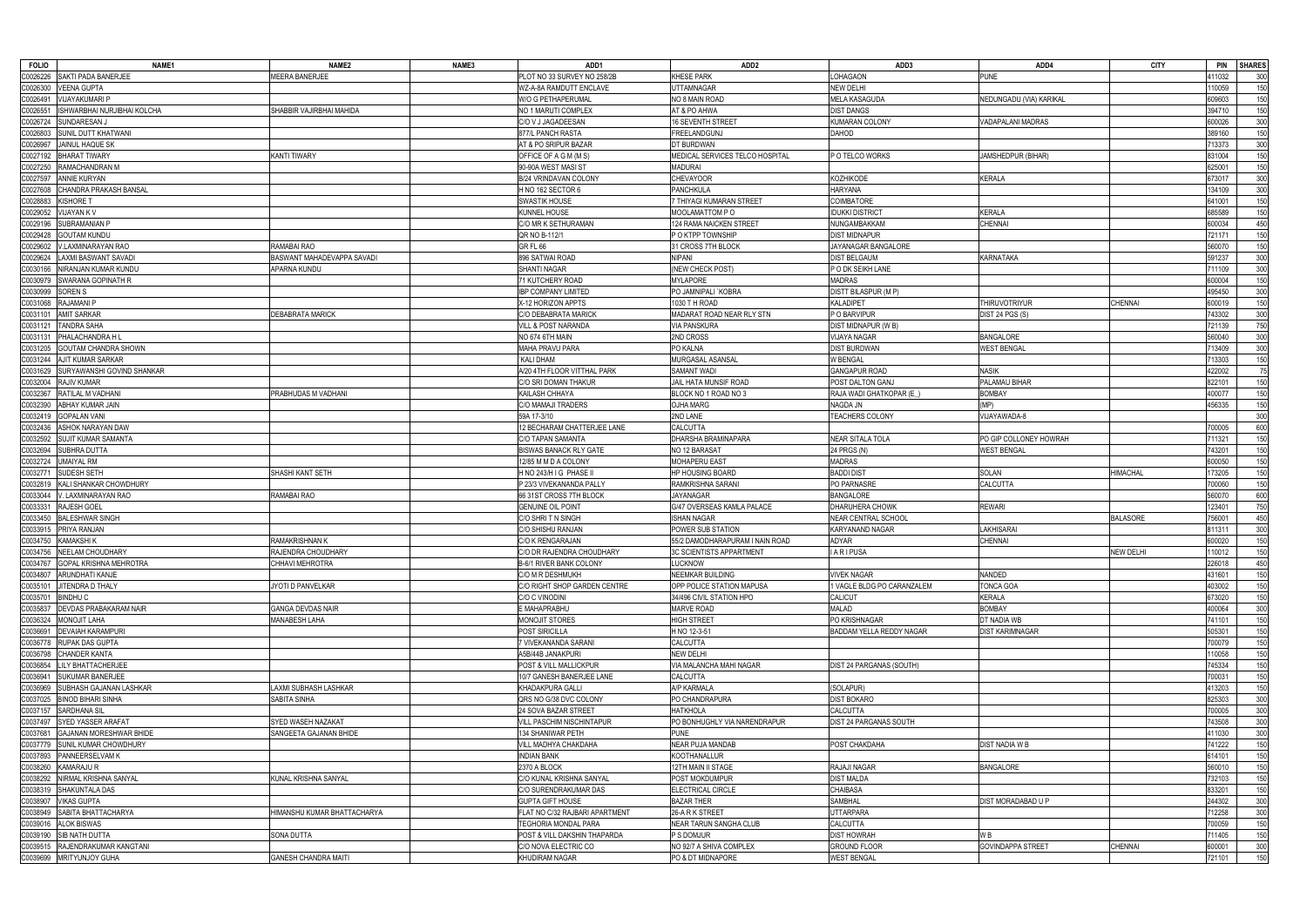| <b>FOLIO</b><br>NAME <sub>1</sub>         | NAME <sub>2</sub>           | NAME3 | ADD1                            | ADD2                              | ADD3                         | ADD4                        | <b>CITY</b>   | <b>PIN</b><br><b>SHARES</b> |
|-------------------------------------------|-----------------------------|-------|---------------------------------|-----------------------------------|------------------------------|-----------------------------|---------------|-----------------------------|
| TAPAS KUMAR GHOSHMONDAL<br>0039986:       |                             |       | <b>VILL SRIPARIPUR</b>          | POST ILAHIPUR                     | <b>DIST HOOGHLY</b>          |                             |               | 1407<br>150                 |
| C0040040<br><b>MANJU BOSE</b>             | <b>SMITA BHAUMIK</b>        |       | <b>SANTIGARH</b>                | C/O GOPAL BOSE                    | PO SHYAMNAGAR                | 24 PGS (W)                  |               | 743127<br>150               |
| <b>MOHIT MALIK</b><br>C0040617            |                             |       | <b>B: BLOCK POCKET B</b>        | 51-C JANAK-PURI                   | <b>NEW DELHI</b>             |                             |               | 600<br>10058                |
| C0040757<br>RAKESH CHANDRA RASTOGI        |                             |       | C/O RAKESH ELECTRONICS          | <b>KIRATPUR</b>                   | <b>BIJNOR</b>                |                             |               | 300<br>246731               |
| <b>BISWANATJI BANERJEE</b><br>C0040825    |                             |       | 34 NASKAR PARA ROAD             | <b>WEST PUTIARY</b>               | CALCUTTA                     |                             |               | 150<br>700041               |
| C0040826<br>KURIAN GEORGE                 |                             |       | 42/D SYED AMIR ALI AVENUE       | <b>CALCUTTA</b>                   |                              |                             |               | 150<br>700017               |
| C0040865<br>VIJAYAKUMAR SUBRAMANIAN       | SUBRAMANIAN A               |       | 316 SREEVILAS                   | <b>EZHUPUNNA PO</b>               | <b>ALLEPPEY DT</b>           | <b>KERALA</b>               |               | 688548<br>300               |
| C0041088<br>PANNALALL MAHESWARI           |                             |       | C/O PANNALALL NAVINKUMAR        | 37 ARMENIAN STREET                | 2ND FLOOR                    | <b>CALCUTTA</b>             |               | 300<br>'00001               |
| <b>NEM CHAND BORAR</b><br>C0041539        |                             |       | C/O JAIN JUTE CO                | 2 INDIA EXCHANGE PLACE            | <b>CALCUTTA</b>              |                             |               | 300<br>700001               |
| C0041542<br>PANCHUMARTHI RAVIKUMAR        |                             |       | <b>OLD PONNUR</b>               | PONNUR (PO)                       | <b>GUNTUR DISTRICT (AP)</b>  |                             |               | 522124<br>300               |
| C0041934<br><b>GANESH CHANDRA DEBNATH</b> |                             |       | 125/A EAST KODALIA SCHOOL ROAD  | PO NEW BARRACKPORE                | DIST 24 PRGS (N)             |                             |               | 743276<br>150               |
| C0041935<br><b>ARATI DEBNATH</b>          |                             |       | 125/A EAST KODALIA SCHOOL ROAD  | PO NEW BARRACKPORE                | DIST 24 PRGS (N)             |                             |               | 300<br>'43276               |
| C0041975<br><b>ANIMA GAYEN</b>            |                             |       | VILL & PO DAKSHIN RAIPUR        | <b>VIA BIRLAPUR</b>               | DIST 24 PARGANAS (S)         |                             |               | 743318<br>150               |
| C0042007<br><b>MRITYUNJAY SINGH</b>       |                             |       | C/O SARYUGH JHA BHAWAN          | <b>ASHRAM ROAD</b>                | <b>NEAR FOUR STAR</b>        | PURNEA                      |               | 150<br>854301               |
| <b>MADHUR KHORANA</b><br>00042275         | SHEENA KHORANA              |       | A-35 ANAND VIHAR                | <b>DELHI</b>                      |                              |                             |               | 600<br>10092                |
| SHYAMAL KUMAR PATAR<br>C0042387           |                             |       | <b>VILL ANTISARA</b>            | POST ANTISARA                     | <b>DIST HOOGHLY</b>          | W B                         |               | 12223<br>300                |
| C0042598<br>NAZRUL ISLAM S K              |                             |       | <b>VILL &amp; PO PANSKURA</b>   | DT MIDNAPUR                       | <b>WEST BENGAL</b>           |                             |               | 150<br>721636               |
| <b>AMIT KUMAR GHOSH</b><br>C0042772       | <b>GANGA GHOSH</b>          |       | IL ATAL BEHARI BOSE LANE        | <b>CALCUTTA</b>                   |                              |                             |               | 300<br>700011               |
| PALANIAPPAN K<br>C0043243                 |                             |       | C/O RAMANATHAN A                | <b>FLUIDS DEPT</b>                | HINDUSTAN PHOTO MFG CO       | <b>INDUNAGAR OOTY</b>       |               | 150<br>343005               |
| C0043693<br>SABITA GANGULY                |                             |       | C/O SHYAMA PRASAD MUKHERJEE     | 83 RAJA P N MALIAH ROAD           | POST RANIGANJ                | DIST BURDWAN (WEST BENGAL)  |               | 300<br>13347                |
| <b>DASHRATH M PATEL</b><br>C0043808       |                             |       | J-516 VMIYA NAGAR               | OPP L B CINEMA                    | <b>BHATAR ROAD</b>           | SURAT                       |               | 750                         |
| 00043908<br>NIDHI VERMA                   | MANORAMA VERMA              |       | 115/96 MAKALTALA LANE           | PO BHADRAKALI                     | <b>DIST HOOGHLY</b>          |                             |               | 150                         |
| RAJESH KUMAR GUPTA<br>C0044025            |                             |       | 9 BRINDABAN PAL LANE            | PO BAGH BAZAR                     | CALCUTTA                     |                             |               | 12232<br>700003             |
| MD NASEEMUL HAQUE                         |                             |       | C/O GOPAL PRASAD                |                                   |                              | <b>PATNA</b>                |               | 150<br>800001               |
| C0044125                                  |                             |       |                                 | BARANWAL AT GANDHI NAGAR          | <b>BORING ROAD</b>           |                             |               | 300                         |
| C0044374 BIJAY AGARWAL                    |                             |       | NISHANT MEDICAL HALL            | RADIUM ROAD                       | <b>RANCHI</b>                | <b>BIHAR</b>                |               | 834001<br>150               |
| <b>BIJAY AGARWAL</b><br>C0044394          |                             |       | NISHANT MEDICAL HALL            | RADIUM ROAD                       | <b>RANCHI</b>                | <b>BIHAR</b>                |               | 150<br>834001               |
| C0044737<br>MODUKUR VENKATAKRISHNAN       |                             |       | 22A MYLAI RANGANATHAN STREET    | T NAGAR                           | <b>MADRAS</b>                |                             |               | 450<br>600017               |
| C0044809<br>PRASANTA KUMAR PAL            |                             |       | <b>RENTAL HOUSING ESTATE</b>    | 193 ANDUL ROAD                    | <b>BLOCK-CN FLAT 15</b>      | HOWRAH-9                    |               | 450                         |
| C0045154<br>JAYANTA KUMAR ADHIKARY        |                             |       | 137/2/9 NARIKEL DANGA MAIN ROAD | CALCUTTA                          |                              |                             |               | 150<br>700011               |
| C0045596<br>RATHINAM V J                  |                             |       | <b>JAYARAM PRESS</b>            | 23 NANDHI KOIL STREET             | <b>TIRUCHIRAPALLI</b>        |                             |               | 600<br>320002               |
| C0045766<br>HARI Y                        |                             |       | C/O S L N RAO                   | 45-40-48 ABID NAGAR               | AKKAYAPALEM                  | /ISAKAPATNAM                |               | 150                         |
| MURALI KRISHNA A<br>C0045848              |                             |       | H NO 3B-5-2                     | <b>WESTERN STREET</b>             | ELURU A P                    |                             |               | 150<br>534001               |
| VIJAYARAGHAVAN B J<br>00046101            | <b>NEELA VIJAY</b>          |       | 979 4TH BLOCK                   | 2ND MAIN RAJAJI NAGAR             | <b>BANGALORE</b>             |                             |               | 150<br>560010               |
| <b>GOVINDA BASAK</b><br>C0046137          |                             |       | <b>VILL KANTHALPULI</b>         | PO CHAKDAHA                       | DT NADIA                     |                             |               | 300<br>741222               |
| C0046153<br>HEMANTA KUMAR HAIT            | <b>RANJAN HAIT</b>          |       | VILL D GOPALPUR                 | PO PANSKURA                       | DIST MIDNAPUR W B            |                             |               | 150<br>721139               |
| C0046162<br><b>DEEPAK N MEHTA</b>         |                             |       | 13/A JAGRUTI SOCIETY            | <b>HARNI ROAD</b>                 | <b>BARODA</b>                |                             |               | 150<br>390022               |
| <b>BATESHWAR MANDAL</b><br>C0046346       |                             |       | AT PROJECT CENTRAL SCHOOL       | PO KIRIBURU                       | <b>SINGHBHUM</b>             |                             |               | 300<br>333222               |
| C0046594<br>ANIL N BHAGWAT                |                             |       | 7/21 ERANDAWANE                 | HOTEL SWEEKAR LANE                | <b>PUNE</b>                  |                             |               | 150<br>11004                |
| MALATHY PRABHAKARAN<br>C0046680           |                             |       | MALATHY PRABHAKARAN AND CO      | JVL ARCADE ROOM NO 3 II FLOOR     | NO 199 NORTH USMAN ROAD      | <b><i>FNAGAR MADRAS</i></b> |               | 600017<br>150               |
| C0046819<br>PARAMESWARAN K N              |                             |       | NO 55 ORAGADOM ROAD             | <b>CHENNAI</b>                    |                              |                             |               | 150<br>600053               |
| <b>GANESH BABU R</b><br>C0046821          |                             |       | NO 1 1ST CROSS                  | RAINBOW NAGAR                     | <b>PONDICHERRY</b>           |                             |               | 605011<br>150               |
| C0046839<br>NIMISH G BHATT                |                             |       | 19/20 RAMESHVAR PARK            | NEAR A U M SOC & JAIJALARAM NAGAR | MOTHERS SCH ROAD             | gotri                       | VADODARA      | 300<br>390021               |
| C0047048 DAHYABHAI H BRAHMBHATT           |                             |       | 13/15 DHANJI STREET             | 3RD FLOOR                         | ZAVERI BAZAAR                | <b>BOMBAY</b>               |               | 750<br>400003               |
| C0047058 SUNIL GWALANI                    | <b>GEETA GWALANI</b>        |       | 7 ANNIT JEEVAN HSG SCTY         | N/S ROAD NO 9                     | JVPD SCHEME                  | <b>BOMBAY</b>               |               | 150<br>100049               |
| C0047127<br>SURYAWANSHI GOVIND SHANKAR    |                             |       | A/20 4TH FLOOR SAMANT WADI      | <b>VITTHAL PARK</b>               | <b>GANGAPUR ROAD</b>         | <b>NASIK</b>                |               | 422002<br>75                |
| SUVENDU SEKHAR JENA<br>C0047177           |                             |       | AT GADGADIA SQUARE              | MOTIGANJ                          | <b>BALASORE</b>              | <b>ORISSA</b>               |               | 756003<br>150               |
| SNEHASISH CHANDRA<br>C0047221             |                             |       | TIKARHAT AMBAGAN                | P O LAKURDOI                      | <b>BURDWAN</b>               | WEST BENGAL                 |               | 150<br>713102               |
| <b>SUSHIL KR NASKAR</b><br>C0047325       |                             |       | <b>VILL DEBIRPARA</b>           | 3RD LANE PO CHAMRALL HOWRAH       |                              |                             |               | 11323<br>150                |
| C0047563<br>CHANCHAL KUMAR NANDA          |                             |       | C/O MAHARAJA LODGE              | AT CONTAI BAZAR                   | PO P S CONTAI DIST MIDNAPORE |                             |               | 300<br>721401               |
| <b>HEM SINGH</b><br>C0047699              |                             |       | <b>VILL KAMARDI NAGAR</b>       | PO SAMANA DT GHAZIABAD U P        |                              |                             |               | 900                         |
| PRADIP KR MISHRA<br>C0048096              |                             |       | <b>LOVELOCK &amp; LEWES</b>     | 4 LYONS RANJE                     | CALCUTTA                     |                             |               | 150<br>700001               |
| <b>HEMANTO HATI</b><br>C0048390           |                             |       | KANDI RADHA BAZAR               | P O KANDI DIST MURSHIDABAD        | <b>WEST BENGAL</b>           |                             |               | 742137<br>150               |
| C0048705<br>SANKAR S                      |                             |       | B-23 A COLONY                   | ANDAL STREET                      | <b>JOTHI NAGAR</b>           | <b>POLLACHI</b>             |               | 642001<br>150               |
| C0049037<br>SANJAY B SHAH                 |                             |       | C/O J R MOTISHAW & CO           | <b>SHARE &amp; STOCK BROKERS</b>  | 32 BOMBAY SAMACHAR MARG      | <b>FORT BOMBAY</b>          |               | 450<br>400023               |
| MULLA JULEKHA KHUDBUDDIN<br>C0049075      |                             |       | 146/A RAVIWAR PETH              | `ASHIYANA KAZIWADA                | KARAD                        | <b>DIST SATARA</b>          | (MAHARASHTRA) | 415110<br>150               |
| C0049565<br>SUJATHA P                     |                             |       | H-77 ELLIS NAGAR                | <b>MADURAI</b>                    |                              |                             |               | 150<br>625010               |
| C0049780<br>RADHAKRISHNAN M G             |                             |       | <b>DENTAL SURGEON</b>           | ABILASH                           | 18 KUMARA KOIL STREET        | <b>TIRUVARUR</b>            |               | 610002<br>150               |
| <b>ASHA PALIWAL</b><br>C0050206           |                             |       | G-53 IIP COLONY                 | <b>MOHKAMPUR</b>                  | <b>DEHRA DUN</b>             |                             |               | 300<br>248005               |
| SONTOSH KR SAHA<br>C0050274               |                             |       | 41/B KANKURGACHI 2ND LANE       | CALCUTTA                          |                              |                             |               | 700054<br>300               |
| C0050422<br>ANJAN SENGUPTA                |                             |       | 30 BAISHNAB PARA LANE           | P O KHURUT                        | <b>DIST HOWRAH</b>           |                             |               | 300<br>11101                |
| RANJANA AGARWAL<br>C0050653               |                             |       | C/O NAVEEN AGARWAL              | 71/B ASHUTOSH MUKHERJEE ROAD      | <b>CALCUTTA</b>              |                             |               | 150<br>700025               |
| 00050858<br><b>MANOHAR KSHIRSAGAR</b>     | LEELA KSHIRSAGAR            |       | 502 DINBANDHU AWAS              | <b>BHATAR ROAD</b>                | <b>SURAT</b>                 |                             |               | 300<br>395001               |
| C0050898<br>PARVESH SURI                  | <b>SURIJN</b>               |       | <b>WZ-154 GALI NO 5</b>         | <b>KRISHNA PURI</b>               | <b>TILAK NAGAR</b>           | <b>NEW DELHI</b>            |               | 10018<br>150                |
| C0051167<br>SHANKAR LAL SONI              |                             |       | C/O MAN MOHAN AGRAWAL           | MUSAFFARGANJ                      | MIRZAPUR (U P)               |                             |               | 231001<br>450               |
| TAMILSELVI R<br>C0051330                  |                             |       | <b>9 SOUTH STREET</b>           | <b>KARUR</b>                      |                              |                             |               | 150<br>639001               |
| C0051612<br>MRITYUNJOY GUHA               | <b>GANESH CHANDRA MAITI</b> |       | KHUDIRAM NAGAR                  | PO & DIST MIDNAPORE               | <b>WEST BENGAL</b>           |                             |               | 721101<br>150               |
| C0051780<br>SHANKER LAL SONI              |                             |       | C/O MANMOHAN AGARWAL            | <b>MUSAFFARGANJ</b>               | MIRZAPUR U P                 |                             |               | 300<br>231001               |
| C0051796 PADMANABHAN M                    |                             |       | NO 78 SAMU MUDALI ST            | PATTUKKOTTAI                      |                              |                             |               | 614601<br>150               |
| OM PRAKASH GUPTA<br>0052385               |                             |       | <b>C/O AJIT KESHRI</b>          | 86 DR R R ROAD                    | PO RANIGANJ                  | DT BURDWAN (W B)            |               | 300<br>713347               |
| C0052816 ASHOKE KUMAR BANERJEE            |                             |       | C/O CHANDI DAS BANERJEE         | POST & VILL-GARALGACHA            | (SITALATALA) DIST-HOOGLY     | <b>WEST BENGAL</b>          |               | 150                         |
|                                           |                             |       |                                 |                                   |                              |                             |               |                             |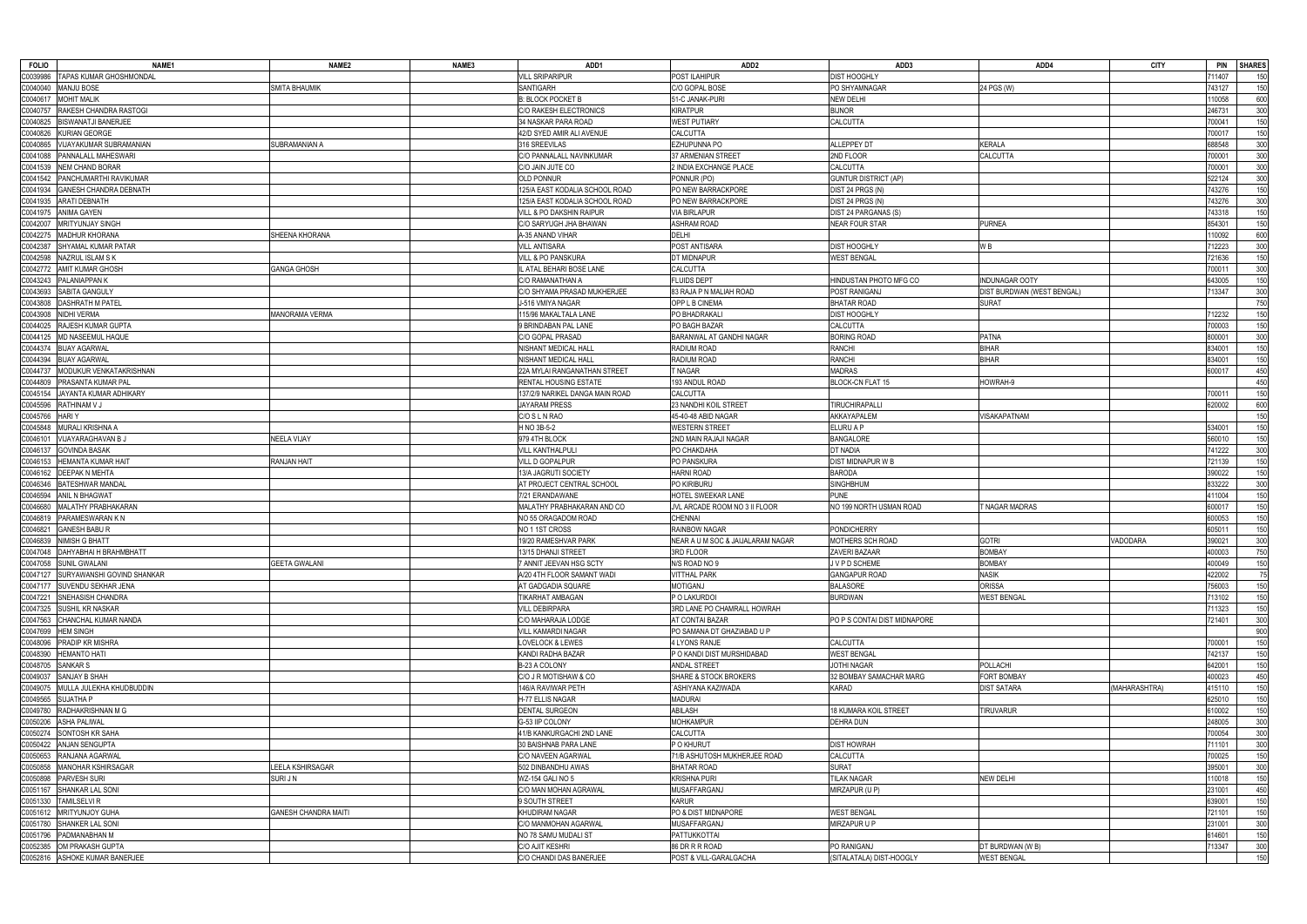| <b>FOLIO</b>         | NAME1                            | NAME <sub>2</sub>         | NAME3 | ADD1                                         | ADD <sub>2</sub>                                    | ADD3                                             | ADD4                            | <b>CITY</b>      | <b>PIN</b><br><b>SHARES</b> |            |
|----------------------|----------------------------------|---------------------------|-------|----------------------------------------------|-----------------------------------------------------|--------------------------------------------------|---------------------------------|------------------|-----------------------------|------------|
| C0054161             | <b>SURESHKUMAR N PATEL</b>       |                           |       | TO LAXMANPURA                                | PO SANGRA                                           | TA PALANPUR DIST BANASKANTHA                     | <b>J GUJARAT</b>                |                  | 85001                       | 150        |
| C0054223             | <b>BISWANATH GHOSH</b>           |                           |       | 30 VIVEKANANDA NAGAR                         | P O REGENT PARK                                     | CALCUTTA                                         |                                 |                  | 700040                      | 300        |
| C0054413             | MOHAN CHAND SHUKLA               |                           |       | 86 MADAN MOHAN BURMAN STREET                 | CALCUTTA                                            |                                                  |                                 |                  | 700007                      | 300        |
| C0054457             | <b>RAVINDER KAUR HORA</b>        | RAJINDER HORA             |       | 195 IDA SCHEME NO 59                         | NEAR NEW SABJI MANDI                                | <b>INDORE</b>                                    |                                 |                  | 152001                      | 300        |
| C0054738             | <b>ATUL UPPAL</b>                |                           |       | H NO 1431                                    | SECTOR 15                                           | NIT FARIDABAD                                    | HR.                             |                  |                             | 150        |
| C0054766             | RAMAKRISHNAN S                   |                           |       | 143/5 GEETHANJALI COLONY                     | ANNA NAGAR (W)                                      | <b>MADRAS</b>                                    |                                 |                  | 600040                      | 150        |
| C0054945             | KRISHNAKUMAR V                   |                           |       | <b>SPIC LTD</b>                              | MARKETING FINANCE DEPARTMENT                        | 97 MOUNT ROAD                                    | <b>GUINDY MADRAS</b>            |                  | 600032                      | 150        |
| C0054967             | NILESH PAREKH                    | SIDDHIDA PAREKH           |       | 496 DIVYA JIVAN                              | SWAMI SHIVANAND MARG                                | NEAR SHISUVIHAR CIRCLE                           | <b>BHAVNAGAR</b>                |                  | 364001                      | 150        |
| C0054983             | SAKALABAI YUVRAJ SANGHVI         | CHANDANMAL YUVRAJ SANGHVI |       | C/O KARISHMA LASER & COSMETIC P LTD          | NO 1154 PRIME ARCADE BLDG                           | SHOP NO 6&7 GND FLOOR                            | SAIFEE LANE BEHIND GULMOHAR APT | <b>CAMP PUNE</b> | 111001                      | 1500       |
| C0055031             | <b>ASIS MONDAL</b>               |                           |       | C/O B D BASU                                 | 235 PRINCE ANWARSHAW ROAD                           | CALCUTTA                                         |                                 |                  | 700033                      | 300        |
| C0055341             | <b>RAMAKRISHNAN R</b>            | <b>MOHANA R</b>           |       | 230 K V SUB-STATION TNEB                     | METTURDAM RS                                        | <b>SALEM DIST</b>                                |                                 |                  | 636402                      | 750        |
| C0055410             | <b>RAM ASREY CHAURASIA</b>       |                           |       | <b>BASANT BAGH</b>                           | KALOO KUAN                                          | BANDA (U P)                                      |                                 |                  | 210001                      | 150        |
| C0055974             | USHA D KOLADIYA                  |                           |       | B-28-304 ANAND NAGAR                         | C S ROAD                                            | DAHISAR (EAST)                                   | <b>BOMBAY</b>                   |                  | 400068                      | 300        |
| C0056235             | MRITYUNJAY SINGH                 |                           |       | C/O BIMAL AWASIYA VIDYALAY                   | PRABHAT COLONY                                      | PURNEA                                           | (BIHAR)                         |                  | 854301                      | 150        |
| C0056480             | SWARANA GOPINATH R               |                           |       | 71 KUTCHERY ROAD                             | <b>MYLAPORE</b>                                     | <b>MADRAS</b>                                    |                                 |                  | 600004                      | 150        |
| C0056813             | NAYANABEN ASHWIN MEHTA           |                           |       | A/22 EKTA TOWERS                             | <b>BARREFE ROAD</b>                                 | VASANA                                           | AHMEDABAD                       |                  | 380007                      | 150        |
| C0057017             | <b>SULOCHANA NEGI</b>            |                           |       | 310 JAI SHRI BASANT VIHAR                    | (HOUSE OF B B THAPLIYAL)                            | DEHRADUN                                         | J P                             |                  | 248006                      | 150        |
| C0057258             | NEERU BAKSHI                     | VIJAY KUMAR BAKSHI        |       | C/O SH MOTI SAGAR                            | CHIBBER                                             | A-4 KRISHAN NAGAR                                | <b>DELHI</b>                    |                  | 10051                       | 150        |
| C0057582             | DEVARAJULU REDDY P               |                           |       | C/O RAJA RAJESWARI MEDICALS                  | PILLARIGUDI STREET                                  | NAIDUPET                                         | NELLORE DIST                    |                  |                             | 300        |
| C0057587             | MANJU LOHANI                     |                           |       | <b>BANK OF BARODA</b>                        | <b>TCL BABRALA</b>                                  | <b>DIST BADAUN</b>                               | J P                             |                  |                             | 900        |
| C0058051             | KUMAR SUBRAMANIAN                | VIDYA SUBRAMANIAN         |       | 11/403 TULSIDHAM KALYANI CHS LTD             | S V ROAD                                            | THANE (W)                                        |                                 |                  | 400607                      | 150        |
| C0058321             | RUKMANI R                        |                           |       | PLOT NO 4/4                                  | AYYAPPA NAGAR                                       | AYYAPPAKKAM EXTN                                 | <b>MADRAS</b>                   |                  | 600077                      | 150        |
| C0058516             | DILIP PUNJABHAI DEDHIA           |                           |       | A - 303 POOJA COMPLEX                        | OPP KASTURI IND ESTATE                              | HANUMAN NAGAR BHAYANDER                          | (E) DIST THANA                  |                  | 401105                      | 150        |
| C0058565             | JSHA MISHRA                      |                           |       | C/O AKHILESH KUMAR SRIVASTAVA                | PUNJAB NATIONAL BANK                                | RAE BARELI                                       | (UP)                            |                  | 229001                      | 150        |
| C0058765             | ILIP PUNJABHI DEDHIA             |                           |       | A-303 POOJA COMPLEX                          | OPP KASTURI IND ESTATE                              | HANUMAN NAGAR BHAYANDER (E)                      | DIST THANA                      |                  | 401105                      | 300        |
| C0059232             | <b>ASHOK N PAREKH</b>            | ARUN H DOSHI              |       | 7 ASHOK NAGAR                                | T ROAD                                              | <b>BORIVALI (W)</b>                              | <b>MUMBAI</b>                   |                  | 400092                      | 150        |
| C0060299             | RAM SANKAR SAMANTA               |                           |       | <b>VILL &amp; PO BIRAMPUR</b>                | P S BAGNAN                                          | <b>DIST HOWRAH</b>                               | <b>WEST BENGAL</b>              |                  | 711303                      | 150        |
| C0060491             | <b>BISWAJIT CHAKRABORTY</b>      | SHAMPA CHAKRABORTY        |       | PO SAPUIPARA                                 | <b>BALLY VILL</b>                                   | <b>VILL WEST SAPUIPARA</b>                       | <b>DIST HOWRAH</b>              |                  | 11227                       | 150        |
| C0061038             | <b>ROSY XAVIER</b>               | <b>XAVIER R</b>           |       | B 16/23 O N G C COLONY                       | <b>NEW MAGPALLA</b>                                 | O N G C BHAT PHORE PO                            |                                 |                  | 394518                      | 150        |
| C0061680             | MANOJ KR TIBREWAL                |                           |       | <b>M/S ARUN RICE MILL</b>                    | P O JAMURIA                                         | <b>DIST BURDWAN</b>                              | (W B)                           |                  | 13336                       | 150        |
| C0062029             | <b>SALAM MOLLICK</b>             |                           |       | <b>VILL KANAMONI</b>                         | PO SARENGA                                          | <b>VIA DELTA</b>                                 | DIST HOWRAH (W B)               |                  | 11309                       | 300        |
| C0062146             | a loman                          |                           |       | NADUVILE VEEDU                               | THEVALAKARA WEST                                    | KOLLAM                                           |                                 |                  |                             | 300        |
| C0062156             | NARAYANAN K                      |                           |       | STOCK & SHAR BROKERS                         | 29/177/7 KORAPATH BUILDING                          | M G ROAD TRICHUR                                 |                                 |                  | 680001                      | 75         |
| C0062324             | MANOJ D                          |                           |       | NADUVILE VEEDU                               | <b>THEVALAKARA WEST</b>                             | <b>KOLLAM</b>                                    |                                 |                  |                             |            |
| C0062488             |                                  |                           |       |                                              |                                                     | <b>CALCUTTA</b>                                  |                                 |                  |                             | 150        |
|                      | SWAPAN KUMAR DAS                 | SUBHASH KHARMALE          |       | 8 M O LANE                                   | DUM DUM                                             |                                                  |                                 |                  | 700074                      | 450        |
| C0062743             | RANGNATH CHEMATE                 |                           |       | 23A SHITAL DEEP<br>46 VOC ST                 | RENAVIKAR COLONY                                    | NEAR SHZAMIKNAGAR SAWEDI<br><b>TAMBARAM WEST</b> | AHMEDNAGAR (M S)                |                  | 114001                      | 150        |
| 0064463<br>C0064464  | SUKUMARAN R                      |                           |       | 46 VOC STREET                                | KASTURI BAI NAGAR                                   |                                                  | CHENNAI                         |                  | 600045<br>600045            | 75         |
|                      | <b>SUKUMARAN R</b>               | <b>MANJULA S</b>          |       |                                              | KASTURI BAI NAGAR                                   | TAMBARAM WEST                                    | <b>CHENNAI</b><br>A P           |                  |                             | 75         |
| C0064804             | PADMANABHAM J                    | RAJAGOPALAN S             |       | 23-1-1 (3) GANDHI ROAD                       | ONGOLE                                              | PRAKASHAM DT                                     |                                 |                  | 523001                      | 300        |
| C0066392             | VENKATRAMAN K                    |                           |       | 112/8 T P KOIL ST                            | <b>NARANGI FLATS</b>                                | TRIPLICANE                                       | <b>CHENNAI</b>                  |                  | 600005                      | 150        |
| C0066658             | MITESH KANTILAL MODI             | <b>KANTILAL S MODI</b>    |       | NEAR DR ARUN PARIKH HOSPITAL                 | <b>HIMAT NAGAR</b>                                  | SABAR KANTHA                                     |                                 |                  | 383001                      | 225        |
| C0066731             | <b>BARNALI MONDAL</b>            | BIKASH CHANDRA MONDAL     |       | VILL JAMBERIA                                | P O KUSHBERIA                                       | DIST HOWRAH                                      | (W B)                           |                  | 11316                       | 150        |
|                      | C0067645 ARUNA ASHOK SHRIMALI    |                           |       | 10/2 SOUTH TUKO GANJ                         | SATAI SAI APARTMENT                                 | <b>INDORE</b>                                    |                                 |                  | 452001                      |            |
|                      | C0068167 KALAIVANI SELVARAJ      |                           |       | 47 NORTH VELLALA STREET                      | PENNADAM                                            |                                                  |                                 |                  | 606105                      | 150        |
|                      | C0069394 GOPAL SHARAN KAPOOR     |                           |       | 66 NAPIER ROAD COLONY                        | PART 2 THAKURGANJ CHOWK                             | <b>LUCKNOW</b>                                   |                                 |                  | 226003                      | 150        |
| C0069414             | RAGHUNANDHANAN B                 | <b>AMIRTHAM B</b>         |       | <b>18 NETHAJI ROAD</b>                       | PAPPANAICKEN PALAYAM                                | <b>COIMBATORE</b>                                |                                 |                  | 641037                      | 150        |
| C0069550             | NARAMAD KISHORBHAI CHAUHAN       | BHAVIK KISHORBHAI CHAUHAN |       | 70/1675 G H B COLONY<br>C/O S K BANERJEE     | MEGHANI NAGAR<br><b>VILL KHAPRAIL BAZAR</b>         | AHMEDABAD                                        |                                 |                  | 380016                      | 150        |
| C0069565             | SAKTI BRATA BANDYOPADHYAY        |                           |       |                                              |                                                     | PO & DIST MIDNAPUR                               | W B                             |                  | 721101                      | 300        |
| C0069869             | <b>LAXMI PAUL</b>                | NIRANJAN PAUL             |       | 60/2 CHOWDHURY PARA                          | <b>D P NAGAR</b>                                    | <b>CALCUTTA</b>                                  |                                 |                  | 700056                      | 150        |
| C0071765<br>C0071788 | <b>NEELAM KAPOOR</b><br>N K RANA |                           |       | A 1/116 2ND FLOOR<br>273A LIG FLATS POCKET E | <b>JANAK PURI</b><br>GTB ENCLAVE OPP G T B HOSPITAL | DELHI                                            |                                 | <b>NEW DELHI</b> | 110058<br>110093            | 150<br>150 |
|                      |                                  | <b>MAMTA SHARMA</b>       |       |                                              | <b>KANPUR</b>                                       |                                                  |                                 |                  |                             |            |
| C0072081             | R S SHARMA                       |                           |       | L-25 G S V M MEDICAL COLLEGE CAMPUS          |                                                     | PO RANIGANJ                                      | DT BURDWAN W B                  |                  | 208002                      | 150        |
| C0072224             | SANTOSH KUMAR NAG                |                           |       | 7/1 MALIA ROAD BY LANE                       | SISHUBAGAN RANIGANJ                                 |                                                  |                                 |                  | 713347                      | 150<br>150 |
| C0072225             | SANTOSH KUMAR NAG                |                           |       | 12 P N MALIA ROAD BY LANE                    | SISHUBAGAN RANIGANJ                                 | PO RANIGANJ                                      | DT BURDWAN W B                  |                  | 713347                      |            |
| C0072656             | <b>THOMAS S</b>                  |                           |       | NO 6 KAMARAJAR NAGAR                         | MADHAVARAM (MMC)                                    | CHENNAI                                          |                                 |                  | 600051                      | 150        |
| C0072685             | V UVARANI                        | A VIMALANATHAN            |       | C 57 DALMIA COLONY                           | <b>DALMIAPURAM</b>                                  |                                                  |                                 |                  | 621631                      | 150        |
| C0072808             | ALITA LAHA                       |                           |       | 29 ABINASH BANERJEE LANE                     | PO SANTRARACHI                                      | <b>HOWRAH</b>                                    |                                 |                  | 11104                       | 150        |
| C0073135             | JAGANNATH CHOWDHORY              | MITUL CHOWDHURY           |       | F-127 RICHMOND PARK                          | DLF CITY PHASE IV                                   | <b>GURGAON</b>                                   |                                 |                  | 122002                      | 150        |
| C0073211             | <b>PIYUSH MISRA</b>              |                           |       | TC-59 IFFCO PHULPUR                          | PO GHIYANAGAR                                       | ALLAHABAD                                        |                                 |                  |                             | 150        |
| C0073297             | LATHA S HEGDE                    |                           |       | <b>VIJAYA BANK</b>                           | SAYYAGI RAO ROAD                                    | <b>MYSORE</b>                                    |                                 |                  | 570021                      | 150        |
| C0073433             | R THIRUNA                        |                           |       | KODUMUDI ROAD                                | THENNILAI KARUR TK                                  | TRICHY DT TAMILNADU                              |                                 |                  | 639206                      | 150        |
| C0073589             | <b>BALAJI NARAYANAN</b>          |                           |       | 18/2 NEHRU NAGAR                             | II MAIN RD                                          | ADAYAR                                           | MADRAS                          |                  | 600020                      | 150        |
| C0073665             | <b>SUNIKUMAR SURATI</b>          | <b>JAYSHRIBEN SURATI</b>  |       | 5 SURYA RATNA APARTMENTS                     | 62 PRITAM NAGAR SOCIETY                             | <b>ELLISBRIDGE</b>                               | AHMEDABAD                       |                  | 380006                      | 150        |
| C0073828             | OLIVIA GEORGE                    | LOURDE S GEORGE           |       | 1 FATIMA BUILDING                            | <b>MARINAGAR COLONY</b>                             | <b>MAHIM BOMBAY</b>                              |                                 |                  | 400016                      | 150        |
| C0073860             | <b>ARVIND KUMAR</b>              | <b>ARUN KUMAR</b>         |       | C/O PRASAD CLINIC                            | AT PO BUKHTIAR PUR                                  | DIST PATNA BIHAR                                 |                                 |                  | 803212                      | 150        |
| C0073984             | <b>SURESH AGARWAL</b>            |                           |       | KAILASH ROLLER FLOUR MILLS                   | IND AREA GAMAHARIA                                  | PO GAMAHARIA                                     | <b>JAMSHEDPUR</b>               |                  | 832108                      | 150        |
| C0074055             | <b>RAJESWARI M S</b>             | OS SUDHAKARAN PILLAI      |       | SMITHA T C 15/384 1                          | UDARASIROMANI ROAD TRIVANDRUM                       | SASTHAMANGALAM                                   |                                 |                  | 695010                      | 150        |
| C0074179             | CHANDRA PRAKASH JAIN             |                           |       | C/O MANMAL KASHALIWAL                        | S R C B ROAD FANCY BAZAR                            | <b>GUWAHATI</b>                                  |                                 |                  | 781001                      | 450        |
|                      | C0074529 P SHANMUGHAM            |                           |       | 289 SATHY MAIN ROAD                          | KASIPALAYAM                                         |                                                  |                                 |                  | 638454                      | 150        |
|                      | C0074759 PUSHPA SETHIA           |                           |       | <b>JAY BHARAT FABRICS</b>                    | 17 NOORMAHAL LOHIA LANE                             | <b>CALCUTTA</b>                                  |                                 |                  | 700007                      | 150        |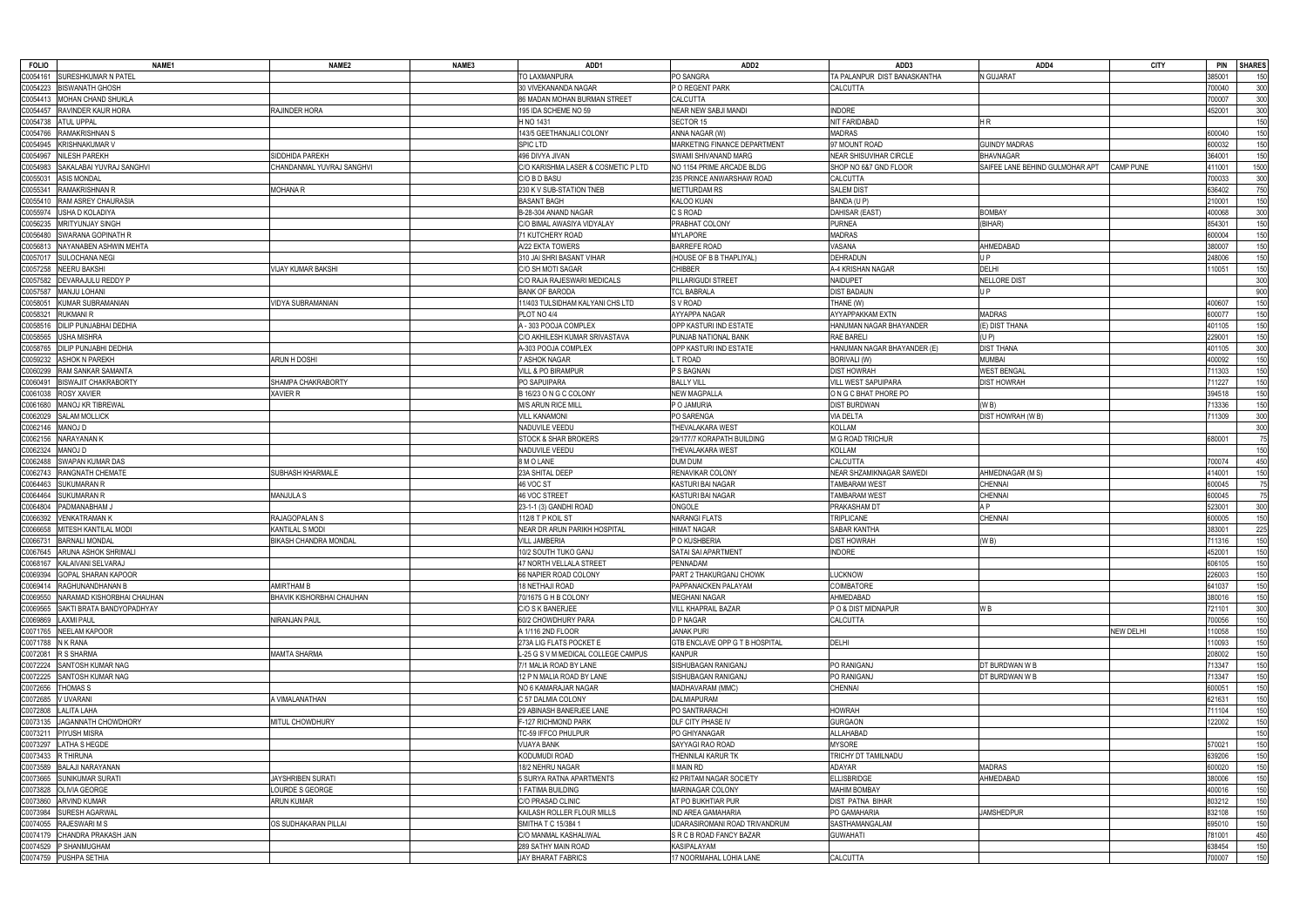| <b>FOLIO</b>       | NAME1                                        | NAME <sub>2</sub>      | NAME3 | ADD1                                           | ADD <sub>2</sub>                         | ADD3                             | ADD4                    | <b>CITY</b>      | PIN SHARES |            |
|--------------------|----------------------------------------------|------------------------|-------|------------------------------------------------|------------------------------------------|----------------------------------|-------------------------|------------------|------------|------------|
|                    | C0075205 THANKAMMA PAUL                      |                        |       | MANPILLY HOUSE                                 | <b>VELLIKULAM ROAD</b>                   | CHALAKUDY, KERALA                |                         |                  |            | 150        |
|                    | C0075263 SHANKAR SIRIGIRI                    |                        |       | 15-8359/2 TO 4                                 | FEELKHANA                                | <b>HYDERABAD</b>                 |                         |                  | 500012     | 150        |
| C0075389 S BALA    |                                              |                        |       | W/O SUNDARAM CHETTIAR                          | 87 PERIA ELUTHUKARA STREET               | SHEVAPET, SALEM                  |                         |                  | 636002     | 150        |
| C0075407 P T RAJAN |                                              |                        |       | <b>45 SOUTH STREET</b>                         | TITTAGUDI S A DT                         | TAMIL NADU                       |                         |                  | 606106     | 150        |
|                    | C0075428 HANUMANTHA RAO VEMA                 |                        |       | SRI PADMAVATHI OIL ENTERPRISES                 | SANTHANUTHALAPADU                        | PRAKASAM DT A P                  |                         |                  | 523225     | 150        |
|                    | C0075547 CHAKUBHAI DHANAK                    | <b>JDAY DHANAK</b>     |       | 222 SAMUEL STREET TULSI BHUVAN                 | 3RD FLOOR BOMBAY                         |                                  |                         |                  | 400003     | 150        |
| C0075668           | <b>SUBHASH LAKHANI</b>                       |                        |       | B-57 KAMLA NEHRU NAGAR I                       | <b>JODHPUR</b>                           |                                  |                         |                  | 342008     | 150        |
| C0075723           | JYOTSHANABEN SHAH                            |                        |       | 19/9 TULSHI SHAYAM FLAT                        | NAVAVADAJ ROAD                           | AHMEDABAD                        |                         |                  | 380013     | 150        |
|                    | C0075829 HIMATLAL DOSHI                      | RASHMIKANT DOSHI       |       | 25 CIVIC CENTRE                                | <b>BHILAI 490006</b>                     | M <sub>P</sub>                   |                         |                  | 490006     | 150        |
| C0075834           | <b>PRADEEP KUMAR JAIN</b>                    |                        |       | <b>C/O GAUTHAM STEEL</b>                       | 18/1 MAHARSHI DEBENDRA ROAD              | 5TH FLOOR CALCUTTA               |                         |                  | 700007     | 150        |
|                    | C0076093 BEENA JOHN                          | <b>JOHN MATHEW</b>     |       | NEDUMCHIRA PUTHEN VEEDU                        | KAITHAKUZHY ADICHANALLOOR                | <b>QUILON KERALA</b>             |                         |                  | 691573     | 150        |
|                    | C0076343 JIGNA KAMLESH SHAUSHI               |                        |       | <b>NAVAPURA</b>                                | <b>NEAR SALAT WANDI</b>                  | MANDVI KACHCHH                   |                         |                  | 370465     | 150        |
| C0076350           | <b>ARUN PAUL</b>                             |                        |       | M 12 HSG BOARD                                 | <b>KALAWAD ROAD</b>                      | <b>RAJKOT</b>                    |                         |                  | 360001     | 150        |
| C0076369           | SASI DHARAN VALIYA MUTTATAU                  |                        |       | ADARSH NEELKANT NAGAR 7                        | UNIVERSITY ROAD                          | RAJKOT GUJARAT                   |                         |                  | 360005     | 150        |
|                    | C0076429 RATAN LAL JAIN                      |                        |       | C/O DULHAN 2 NO SIKH TEMPLE                    | H B ROAD FANCY BAZAR                     | <b>GUWAHATI ASSAM</b>            |                         |                  | 781001     | 150        |
|                    | C0076592 SUVARNA                             |                        |       | NO 3 15TH CROSS                                | R T STREET                               | <b>BANGALORE</b>                 |                         |                  | 560053     | 150        |
| C0076718           | JANSIL CASTELINO                             | RAPHAEL CASTELINO      |       | <b>KUNTHAL NAGAR</b>                           | <b>MANIPURA POST</b>                     | UDUPI - SOUTH KANARA             |                         |                  | 576120     | 150        |
|                    | C0076787 K N RATNA                           | K N RAGHU              |       | 2741 CHANDRAGUPTA ROAD                         | <b>MYSORE</b>                            |                                  |                         |                  | 570001     | 150        |
|                    | C0076925 RAVIKIRAN PATIL                     |                        |       | 145/4936 NEHRU NAGAR                           | <b>KURLA EAST</b>                        | <b>BOMBAY</b>                    |                         |                  | 400024     | 150        |
|                    | C0076993 KY ACHARYA                          |                        |       | <b>MURLI MAHAL</b>                             | 10TH CROSS BHAUDJI ROAD                  | MATUNGA, BOMBAY                  |                         |                  | 400019     | 150        |
|                    | C0076994 P LAXMIDEVI ACHARYA                 |                        |       | <b>MURLI MAHAL</b>                             | 10TH CROSS BHADUJI ROAD                  | MATUNGA, BOMBAY                  |                         |                  | 400019     | 150        |
|                    | C0077066 KAMLESH SAINI                       | <b>OMPRAKASH SAINI</b> |       | 715/4. GOLF VIEW                               | P O CANTONMENT                           | AHMEDABAD                        |                         |                  | 380003     | 150        |
| C0077080           | <b>FAKHRUDDIN TAHERBHAI</b>                  |                        |       | 93 M G ROAD                                    | <b>POONA</b>                             |                                  |                         |                  | 11001      | 150        |
|                    | C0077143 JESAN OREYA                         | <b>ANITA OREYA</b>     |       | D D (R & A) AUDIT                              | ONGC SIBSAGAR AT PO DIST SIB SAGAR       | <b>ASSAM</b>                     |                         |                  | 785640     | 150        |
|                    | C0077276 ANURADHA MITRA                      |                        |       | BLOCK -C/2C POCKET-12                          | FLAT 83 JANAKPURI                        | <b>NEW DELHI</b>                 |                         |                  | 10058      | 150        |
|                    | C0077282 ANIL KUMAR GUPTA                    |                        |       | 2515 CHRUH WALAN SARAK                         | PREM NARAIN BAZAR SITA RAM               | DELHI                            |                         |                  | 10006      | 150        |
| C0077291           | <b>JYOTI MISHRA</b>                          |                        |       | C/O REKHA MISHRA                               | H NO 257                                 | SECTOR NO 4                      | <b>SHASTRINAGAR</b>     | MEERUT CITY U P  |            | 150        |
| C0077375           | <b>NANAK RAM</b>                             |                        |       | C/O ASHOK KUMAR 6/581-B                        | NEAR SINDHI DHARM SHALA NAI BASTI        | <b>ALIGARH UP</b>                |                         |                  | 202001     | 150        |
| C0077446           | SATYA NARAYAN PATWARI                        |                        |       | RD NO 6A                                       | RAJENDRA NAGAR                           | <b>PATNA</b>                     |                         |                  | 800016     | 150        |
|                    | C0077450 NIRMALA DEVI SARAF                  |                        |       | 106 GAGAN APARTMENT                            | <b>EXBIHITION RD</b>                     | <b>PATNA</b>                     |                         |                  | 300001     | 150        |
|                    | C0077453 SANGEET KUMAR GUPTA                 | PRAMILA GUPTA          |       | S/O SRI KASHINATH GUPTA                        | <b>VILLAGE &amp; PO MANDU</b>            | <b>DIST HAZARIBAGH</b>           |                         |                  | 825301     | 150        |
|                    | C0077583 RAJ KUMAR SONI                      |                        |       | <b>SURGIMPEX INDIA</b>                         | GOVIND MITRA ROAD                        | <b>PATNA</b>                     |                         |                  | 800004     | 150        |
| C0077663           | KHURSHEED AHMAD                              |                        |       | <b>BIHAR TRADERS INTERNATIONAL</b>             | BAZAR DR FATEHULLAH ROAD                 | <b>RANCHI</b>                    |                         |                  | 834001     | 150        |
|                    | C0077711 SITA RAM KATTA                      |                        |       | 85 SUBHASH COLONEY                             | SHASTRI NAGAR                            | <b>JAIPUR</b>                    |                         |                  | 302016     | 150        |
| C0077737           | <b>PRAVEEN KUMAR GUPTA</b>                   |                        |       | C-40 B AMBA BARI                               | <b>JAIPUR</b>                            |                                  |                         |                  | 302012     | 150        |
|                    | C0077838 DARASHANA JOSHEE                    | PANKAJ JOSHEE          |       | 32 INDRAPURI COLONY                            | NR BHANWARKUAN                           | <b>INDORE</b>                    |                         |                  | 452001     | 150        |
|                    | C0077855 HARMANDAR SINGH                     |                        |       | C/O S S HORA                                   | 601 URVASHI APT                          | 7/29A II TILAKNAGAR              | <b>KANPUR</b>           |                  | 208002     | 150        |
| C0077914           | B VENKATA VEERA BHADRA RAO                   |                        |       | PLOT NO 1863 I BLOCK 7 S T                     | <b>ANNANAGAR WEST</b>                    | <b>MADRAS</b>                    |                         |                  | 600040     | 150        |
| C0078041           | SUBRAMANIAM RAJAGOPAL                        |                        |       | <b>ANDHRA BANK</b>                             | AMARAVATHI NAGAR                         | <b>TIRUPATHI</b>                 |                         |                  | 517502     | 150        |
|                    | C0078159 S RM S N SATHAPPAN                  |                        |       | NO 27/14 SIR C V RAMAN ROAD                    | <b>ALWARPET</b>                          |                                  |                         | <b>CHENNAI</b>   | 600018     | 150        |
| C0078160           | N S UMAYAL                                   |                        |       | NO 27/14 SIR C V RAMAN ROAD                    | <b>ALWARPET</b>                          |                                  |                         | <b>CHENNAI</b>   | 600018     | 150        |
|                    | C0078205 D SURESH KUMAR                      |                        |       | 6/78 ANNA NAGAR THRICHY ROAD                   | RAMANATHAPURAM                           | COIMBATORE                       |                         |                  | 641045     | 150        |
|                    | C0078340 K M ARYAN NAMBOODIRI                |                        |       | MANAYATHATTU                                   | <b>EROOR NORTH PO</b>                    | tripunithura                     | KERALA                  |                  | 682306     | 150        |
|                    | C0078523 N N IYENGAR<br>C0078553 Y S LAKSHMI |                        |       | I-C DEBONAIR REGENCY APTS<br>15/1 KRISHNA ROAD | <b>IIIRD BLOCK</b><br><b>BASAVANAGUD</b> | TH MAIN ROAD<br><b>BANGALORE</b> | <b>JAYALAKSHMIPURAM</b> | <b>MYSORE</b>    | 560004     |            |
|                    | C0078592 SURESH BABU K S                     | PRASANNA KUMAR K S     |       | K PEDDAIAH SETTY SONS                          | SANTHEPET                                | <b>ARSIKERE</b>                  |                         |                  | 573103     | 150<br>150 |
|                    | C0078617 R SRIDHARA                          |                        |       | SYNDICATE BANK BELGAUM DIST                    | SAUNDATTI                                |                                  |                         |                  | 591126     | 150        |
|                    | C0078618 PAGONDA RAMA KUMAR                  |                        |       | SYNDICATE BANK                                 | <b>KYATHASANDRA</b>                      |                                  |                         |                  | 572104     | 150        |
|                    | C0078684 N B NAGARAJ                         | <b>PUSHPA</b>          |       | <b>REGD MEDICAL PRACTIONER</b>                 | <b>VIJAYA CLINIC</b>                     | <b>BELLARY</b>                   |                         |                  | 583101     | 150        |
|                    | C0078688 SURESH M                            |                        |       | <b>CANARA BANK</b>                             | <b>BD ROAD</b>                           | <b>CHITRADURGA</b>               |                         |                  | 577501     | 150        |
|                    | C0078774 RAJYALAKSHMI VEMULAPALLI            |                        |       | W/O SRI V KRISHNAMURTY                         | 60-18-1 V KRISHNAMURTY                   | VIJAYAWADA AP                    |                         |                  | 520010     | 150        |
|                    | C0078814 V PANDURANGA S KAMATH               | <b>INAYA P KAMATH</b>  |       | SENIOR MANAGER CANARA BANK                     | CANTONMENT BRANCH 88 M G ROAD            | <b>BANGALORE</b>                 |                         |                  | 560001     | 150        |
|                    | C0078930 ML GAJENDRA                         |                        |       | C/O K RAJANNA & SON                            | 4/5 RUDRA BUILDING                       | OLD THARUGUPET-BANGALORE         |                         |                  | 560053     | 150        |
|                    | C0079008 RAMCHANDRA KARVE                    | PUSHPA KARVE           |       | 460 NARAYAN PETH                               | <b>PUNE</b>                              |                                  |                         |                  | 411030     | 150        |
|                    | C0079057 PREMA SINGH                         | SABHAJEET SINGH        |       | G/B-3/5/203 AJMERA COLONY                      | <b>PIMPRI</b>                            | <b>POONA</b>                     |                         |                  | 111018     | 150        |
|                    | C0079222 SUNDARDAS BATHIA                    | SANDEEP BATHIA         |       | <b>RASIK TIN FACTORY</b>                       | BEDI GATE POST BOX NO 108                | <b>JAMNAGAR</b>                  |                         |                  | 361001     | 150        |
|                    | C0079226 VIPUL PATEL                         |                        |       | NEAR BALWI KRIPA NEW PATEL WADI                | <b>BEHIND T B HOSPITAL</b>               | <b>JAMNAGAR</b>                  |                         |                  | 361008     | 150        |
|                    | C0079244 ASHA DOSHI                          |                        |       | C/O ASHVIN L DOSHI                             | STHANAK STREET KALAVAD                   | DIST JAMNAGAR                    |                         |                  | 361160     | 150        |
|                    | C0079310 MUKTABEN CHIMANLAL SANJI            |                        |       | <b>NAVRANG STREET</b>                          | <b>DIST JAMNAGAR</b>                     | <b>AT LALPUR</b>                 |                         |                  | 361170     | 150        |
|                    | C0079346 KANTILAL MANIAR                     | <b>REKHABEN MANIAR</b> |       | R T JADEJA COLONY BLOCK NO 8-87                | GURUDWAR 2 CRICKET BUNGLOW               | <b>JAMNAGAR</b>                  |                         |                  | 361001     | 150        |
|                    | C0079376 VIJAYA NAGARAJAN                    |                        |       | 93 DEMLOUR LAYOUT                              | BANGALORE                                |                                  |                         |                  | 560071     | 150        |
|                    | C0079396 RAVINDRA S PATIL                    |                        |       | <b>CANARA BANK</b>                             | <b>MAIN BRANCH</b>                       | P B ROAD                         | <b>DHARWAR</b>          |                  | 580001     | 150        |
|                    | C0079414 MEENAKSHITHIPPAIAH SUBRAMANYAM      |                        |       | 42/1 SRIRAMANILAYAM SANNIDHI ROAD              | <b>BASAVANAGUDI</b>                      | <b>BANGALORE</b>                 |                         |                  | 560004     | 150        |
|                    | C0079436 GABGADHAR K ANCHAN                  |                        |       | C/O SRI B V PADMAPPA                           | NO 11 4H MAIN 6TH CROSS                  | MUNIRAMANNA BLOCK                | <b>GANGA NAGAR</b>      | <b>BANGALORE</b> |            | 150        |
|                    | C0079464 HULIDEVI S MUTHA                    |                        |       | M M STATIONERY GENERAL SUPPLY                  | NO 32 GANIGARPET                         | <b>BANGALORE</b>                 |                         |                  | 560002     | 150        |
|                    | C0079583 RANI RATNAPRABHA MOOTHA             |                        |       | C/O PRASAD BABU                                | <b>MCDOWELL &amp; CO LTD</b>             | POLYMERSDIVISION VISAKHAPATNAM   |                         |                  |            | 150        |
|                    | C0079710 DEBABRATA SAMANTA                   | MADHAB CHAKRABORTY     |       | C/O DEBABRAJA SAMANA                           | 41 M C GHOSH LANE HOWRAH                 | <b>WEST BENGAL</b>               |                         |                  | 11101      | 150        |
|                    | C0080131 PURNENDU GUPTA                      |                        |       | 32 B NEW ROAD ALIPORE                          | 10 BRITANIA COURT                        | <b>CALCUTTA</b>                  |                         |                  | 700027     | 150        |
|                    | C0080274 GHANSHYAM DATT PANDEY               | MAMTA PANDEY           |       | KESAR ENTERPRISES LTD                          | PO BAHERI                                | <b>BAREILLY</b>                  |                         |                  | 243201     | 150        |
|                    | C0080297 RAJINDER SINGH KHARBANDA            | DALJIT SINGH KHARBANDA |       | S-376 GREATER KAILASH PART-I                   | <b>NEW DELHI</b>                         |                                  |                         |                  | 110048     | 150        |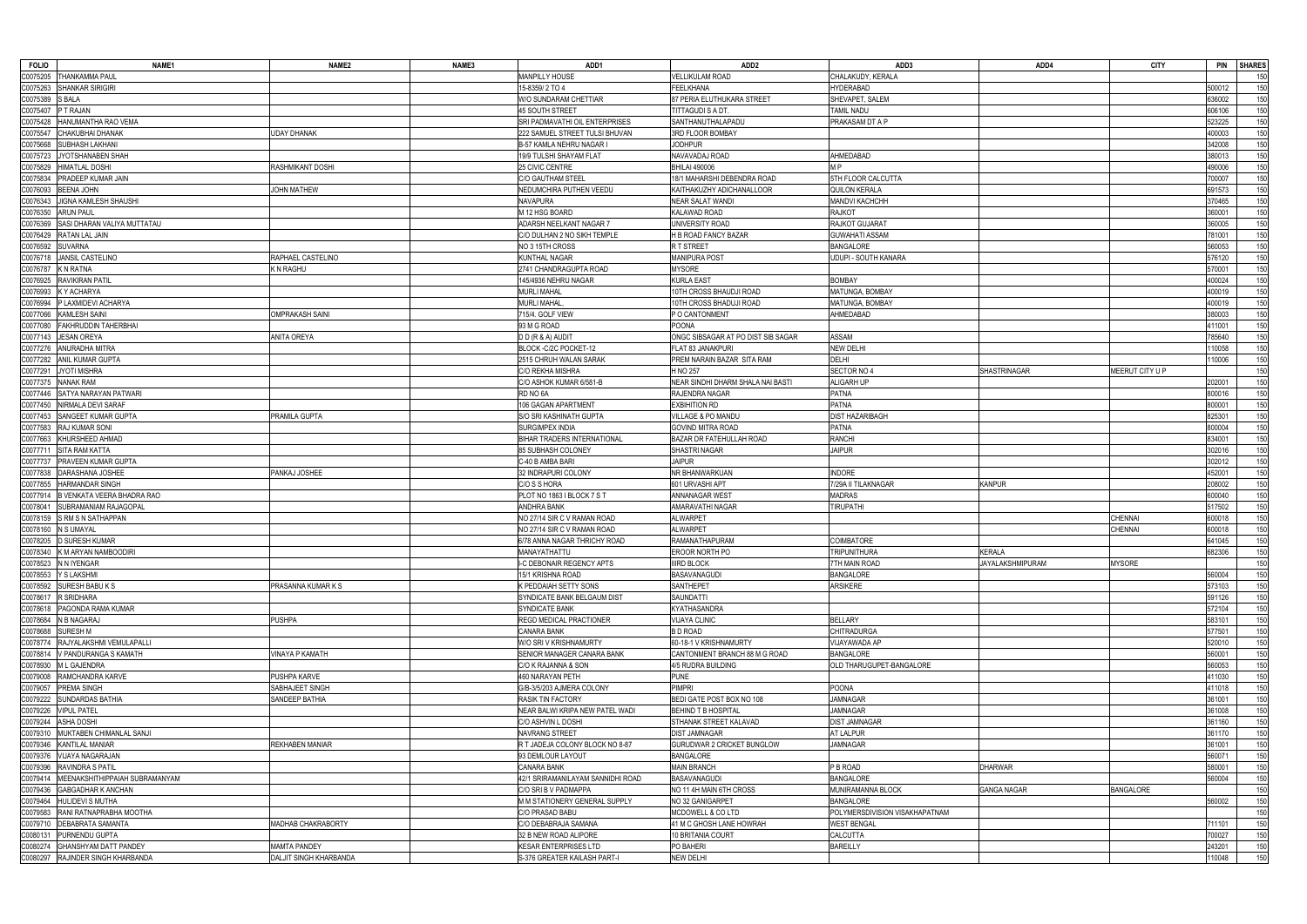| <b>FOLIO</b><br>NAME <sub>1</sub>               | NAME <sub>2</sub>               | NAME3 | ADD1                               | ADD2                                | ADD3                    | ADD4               | <b>CITY</b>  | <b>PIN</b><br><b>SHARES</b> |
|-------------------------------------------------|---------------------------------|-------|------------------------------------|-------------------------------------|-------------------------|--------------------|--------------|-----------------------------|
| SALEEM JEHAR ULLAH<br>0080299                   | MOHAMMED MANZAR ULLAH           |       | 305 BEGUM BAGH                     | MEERUT U P                          |                         |                    |              | :50001<br>150               |
| DAMODARAN ARUMUGAM VENLINGAM<br>0080328         |                                 |       | 72B POCKET B                       | MAYUR VIHAR PHASE II                | DELHI                   |                    |              | 10091<br>150                |
| C0080392<br>SHAKUNTLA RANI GOYAL                |                                 |       | 1422 GALI ANAND WALI               | <b>BAZAR SITA RAM</b>               | <b>DELHI</b>            |                    |              | 10006<br>150                |
| OM PARKASH SAPRA                                | <b>PREM SAPRA</b>               |       | 583-584 TILAK ROAD                 | <b>MEERUT CITY</b>                  |                         |                    |              | 150                         |
| C0080472                                        |                                 |       |                                    |                                     |                         |                    |              |                             |
| SURESH KUMAR GUPTA<br>00080576                  |                                 |       | RISHI RAM MOHAN LAL GUPTA          | 380/A KATRA NAYA CHANDNI            | <b>CHOWK DELHI</b>      |                    |              | 150<br>10006                |
| SUDESH TYAGI<br>C0080674                        |                                 |       | C/0 SHRI RAJESHWAR TYAGI           | G 107 PATEL NAGAR THIRD             | GHAZIABAD (U P)         |                    |              | 150<br>201001               |
| 20080709<br>MOHINDER SINGH SOOD                 | PAVAN S SOOD                    |       | D 18 GREEN PARK EXTENSION          | <b>NEW DELHI</b>                    |                         |                    |              | 150<br>10018                |
| SNEH LATA GULATI<br>00080820                    | <b>KRISHAN LAL GULATI</b>       |       | E 5 2 VASANT VIHAR                 | <b>NEW DELHI</b>                    |                         |                    |              | 150<br>10057                |
| YATISH CHANDRA<br>C0080888                      |                                 |       | <b>DINDARPURA</b>                  | MORADABAD                           |                         |                    |              | 244001<br>150               |
| OM PARKASH<br>0080999                           |                                 |       | 155 AMARPALI                       | POCKET 00 AVANTIKA                  | ROHINI SECTOR 1         | <b>DELHI</b>       |              | 10085<br>150                |
| C008100<br>RAKESH KUMAR GUPTA                   |                                 |       | 1 INDRANAGAR I                     | <b>BRAHMPURI</b>                    | <b>MEERUT</b>           |                    |              | 10052<br>150                |
| 00081033<br>SAVTANTER KUMAR MALHOTRA            | <b>MADHU MALHOTRA</b>           |       | 47B MADHUVAN SHAKARPUR EXT         | <b>DELHI</b>                        |                         |                    |              | 150<br>10092                |
| SANTOSH SHARMA<br>C0081206                      |                                 |       | RAJSHREE BLDG FLAT I-I             | 6 HASTINGS PARK ROAD ALIPORE        | <b>CALCUTTA</b>         |                    |              | 700027<br>150               |
| <b>ARATI DUTTA</b><br>C0081229                  | <b>BIBEKANANDA DAS</b>          |       | 69 KABI NABIN SEN RD               | <b>DUM DUM</b>                      | CALCUTTA                |                    |              | 150<br>700028               |
| ASHOK KUMAR GUPTA<br>C0081232                   |                                 |       | C/O MAHAMAYA TEXTILES              | SHANTI MARKEET II FLOOR             | <b>SUJAGUNJ</b>         | <b>BHAGALPUR 2</b> | <b>BIHAR</b> | 150                         |
| C0081426<br>SITAL KUMAR NEOGY                   |                                 |       | P O ICHAPUR NAWABGANJ              | <b>SARKARPARA</b>                   | DIST 24 PARGANAS N      |                    |              | '43144<br>150               |
| C0081626<br>SUNITA GANGOPADHYAY                 | DEBASISH GANGOPADHYAY           |       | 47 MAHIM HALDAR STREET             | <b>KALIGHAT</b>                     | <b>CALCUTTA</b>         |                    |              | 150<br>700026               |
| C0081815<br>N CHITHRA                           | N NACHIAPPAN                    |       | MURGAPPA CYCLE MART                | 18 BIG BAZZAR                       | STREET MANNARGUDI       |                    |              | 614001<br>150               |
| <b>BHASKAR MATCHA</b><br>C0081831               | JYOTHI MATCHA                   |       | 16-5-397 KASTURI BAI STREET        | <b>TIRUPATI</b>                     | CHITTOOR DIST AP        |                    |              | 150<br>517501               |
| V K KAPOOR                                      | AJAY KAPOOR                     |       | 2357 NEHRU COLONY                  | HATHRAS ALIGARH (UP)                |                         |                    |              | 150<br>204101               |
| C0081919                                        |                                 |       |                                    |                                     |                         |                    |              |                             |
| MEENU ROHATGI<br>C0081953                       | RAJ KUMARI ROHATGI              |       | C-47 PRATAP NAGAR                  | <b>JAIPUR HOUSE</b>                 | AGRA                    |                    |              | 150                         |
| SAVITA MALHOTRA<br>C0082042                     | VEENA KOHLI                     |       | C/O RAVINDER NATH KOHLI            | 127 MAST GARH                       | <b>JAMMU TAWI</b>       |                    |              | 150<br>180001               |
| <b>AMIT KATYAL</b><br>20082050                  |                                 |       | 92 PURANI MANDI                    | <b>UMMAL</b>                        |                         |                    |              | 150<br>80001                |
| C0082132<br><b>T J JAYAKAR THEEGALA</b>         |                                 |       | H. NO. 10-2-9/3/1                  | <b>NASHEMAN</b>                     | A C GUARDS              | <b>HYDERABAD</b>   |              | 150<br>500004               |
| SUBBARAO KOTARU<br>C0082151                     |                                 |       | <b>LOG B 284</b>                   | DR A S RAO NAGAR                    | <b>HYDERABAD</b>        |                    |              | 150<br>500762               |
| JMARANI TATIKONDA<br>C0082199                   |                                 |       | 2 2 1136/A/1                       | <b>NEW NALLAKUNTA</b>               | <b>HYDERABAD</b>        |                    |              | 150<br>500044               |
| PRASAD CHENNA<br>C0082442                       |                                 |       | C/O VENKATESHWARA CLOTH EMPORIUM   | SAGAR ROAD - MIRYALAGUDA            | <b>NALGONDA DIST</b>    |                    |              | 150<br>508207               |
| C0082487<br>DEVIKA KAMARAJU                     |                                 |       | H.NO.9-3-602 REGIMENTAL BAZAR      | SECONDRABAD                         | <b>HYDRABAD</b>         |                    |              | 500025<br>150               |
| <b>GOPALAKRISHNAPRASADTURLAPATI</b><br>C0082529 |                                 |       | O/O A P P S C NAMPALLY             | <b>HYDERABAD</b>                    |                         |                    |              | 500001<br>150               |
| PARESH PREMJI VIRA<br>0082537                   | SURESH NANJI LILADHAR           |       | A/104 DEARKA SHOPPING CENTRE       | SONAPUR LANE KURLA WEST             | <b>BOMBAY</b>           |                    |              | 150<br>400070               |
| C0082652<br>PARVATI KRISHNASWAMY                | KRISHNASWAMY NARSIPUR S         |       | 13 SUKH SAGAR DR S R               | <b>CROSS ROAD ANDHERI EAST</b>      | <b>BOMBAY</b>           |                    |              | 150<br>400069               |
| C0082655<br>SANGITABEN PATEL B                  | <b>BHARAT PATEL</b>             |       | C/O V S PATEL & CO                 | 84 GNOGA STREET                     | <b>FOR: BOMBAY</b>      |                    |              | 150<br>100001               |
| 0082761<br>SANJEEV AGARWAL                      |                                 |       | 142 KALPNA NAGAR                   | BHOPAL MP                           |                         |                    |              | 150<br>462021               |
| 0082979<br>VASANTIBEN RAJNIKANT SHAH            | RAJNIKANT BALU BHAI SHAH        |       | 13/37 TRIKAM NAGAR NO 1            | OPP DARPAN CINEMA                   | <b>SURAT</b>            |                    |              | 395006<br>150               |
| 0083046                                         |                                 |       |                                    |                                     |                         |                    |              | 150                         |
| BHAVNA KIRTIKANT CHAMPAKLAL                     | KIRTIKANT CHAMPAKLAL KOTWAL     |       | 11/1219 LALITA NIVAS NANAVAT MAIN  | <b>ROAD SURAT</b>                   |                         |                    |              |                             |
| RAMJIBHAI POPATBHAI UKANI<br>C0083111           |                                 |       | B/6 DAMANANGA COLONY               | AT & PO BALITHA                     | <b>VIA VAPI</b>         |                    |              | 150<br>396191               |
| 0083213<br>RAJESH NAGDEO                        | SHANKARLAL NAGDEO               |       | <b>RAMPLASTICINDUSTRIES</b>        | 628 BHARTIPUR BELBAGH ROAD          | <b>JABALPUR</b>         |                    |              | 150<br>482002               |
| MARIYAM SALIM DHARAR<br>00083310                |                                 |       | <b>HAWALI ROAD</b>                 | <b>RANDA MANZIL</b>                 | <b>UPLETA</b>           |                    |              | 360490<br>150               |
| C008335<br><b>IIMATLAL SHAH</b>                 |                                 |       | <b>NEAR MASTRAM MANDIR</b>         | <b>BOTAD</b>                        | <b>GUJARAT</b>          |                    |              | 150<br>364710               |
| C0083384<br>GIRISH N KACHA                      |                                 |       | DAYANAND NAGAR 1/23                | KHODIYAR KRUPA                      | <b>RAJKOT GUJ</b>       |                    |              | 150<br>360002               |
| 00083416<br>CHARU VALLABHDAD MAVANI             | HASMUKH MOHANLAL DOSHI          |       | <b>LILAM 1 JAGNATH PLOT</b>        | <b>RAJKOT</b>                       |                         |                    |              | 150<br>360001               |
| C0083479<br>YUSUF AIBANI                        |                                 |       | <b>PANCHAHATDI</b>                 | PORBANDAR                           |                         |                    |              | 150<br>360575               |
| C0083619   AMJAD AHMAD SUMRA                    |                                 |       | <b>IMEMON WAD OPP KASAMSHARIFS</b> | RESIDANCE                           | PORBANDAR               |                    |              | 360575                      |
| C0083836 KANTI HIRABHAI PATEL                   |                                 |       | Z-3/4 SAKAL APTS NARANPURA         | OPP POST OFFICE                     | AHMEDABAD               |                    |              | 150<br>380013               |
| <b>DINESHKUMAR J PARMAR</b><br>C0083846         | <b>BHANUBEN D PARMAR</b>        |       | 76 SARSWATICHANDRA SOCIETY         | BEHIND MURLIDHAR SOCIETY ODHAV      | AHMEDABAD               |                    |              | 382410<br>150               |
| C0083879<br>SURESH V PATEL                      |                                 |       | FIRST LINE JODHPURGAM TAL CITY     | S M ROAD POST POLITECNIC            | <b>DIST AHMEDABAD</b>   |                    |              | 380015<br>150               |
| SARSWATIBEN NAVINCHANDRA PATEL<br>C0083896      | JIGNESHKUMAR NAVINCHANDRA PATEL |       | MARKET YARD GOZARIA                | DIST MEHSANA (N G)                  |                         |                    |              | 382825<br>150               |
| 0083917<br><b>LADURAM SOLANKI</b>               |                                 |       | C/O S K AND COMPANY                | MAIN MARKET, SUMERPUR               | (RAJASTHAN)             |                    |              | 150<br>306902               |
| 0083941<br><b>DEEPAKKUMAR SHANTILAL SHAH</b>    |                                 |       | 1025 VAGHESHWAR NI POLE            | <b>RAIPUR CHAKLA</b>                | AHEMDABAD               |                    |              | 380001<br>150               |
| 20084038<br>VINODKUMAR DHARMABHAI HIRVANIYA     |                                 |       | <b>BANK OF BARODA</b>              | VADGAM BRANCH VADGAM                | <b>DIST BANASKANTHA</b> |                    |              | 385410<br>150               |
|                                                 |                                 |       |                                    |                                     | AHMEDABAD               |                    |              | 150                         |
| 0084080<br><b>CHAULA DOSHI</b>                  |                                 |       | D/3 GOVERMENT OFFICERS COLONY      | <b>MEGHANI NAGAR</b>                |                         |                    |              | 380016                      |
| SURESH BHAILALBHAI AMRELIYA<br>C0084256         |                                 |       | 17 B PATEL ESTATE                  | OPP BHULABHAI PARK POLICE CHAWKI    | AHMEDABAD               |                    |              | 380022<br>150               |
| C0084296<br>MAHESH NATUBHAI SHAH                | PINUAL NATUBHAI SHAH            |       | 29/30 SHYAMAL RAW HOUSES           | SCHEME NO 2 POLYTECHNIC             | AHMEDABAD GUJARAT       |                    |              | 380015<br>150               |
| C0084364 N R SHASHTRY                           | RAVISHANKER S SHASHTRY          |       | C/O HIMMATLAL DEHELG               | OPP SAHAYOG TEXTILE MILL KANKARIARD | AHMEDABAD               |                    |              | 150<br>380002               |
| 0084380<br>RANJANBEN PRADIPBHAI SHAH            |                                 |       | C/O J K SHAH                       | <b>MANIAR WADO</b>                  | MEHSANA-1               |                    |              | 150<br>384001               |
| RAMESHBHAI DAYALCHAND PANJABI<br>C0084419       |                                 |       | PANJABI SOCIETY                    | PAVANCHAKKI ROAD                    | NADIAD DIST KHEDA       |                    |              | 387001<br>150               |
| C0084424<br><b>AMIT SHARMA</b>                  | <b>SUNIL SHARMA</b>             |       | 2 HARIHAR PARK NEAR HIGH COURT     | <b>CROSSING NAVARANGPURA</b>        | AHMEDABAD               |                    |              | 150<br>380009               |
| LAJWANTBEN BHAGWANDAS LALWANI<br>C0084472       |                                 |       | B NO A/2 SINDHU NAGAR SOCIETY      | <b>OLD WADEJ</b>                    | AHMEDABAD               |                    |              | 150<br>380013               |
| <b>KANTILAL DOSHI</b><br>C0084669               |                                 |       | <b>29 THIRPUR NAGAR SOCIETY</b>    | OPP LALBAG SOCIETY NADA VADAJ       | AHMEDABAD               |                    |              | 150<br>380013               |
| C0084917<br><b>HEMANT WADHWA</b>                |                                 |       | HOUSE NO 1093                      | SECTOR 23 B                         | CHANDIGARH              |                    |              | 160023<br>150               |
| <b>GEETHA KRISHNAN</b><br>00085278              | C S KRISHNAN                    |       | 6 VISHWAMAHA COOP HSG SOCIETY      | KHANDKAR MARG                       | DOMBIVLI (EAST)         |                    |              | 421201<br>150               |
| 20085384<br>RATNAKAR HARDAS                     | <b>CHITRA HARDAS</b>            |       | 301 SHIVPRASAD                     | DATTA MANDIR ROAD DAHANUKAR WADI    | KANDIVLI-WEST BOMBAY    |                    |              | 400067<br>150               |
| <b>HEMALATA ACHAR</b><br>C0085623               | K HAYAGREEVA ACHAR              |       | 2 TWIN GARDEN                      | CHHEDA NAGAR SECTOR VI              | <b>CHEMBUR BOMBAY</b>   |                    |              | 400089<br>150               |
| <b>MANGESH NADKARNI</b><br>0086006              | <b>KUNDA NADKARNI</b>           |       | G/1 AMBEKAR NAGAR                  | <b>G D AMBEKAR ROAD</b>             | PAREL BOMBAY            |                    |              | 150<br>400012               |
| <b>VERONICA MARIA RODRIGUES</b><br>C0086040     |                                 |       | 6B TRAVASSO BUILDING SITLA         | <b>DEVI TEMPLE ROAD MAHIM</b>       | <b>BOMBAY</b>           |                    |              | 400016<br>150               |
|                                                 |                                 |       |                                    |                                     | <b>BOMBAY</b>           |                    |              | 400103<br>150               |
| SHRIDHAR BAIRAPPA AMIN<br>00086052              | ANANDI SHRIDHAR AMIN            |       | 402 A JAY ASHIANA CO OP SOCIETY    | I C COLONY BORIVLI (W)              |                         |                    |              |                             |
| SHUBHALAXMI DIGAMBAR HAJARE<br>0086086          | DIGAMBAR MORESHWAR HAJARE       |       | 29 A KHADILKAR ROAD TWASTA.        | KASAR CHAWL, GIRGAUM                | <b>BOMBAY</b>           |                    |              | 400004<br>150               |
| MAYA KISHANLAL SHARMA<br>C0086110               |                                 |       | HAREKRISHNA FLAT NO 307 3RD FLOOR  | NAVGHAR SAINAGAR VASAI ROAD         | VASAI WEST THANE DIST   |                    |              | 401202<br>150               |
| 00086125<br><b>GUEN RITA FERNANDES</b>          | <b>NELLIE FERNANDES</b>         |       | <b>NEL-VIC VILLA</b>               | 15 RAJAN OFF CARTER ROAD            | <b>BANDRA BOMBAY</b>    |                    |              | 150<br>100050               |
| C0086289 PRAMOD YASHWANT MHAMUNKAR              |                                 |       | B-13-14 2ND FLOOR SECTOR 6         | <b>NEW BOMBAY</b>                   | VASHI                   |                    |              | 400703<br>150               |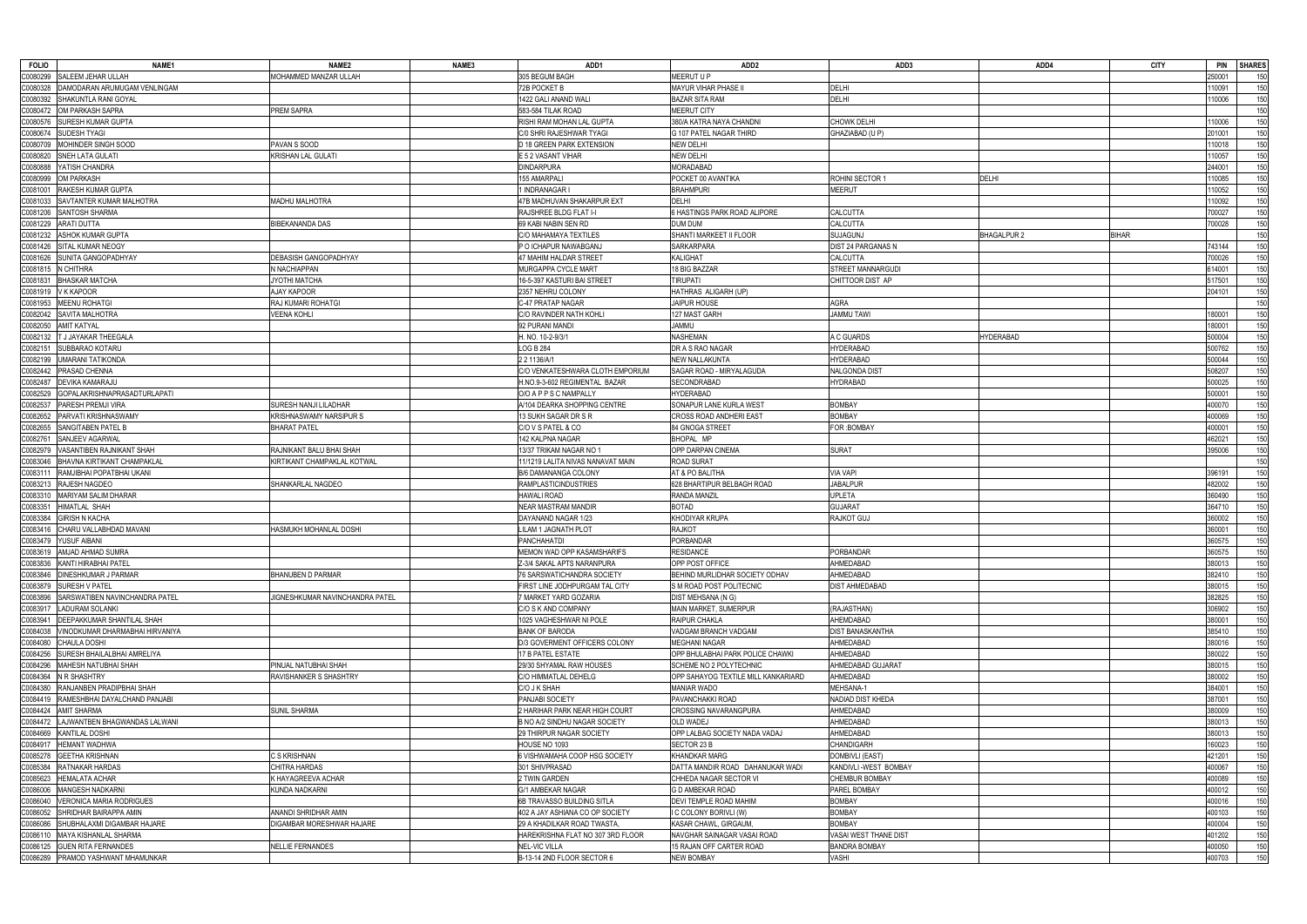| <b>FOLIO</b>         | NAME1                                                   | NAME <sub>2</sub>           | NAME3               | ADD1                                                   | ADD <sub>2</sub>                | ADD3                                 | ADD4              | <b>CITY</b>           | <b>PIN</b><br><b>SHARES</b>    |
|----------------------|---------------------------------------------------------|-----------------------------|---------------------|--------------------------------------------------------|---------------------------------|--------------------------------------|-------------------|-----------------------|--------------------------------|
| C0086362             | JASHVANTRAI J SANGANI                                   | HIRALAXMI J SANGANI         |                     | DR GOR BLDG 2ND FLOOR                                  | MAHATMA GANDHI ROAD             | <b>MULUND W</b>                      |                   |                       | 00080<br>150                   |
| C0086455             | MOHINI HOSABETTU                                        | SHRIKANTH HOSABETTU         |                     | A 403 NARSIMAN                                         | EVERSHINE NAGAR MALAD           | <b>BOMBAY</b>                        |                   |                       | 400064<br>150                  |
| C0086621             | KAUSHALYA G BHATIA                                      | GANESH DAS BHATIA           |                     | 88 DAGA LAYOUT                                         | NORTH AMBAZARI ROAD             | <b>NAGPUR</b>                        |                   |                       | 440010<br>150                  |
| C0086728             | <b>JIWANTLATA KEDIYAL</b>                               |                             |                     | <b>JIWANCHAKRE</b>                                     | PO KANNAN PIPRI                 | <b>DIST NAGPUR</b>                   |                   |                       | 150<br>441401                  |
| C0086759             | MEWA LAL AGARWAL                                        | JAGESHWAR PRASAD SHARAF     |                     | 3A 84 AZAD NAGAR                                       | <b>KANPUR</b>                   |                                      |                   |                       | 150<br>208002                  |
| C0086767             | SATISH KUMAR GANDHI                                     | SUNITA GANDHI               |                     | 13/384 GOVIND NAGAR                                    | <b>KANPUR</b>                   |                                      |                   |                       | 150<br>208006                  |
| C0086775             | <b>NEELAM JHA</b>                                       |                             |                     | F 38 DINESH ASHRAM                                     | SHANTI NAGAR                    | <b>KANPUR</b>                        |                   |                       | 150                            |
| C0086835             | <b>SURAJ RAY</b>                                        | AMITA RAY                   |                     | 183 B                                                  | <b>SHYAM NAGAR</b>              | <b>KANPUR U P</b>                    |                   |                       | 150<br>208013                  |
| C0086840             | KRISHNA KUMAR AGARWAL                                   | MAYA AGARWAL                | VIJAY KUMAR AGARWAL | 2 INDUSTRIAL ESTATE                                    | P O BOX NO 122 KANPUR           |                                      |                   |                       | 208012<br>150                  |
|                      |                                                         |                             |                     |                                                        |                                 |                                      |                   |                       |                                |
| C0086846             | <b>IMESH KUMAR SETHI</b>                                |                             |                     | 429 / A SURI SADAN LAL BANGLOW                         | <b>KANPUR7</b>                  |                                      |                   |                       | 150<br>208007                  |
| C0086889             | GEETA RASTOGI                                           | GHANSHYAM DAS RASTOGI       |                     | C/O GDRASTOGI                                          | STATE BANK OF INDIA             | <b>CHURK UP</b>                      |                   |                       | 231206<br>150                  |
| C0086904             | CHANDER MOHAN VASUDEV                                   | SUNALINI VASUDEV            |                     | HOUSE NO.B-44,                                         | SECTOR 44                       | <b>NOIDA</b>                         |                   |                       | 150<br>201301                  |
| C0086956             | PURNENDU MAJUMDAR                                       | SHUBHRA MAJUMDAR            |                     | MATRI SMRITI 107 MODEL HOUSE                           | TARAK MUKHERJEE ROAD            | LUCKNOW                              |                   |                       | 150<br>226001                  |
| C0086960             | <b>BHOLA NATH GUPTA</b>                                 |                             |                     | HOUSE NO 577 SECTOR 4                                  | VIKASNAGAR                      | LUCKNOW                              |                   |                       | 150<br>226020                  |
| C0086967             | SHAFAAT HUSSAIN                                         |                             |                     | C/O MR ISLAM AHMED                                     | <b>TILAK MARG</b>               | LUCKNOW                              |                   |                       | 150                            |
| C0086968             | <b>ITAAT HUSSAIN</b>                                    |                             |                     | C/O MR ISLAM AHMAD                                     | <b>TILAK MARK</b>               | <b>LUCKNOW</b>                       |                   |                       | 150<br>226001                  |
| C0086969             | RAFAAT HUSSAIN                                          |                             |                     | C/O MR ISLAM AHMAD                                     | AIWAAN C AHMAD                  | TILAK MARG LUCKNOW                   |                   |                       | 150<br>226001                  |
| C0086973             | <b>MITHILESH SINGHAL</b>                                |                             |                     | 4/769 VIKAS NAGAR                                      | LUCKNOW                         |                                      |                   |                       | 226020<br>150                  |
| C0087007             | PUSHPA KALHANS                                          | RAM SAMUJH SINGH            |                     | HOME POLICE I UP CIVIL SECTT                           | ANNEXE BULDING                  | LUCKNOW                              |                   |                       | 150<br>226001                  |
| C0087009             | SATWANT PAL SINGH SANDHU                                | HARMESH SANDHU              |                     | PUNJAB & SIND BANK                                     | STATION ROAD PURANPUR           | PILIBHIT UP                          |                   |                       | 262122<br>150                  |
| C0087021             | SHOBHA RASTOGI                                          |                             |                     | HINDUSTAN AUTOMOBILES                                  | NARANG BUILDING ASHOK MARG      | LUCKNOW                              |                   |                       | 150<br>226001                  |
| C0087025             | SANJAY KUMAR AGARWAL                                    |                             |                     | SINGHAL STORES                                         | I CHINA GATE NEAR TULSI CENEMA  | LUCKNOW                              |                   |                       | 150<br>226001                  |
| C0087032             | <b>RAM CHANDRA</b>                                      |                             |                     | A15 PICUP COLONY                                       | 12 JOPLING ROAD                 | LUCKNOW                              |                   |                       | 150<br>226001                  |
| C0087095             | SIB SHANKAR AGARWAL                                     |                             |                     | C/O M/S ANITA                                          | <b>NEW MARKET KEONJHAR</b>      | <b>DIST KEONJHAR</b>                 |                   |                       | 150<br>758001                  |
| C0087225             | SABITRI DEVI AGARWALA                                   |                             |                     | C/O S K SINGHANIA & CO                                 | 19 A CHOWRINGHEE ROAD           | CALCUTTA                             |                   |                       | 150<br>700087                  |
| C0087270             | <b>LEILA MARIA DESA</b>                                 | YNDON GERARD DESA           | RITA DESA           | FLAT NO 6 MAYANI MANOR                                 | ANDHERI KURLA ROAD ANDHER       | <b>EAST BOMBAY</b>                   |                   |                       | 150<br>400069                  |
| C0087529             | MANJU DEVI KEJRIWAL                                     |                             |                     | <b>TIRUPATI AGENCIES</b>                               | <b>SUTAPATTY</b>                | <b>MUZAFFARPUR</b>                   |                   |                       | 842001<br>150                  |
| C0087531             |                                                         |                             |                     | <b>TIRUPATI AGENCIES</b>                               | <b>SUTAPATTY</b>                | <b>MUZAFFARPUR</b>                   |                   |                       | 842001                         |
|                      | SHAKUNTALA DEVI KEJRIWAL                                |                             |                     |                                                        |                                 |                                      |                   |                       | 150                            |
| C0087614             | PADMAXI M BIRJE                                         | CHETNA MADHUKAR BIRJE       |                     | 9/323 D N NAGAR                                        | JAIPRAKASH ROAD                 | ANDHERI WEST BOMBAY                  |                   |                       | 400058<br>150                  |
| C0087633             | <b>SWAPAN GHOSH</b>                                     |                             |                     | EIL, R & D CENTRE                                      | SECTOR-16,                      | <b>GURGAON</b>                       |                   |                       | 150<br>22001                   |
| C0087642             | HINGORANI KRISHNA GOPAL                                 |                             |                     | 5 MISTRY MANOR                                         | 62 A NEPEAN SEA ROAD            | <b>BOMBAY</b>                        |                   |                       | 150<br>400006                  |
| C0087657             | SATISH DWARKADAS SANGHVI                                |                             |                     | 83-B MEHER APTS                                        | ANSTEY RD                       | <b>BOMBAY</b>                        |                   |                       | 150<br>400026                  |
| C0087784             | NARESH GANPATRAJ MEHTA                                  | GANPATRAJ BADANRAJ MEHTA    |                     | 10/11 ROHINI 4TH FLOOR R R T ROAD                      | MULUND WEST                     | <b>BOMBAY</b>                        |                   |                       | 150<br>400080                  |
| C0087794             | SHAILESH MONANI                                         |                             |                     | <b>FIRST STREET</b>                                    | BEHIND KALYANJI MANDIR          | <b>JAMNAGAR</b>                      |                   |                       | 361001<br>150                  |
| C0087799             | <b>REKHA AGARWAL</b>                                    | AXMI NARAIN AGARWAL         |                     | LAXMI NIWAS NEXT TO ALPHABET PUBLIC                    | SCHOOL IZTATNAGAR               | <b>DIST BAREILLY UP</b>              |                   |                       | 243122<br>150                  |
| C0087801             | <b>DEVINDER PAL SINGH BHATIA</b>                        |                             |                     | HOUSE NO 2454 GALI NO 5                                | <b>SHARIFPURA</b>               | <b>AMRITSAR</b>                      |                   |                       | 43001<br>150                   |
| C0088012             | <b>KESHAVBHAI L PARMAR</b>                              |                             |                     | 39 PRITAMPURA SOCIETY NO 1                             | C/O SHAH WATCH CO GIRDHARNAGAR  | AHMEDABAD                            |                   |                       | 150<br>80004                   |
| C0088075             | <b>KUNJ PANDYA</b>                                      |                             |                     | SAI KRIPA 19 SHREYAS SOCIETY                           | VASANA                          | AHMEDABAD                            |                   |                       | 150<br>380007                  |
|                      |                                                         |                             |                     |                                                        | VASANA                          | AHMEDABAD                            |                   |                       |                                |
| C008807              | <b>BHARAT PANDYA</b>                                    |                             |                     | SAI KRIPA 19 SHREYAS SOCIETY                           |                                 |                                      |                   |                       | 150<br>380007                  |
|                      | NAINA VYAS                                              | MEENA VYAS                  |                     | -42 SAIBABA NAGAR                                      | NR R R DWIVEDI HIGH SCHOOL      | <b>B/H VASTRAPUR RAILWAY STATION</b> | VEJALPUR          | AHMEDABAD             | 150                            |
| C0088118<br>C0088214 | ASHOK KUMAR GUPTA                                       |                             |                     | FLAT NO. 82, VIDYA VIHAR APARTMENT                     | SECTOR-9                        | <b>ROHINI</b>                        | DELHI             |                       | 10085<br>150                   |
| C0088217             |                                                         |                             |                     | 1361 SECTOR 34C                                        | CHANDIGARH                      |                                      |                   |                       | 150<br>60022                   |
|                      | <b>INDU BALA AGGARWAL</b>                               |                             |                     |                                                        |                                 |                                      |                   |                       |                                |
| C0088254 SNEH LATA   |                                                         |                             |                     | C/O VIPIN KUMAR                                        | 185 SWAMI PARA                  | <b>MEERUT CITY</b>                   |                   |                       | 250002<br>150                  |
|                      | C0088382 DEEPAK MAHESHWARI                              |                             |                     | GROUP CAPTIAN DK MAHESWARI                             | STATION COMMANDER               | <b>STATION HOUSE</b>                 | AIR FORCE STATION | MOUNT ABU DISTT SIROH | 150<br>307501                  |
| C0088466             | PURNIMA AGARWAL                                         | ANIL KUMAR AGARWAL          |                     | <b>M7 PATEL MARG</b>                                   | <b>GHAZIABAD</b>                |                                      |                   |                       | 201001<br>150                  |
| C0088488             | <b>REENA GOEL</b>                                       |                             |                     | C/O KRISHNA BRACARY                                    | 218 A INDRA NAGAR II BRAHAMPURI | <b>MEERUT</b>                        |                   |                       | 250002<br>150                  |
| C0088543             | MAINA DEVI SINGHI                                       |                             |                     | 5401 N 75 PRATAP MARKET                                | SADAR BAZAR                     | <b>DELHI</b>                         |                   |                       | 110006<br>150                  |
| C0088549             | <b>MRIDULA MITTAL</b>                                   | <b>DINESH KUMAR MITTAL</b>  |                     | FLAT NO 30 X                                           | U BLOCK                         | <b>SAROJANI VIHAR</b>                | SAROJANI NAGAR    | <b>NEW DELHI</b>      | 150                            |
| C0088559             | <b>DEVYANI DESAI</b>                                    |                             |                     | KOTHI GOKUL DAS                                        | <b>GUJRATI STREET</b>           | <b>MORADABAD</b>                     |                   |                       | 244001<br>150                  |
| C0088575             | TAJINDER KAUR SAHMI                                     |                             |                     | 54 NARANG COLONY                                       | A 4A JANAK PURI                 | <b>NEW DELHI</b>                     |                   |                       | 10058<br>150                   |
| C0088604             | <b>MUKESH MATHUR</b>                                    |                             |                     | 70002 LUCKNOW ROAD                                     | <b>TIMARPUR</b>                 | <b>DELHI</b>                         |                   |                       | 150<br>10007                   |
| C0088617             | RAHUL GAUTAM                                            |                             |                     | A-29 NANGLI POONA EXTENSION                            | <b>G T KARNAL ROAD</b>          |                                      |                   | <b>DELHI</b>          | 10036<br>150                   |
| C0088660             | RUKMANI HALDEA                                          |                             |                     | C/O PRASADS TYPE II/7                                  | NR OLD TRANSIT OFFICERS FLATS   | <b>GANDHINAGAR JAIPUR</b>            |                   |                       | 150<br>302015                  |
| C0088682             | <b>MANISHA</b>                                          |                             |                     | C/O RADHEY SHYAM AGARWAL                               | OPP 293 ARYA NAGAR              | ALWAR                                |                   |                       | 301001<br>150                  |
| C0088750             | SUNITA AGARWAL                                          | ANITA SINGHAL               |                     | BLOCK E 2 H NO 84/2                                    | PO ASHOK VIHAR                  | SHASTRI NAGAR DELHI                  |                   |                       | 150<br>110052                  |
| C0088753             | SANJAY KUMAR GUPTA                                      | SIRI KRISHAN GUPTA          |                     | 4/72 SECTOR II                                         | RAJINDRA NAGAR                  | SAHIBABAD DIST GAZ, U.P.             |                   |                       | 201005<br>150                  |
| C0088969             | PROMILA SHARMA                                          | RAMESH CHANDER SHARMA       |                     | C 5A/263 JANKPURI                                      | <b>NEW DELHI</b>                |                                      |                   |                       | 150<br>110058                  |
| C0089025             | <b>DEEPAK BHATIA</b>                                    |                             |                     | 481/3 BALAJIT NAGAR                                    | NEAR PATEL NAGAR POLICE ST      | <b>NEW DELHI</b>                     |                   |                       | 150<br>110008                  |
| C0089101             | <b>SITA RAM MEENA</b>                                   |                             |                     | C/O K C PALIWAL                                        | BANK OF BARODA STATION ROAD     | <b>JAIPUR</b>                        |                   |                       | 302006<br>150                  |
| C0089151             | PREM LATA SHARMA                                        | <b>GOVIND NARAIN SHARMA</b> |                     | C/O SHRI BALA BAKSH JOSHI                              | <b>AJITGARH</b>                 | (SIKAR                               |                   |                       | 332701<br>150                  |
| C0089274             | <b>K K SHARMA</b>                                       | <b>VIRMAL SHARMA</b>        |                     | <b>AMARSINGH PURA</b>                                  | <b>BIKANER</b>                  |                                      |                   |                       | 334001<br>150                  |
| C0089277             | HIRA RAM DHEWA VILL BIRAMSAR                            |                             |                     | PO BIRAMSAR                                            | <b>TEH RATANGARH</b>            | <b>DISTT CHURU-RAJ</b>               |                   |                       | 150                            |
| C0089380             | KOKILABEN V AMIN                                        | ATUL VIRENDRA AMIN          |                     | 16 SAMRUDDHI SOC                                       | OLD PADRA ROAD                  | <b>BARODA</b>                        |                   |                       | 390015<br>150                  |
| C0089403             | RAMANLAL AMBALAL CHOKSHI                                |                             |                     | CHOKSHINI POLE                                         | <b>KHAMBHAT GUJARAT</b>         |                                      |                   |                       | 388620<br>150                  |
| C0089475             | <b>BARBHAJAN SINGH BHATIA</b>                           |                             |                     | 903 ANAND HOUSE 3                                      | E M E ROAD                      | <b>FATEHKANJ</b>                     | <b>BARODA</b>     |                       | 150<br>390002                  |
| C0089556             | SHARDABEN MANHARLAL SHAH                                |                             |                     | JAYSHREE 2/A JANAKPURI SOC                             | MANJALPOR ROAD                  | <b>BARODA</b>                        |                   |                       | 390011<br>150                  |
| C0089689             | ANJANI JOSHIPURA                                        |                             |                     | A 11 CHANAKYAPURI                                      | POEME                           | <b>BARODA</b>                        |                   |                       | 150<br>390008                  |
|                      |                                                         |                             |                     |                                                        |                                 |                                      |                   |                       |                                |
| C0089749             | MAUNIKA JAYESHBHAI PATEL                                | GOVINDBHAI CHHOTUBHAI PATEL |                     | RAYMON GLUES & CHEMICALS                               | PO VASAD DIST KAIRA             | <b>GUJARAT</b>                       |                   |                       | 388306<br>150                  |
| C0089894             | ANITA SHRIKANT JAIN<br>C0089899 NILESH JASHWANTLAL SHAH | SHEELA JAIN                 |                     | B 33 SAHAYOG COLONY<br>1/GAYATRI FLAT BEHIND SHANTIVAN | P O GORWA<br>VIDYALAY AJWA ROAD | <b>BARODA</b><br><b>BARODA</b>       |                   |                       | 150<br>390006<br>150<br>390019 |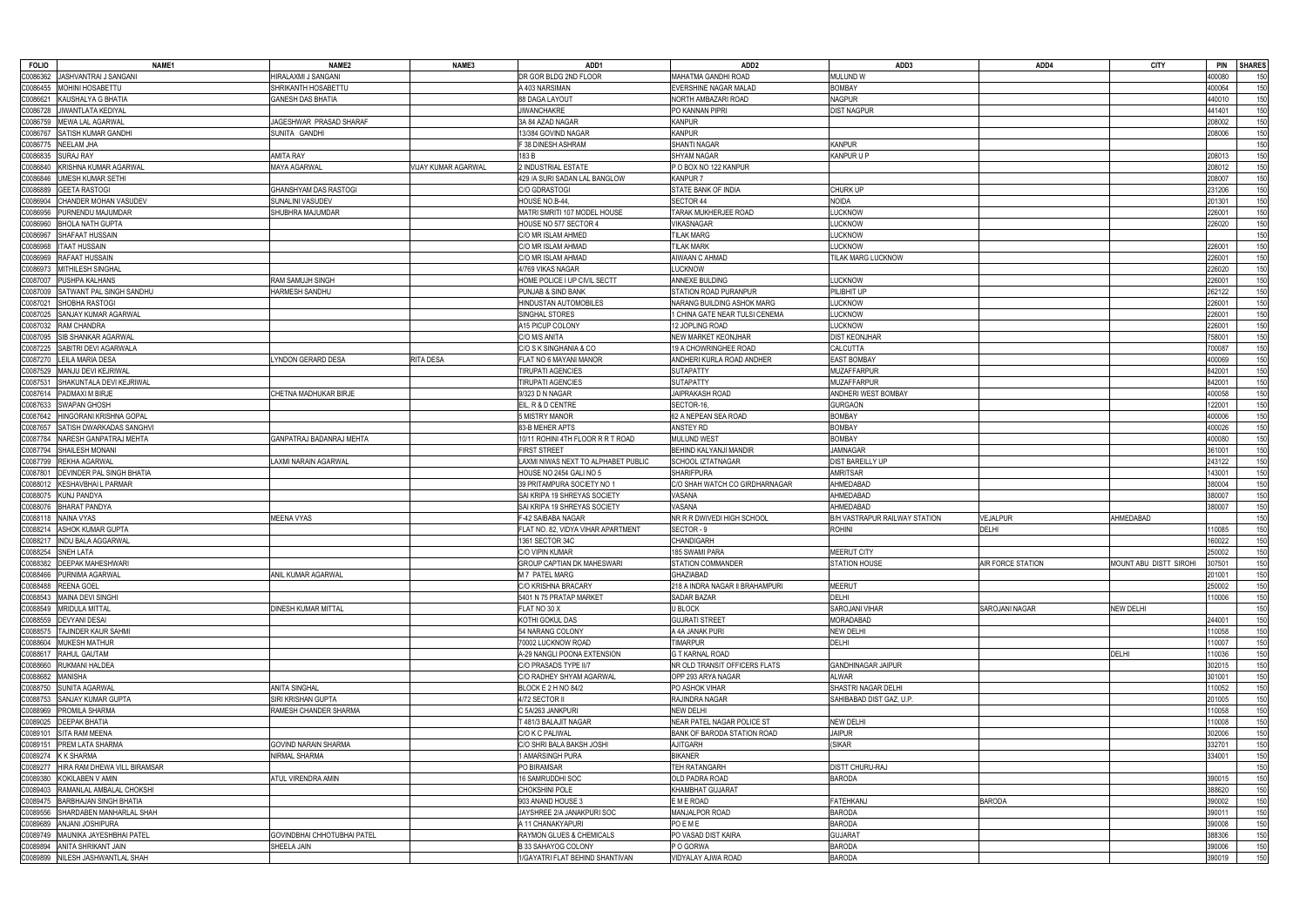| <b>FOLIO</b>      | NAME1                               | NAME2                      | <b>NAME3</b>           | ADD1                                | ADD <sub>2</sub>                    | ADD3                          | ADD4                         | <b>CITY</b>       | <b>PIN</b><br><b>SHARES</b> |
|-------------------|-------------------------------------|----------------------------|------------------------|-------------------------------------|-------------------------------------|-------------------------------|------------------------------|-------------------|-----------------------------|
|                   | C0090021 RAMESHBHAI SHAH            | <b>DILIP SHAH</b>          |                        | LAXMI KRUPA GANDHIWADI              | <b>BARODA</b>                       | LAKKADPITHA ROAD              |                              |                   | 390001<br>150               |
|                   | C0090119 GEETA SURESH AMIN          | SURESH RAMBHAI AMIN        |                        | UNION BANK BLDG                     | <b>BAJUVA</b>                       | DT BARODA                     |                              |                   | 391310<br>150               |
|                   | C0090443 DHANENDRA RAMANLAL SHAH    | KOKILA DHANENDRA SHAH      |                        | 7 PRIYADARSHANI FLATS B/H           | SHAHIBAG GUEST HOUSE                | SHAHIBAG AMDAVAD              |                              |                   | 150<br>380004               |
|                   | C0090448 ARCHITBHAI A DHRU          | DHARINI A DHRU             |                        | A/3 ASHERDEEP APT                   | DR RADHAKRISHNAN MARG               | AHMEDABAD                     |                              |                   | 150<br>380015               |
|                   | C0090470 BHAGAVANSINH RAJ           |                            |                        | 7 PADMAVTI SOCIETY                  | V K V ROAD                          | <b>B/H BHARAT TOBACCO</b>     | <b>DIST KHEDA</b>            | NADIAD            | 150<br>387001               |
| C0090483          | DHIRAJLAL PATEL                     |                            |                        | C/O BACHULAL PRANLAL PATEL          | POST KHARAGODHA JUNAGAM             | VIA VIRAMGAM GUJ              |                              |                   | 150<br>382760               |
| C0090560          |                                     |                            |                        |                                     |                                     |                               |                              |                   |                             |
|                   | RAMJAMBEN L PATEL                   |                            |                        | 7 CHANDRAVATI SOCIETY               | BHAIRAVANATH ROAD KANKARIA          | AHMEDABAD                     |                              |                   | 380028<br>150               |
| C0090580          | JAGDISH M RAIHOD                    |                            |                        | PANKAJ CUTPICES STORE               | VORA BAZAR                          | <b>BHAKNAGAR</b>              |                              |                   | 150<br>364001               |
| C0090865          | HANSHBIPINCHANDA JHAVCRTI           | PAREKH SURESH CHAMPUKLAL   |                        | FLAT NO303 BALAJI APTS TIRYPATEC H. | SOC. V.P ROAD                       | SANTACRUZ (WEST) BOMBAY       |                              |                   | 400054<br>150               |
| C0091053          | RAMAKRISHNA DESHPANDE               | KUSUM DESHPANDE            | <b>VIJAY DESHPANDE</b> | D 2 MADHAV NAGAR SOCIETY            | <b>BHAVANISHANKAR ROAD</b>          | <b>DADAR BOMBAY</b>           |                              |                   | 150<br>400028               |
|                   | C0091072 PURNIMA GOKALDAS VITHALANI |                            |                        | 503 505 LOTILAKAR BLDG              | CHIRA BAZAR 3RD FLR                 | J S S ROAD BOMBAY             |                              |                   | 150<br>400002               |
| C0091151          | <b>PREMLATA SUROLIA</b>             |                            |                        | 19 PRATEEK NEVATIA RD               | MALAD E                             | BOMBAY                        |                              |                   | 150<br>400097               |
| C0091181          | <b>SHAILESH PARIKH</b>              | <b>SATYENDRA PARIKH</b>    |                        | FLAT NO F/55 NAVNIT BLDG            | 7 BHARDAWADI ROAD                   | <b>ANDHERI W BOMBAY</b>       |                              |                   | 150<br>400058               |
| C0091232          | <b>PRADIP TOTLA</b>                 | OMPRAKASH MANTRI           |                        | R P ROAD                            | JALNA                               |                               |                              |                   | 150<br>431203               |
|                   | C0091340   MATHIAS ANTHONY D COSTA  | ANTHONY FRANCIS D COSTAS   |                        | 128 K HILL ROAD, SOMNATH LANE       | DMELLO COMPOUND, BANDRA             | <b>BOMBAY</b>                 |                              |                   | 150<br>400050               |
|                   | C0091376 DURGESH SEVALAL PATHAK     |                            |                        | NEELKANTH APPARTMENT                | BLOCK NO 2 PLOT NO 9                | <b>NEAR VRIDAVAN SOCIETY</b>  | VILLAGE PALIDEVAD (SUKHAPUR) | <b>NEW PANVEL</b> | 150<br>10206                |
|                   | C0091450 MANJULABEN OZA             |                            |                        | SHREEJI BHAVAN 4TH FLOOR            | 7 GAZDAR STREET CHIRA BAZAR         | <b>BOMBAY</b>                 |                              |                   | 400002<br>150               |
| C0091768          | <b>TUSHAR MAJUMDAR</b>              | KUMKUM MAJUMDAR            |                        | 18/3 SEVEN TANKS LANE               | <b>CALCUTTA</b>                     |                               |                              |                   | 300<br>700030               |
|                   | C0091769 BHUPENDRA NATH GUHA        | JAYASREE GUHA              |                        | 251/A/25 NETAJI SUBHASH CHANDRA     | <b>BOSE ROAD</b>                    | CALCUTTA                      |                              |                   | 300<br>700047               |
|                   | C0091833 B R SRINIVAS               |                            |                        | NO 1685 A PRASANTHA NAGAR           | T DASARA HALLI                      | <b>BANGALORE</b>              |                              |                   | 300<br>560057               |
|                   | C0091843 DIPENDRA KUMAR VERMA       |                            |                        | 97-A BORING CANAL ROAD EAST         | <b>PATNA</b>                        |                               |                              |                   | 300<br>800001               |
|                   | C0091967   T F VARGHESE             | P M PHILOMINA              |                        | THAIVELIKKAKATHU ILLICKAL HOUSE     | <b>VETTACKAL PO</b>                 | SHERTALLAY KERALA             |                              |                   | 150<br>688587               |
|                   | C0092265 FRANCIS J VELIATH          |                            |                        | VELIATH HOUSE, 22/348 C/O THAMBI    | VELIATH NEAR ST MARYS PAMPAYEEMOOLA | EDACOCHIN NORTH-COCHIN-KERALA |                              |                   | 682006<br>150               |
| C0092273          | <b>HEMALATHA KAKNOOR</b>            |                            |                        | PLOT NO 48 VAHINI NAGAR SIKH        | VILLAGE SECUNDERABAD                |                               |                              |                   | 150<br>500003               |
| C0092276          | <b>JALADI</b>                       | HARIPRASAD KONKA           |                        | C/O K HARIPRASAD LECTURER           | <b>CBIT GANDIPET</b>                | <b>HYDERABAD</b>              |                              |                   | 500171<br>150               |
| C0092327          | S RAMAKRISHNAN                      | S PADMANABHAN              |                        | 32 GOVINDAN ROAD                    | W MAMBALAM                          | <b>MADRAS</b>                 |                              |                   | 150<br>600033               |
| C0092481          | RUKMINI PENMETCHA                   |                            |                        | MF 8 M I G FLATS                    | NANDHI LAY OUT BLOCK H              | <b>BANGALORE</b>              |                              |                   | 560022<br>150               |
| C0092650          | <b>ARUN J MENON</b>                 |                            |                        | NO 17 1ST MAIN                      | KORAMANGALA 1ST BLOCK               | <b>BANGALORE</b>              |                              |                   | 150<br>560034               |
| C0093060          | <b>TARAMATI GOVIND KINI</b>         | <b>GOVIND G KINI</b>       | PRAVIN KINI            | 12 DATTANILAYA DATTAR COLONY        | <b>BHANDUP EAST</b>                 | <b>BOMBAY</b>                 |                              |                   | 150<br>400078               |
| C0093569          | <b>GURPYAR KAUR OBEROI</b>          |                            |                        | 2 O II FLOOR VIJAY CHAMBERS         | 140 TRIBHUVAN ROAD                  | <b>BOMBAY</b>                 |                              |                   | 150<br>400004               |
| C0093570          | <b>AJIT SINGH CHAUDHARY</b>         |                            |                        | 2 O II FLOOR VIJAY CHAMBERS         | 1140 TRIBHUVAN ROAD.                | <b>BOMBAY</b>                 |                              |                   | 150<br>400004               |
| C0093589          | <b>VISWANATH PATIGE</b>             |                            |                        | AEO CANARA BANK DIVISIONAL OFFICE   | PBNO.83, 1ST FLOOR, KHUBA COMPLEX   | STATION RD, GULBARGA          |                              |                   | 150<br>585102               |
| C0093664          | SHYAM GANESH DHURI                  |                            |                        | L5/7 LAXMI RAMANA CO-OPERATIVE      | HOUSING SOCIETY BANGUR NAGAR        | GOREGAON W BOMBAY             |                              |                   | 150<br>400090               |
| C0093858          | RANA CHAND KOHLI                    |                            |                        | 1089 NAPIER TOWN 4TH BRIDGE         | <b>HOWBAGH STATION ROAD</b>         |                               |                              | <b>JABALPUR</b>   | 482001<br>150               |
|                   |                                     |                            |                        |                                     |                                     |                               |                              |                   |                             |
| C0093930          | MANISHA HASMUKHLAL MEVAWALA         | KOMAL HASMUKHLAL MEVAWALA  |                        | 12/142 RANITALAD                    | <b>DABGARWAD</b>                    | <b>SURAT</b>                  |                              |                   | 395003<br>150               |
| C0094014          | VINAYAK RAMCHANDRA GUDBOLE          | SHILPA VINAYAK GODBOLE     |                        | SHRI KRISHNA MANDIR                 | <b>BHADRA</b>                       | AHMEDABAD                     |                              |                   | 380001<br>150               |
| C0094032          | PAL JAIN                            |                            |                        | F 26/109 SECTOR 1                   | <b>ROHINI</b>                       |                               |                              | <b>DELHI</b>      | 150<br>10085                |
| C0094058          | RANA CHAND KOHLI                    | VIKRAM KUMAR KOHLI         |                        | 1089 NAPIER TOWN 4TH BRIDGE         | HOWBAGH STATION ROAD                |                               |                              | <b>JABALPUR</b>   | 150<br>482001               |
| C0094213          | JANAK ANANTRAY MEHTA                | ANANTRAY JAGJIVANDAS MEHTA | YOTSNA ANANTRAY MEHTA  | SHIV MAHAL FLAT NO 33 5TH FLOOR     | 84-86 DR MAHESWARI ROADF            | <b>DONGRI BOMBAY</b>          |                              |                   | 150<br>400009               |
|                   | C0094240 LALITCHANDRA VYAS          | PADMANABH VYAS             |                        | 12 TULSISHYAM FLAT BHIMJIPURA       | NAVAVADAJ ROAD                      | AHMEDABAD                     |                              |                   | 150<br>380013               |
| C0094785          | KIRAN DEVI JAIN                     |                            |                        | 444 RABINDRA SARANI                 | CALCUTTA                            |                               |                              |                   | 150<br>00005'               |
| C0094804          | SURESH KUMAR JAIN                   |                            |                        | C/O PUNAMCHAND SOHANLAL             | 70 KHENGRA PUTTY STREET             | CALCUTTA                      |                              |                   | 150<br>'00007               |
|                   | C0095022 HARBHAJAN KAUR             | ARJAN SINGH                |                        | 90 GREEN AVENUE A                   | AMRITSAR                            |                               |                              |                   | 143001                      |
|                   | C0095297 BHOLANATH KUMAR            |                            |                        | D 168                               | <b>JANAKPURI</b>                    | <b>NEW DELHI</b>              |                              |                   | 150<br>110058               |
|                   | C0095302 SHOBHA BANERJEE            | <b>JDAYAN BANERJEE</b>     |                        | WHITE GATES FARM                    | PO CHHATTARPUR                      | <b>NEW DELHI</b>              |                              |                   | 110030<br>150               |
|                   | C0095478 COLONEL A P MALHOTRA       | NAND RANI MALHOTRA         |                        | 8/1 ATUR PARK                       |                                     |                               |                              | <b>PUNE</b>       | 150<br>411001               |
| C0095651          | DINESH CHANDRA AGARWAL              |                            |                        | 109/19A MODEL HOUSE                 | LUCKNOW                             | UP.                           |                              |                   | 150                         |
|                   | C0095757 SARALA RAVINDRAN           |                            |                        | 112F JWALAGIRI                      | AMBALA MUGAL                        | COCHIN KERALA                 |                              |                   | 150<br>682302               |
| C0095761          | ALAK KUMAR BHATTACHARYA             |                            |                        | 35 HINDUSTHAN ROAD                  | <b>GROUND FLOOR</b>                 | <b>CALCUTTA</b>               |                              |                   | 700029<br>150               |
| C0095850          | <b>DARSHAN KUMAR</b>                |                            |                        | <b>SATNAM TRADERS</b>               | <b>JAIN MANDI</b>                   | <b>KHATAULI UP</b>            |                              |                   | 251201<br>150               |
|                   | C0095922 SUNILKUMAR PATRA           |                            |                        | C/O G N F C LTD                     | E-5/13A ARERA COLONY                | <b>BHOPAL MP</b>              |                              |                   | 300<br>462016               |
| C0096050 BYJU P B |                                     |                            |                        | PLAPPILLIL HOUSE                    | PERUM BAVOOR PO                     | <b>KERALA STATE</b>           |                              |                   | 683542<br>150               |
|                   | C0096427 SIYA RAM SHARMA            |                            |                        | <b>ELECTRONIC ENGG</b>              | ENGINEERING COLLEGE                 | <b>BIJAPUR</b>                |                              |                   | 150<br>586103               |
|                   | C0096510 MICHAEL COELHO             |                            |                        | 4/3 HALL ROAD                       | <b>RICHARDS TOWN</b>                | <b>BANGALORE</b>              |                              |                   | 150<br>560005               |
|                   | C0096582 SEJAL K MEWADA             | KESHAVLAL T MEWADA         |                        | <b>D/8 BHAGAVATINAGAR APPT</b>      | OPP PATRAKAR COLONY                 | VIJAYNAGAR AHMEDABAD          |                              |                   | 150<br>380013               |
|                   | C0096613 REVTI PRASHAD MITAL        |                            |                        | D 119 SHASTRI NAGAR                 | <b>MEERUT</b>                       |                               |                              |                   | 150                         |
|                   | C0096720 SARALA RAVINDRAN           |                            |                        | 112-F JWALAGIRI                     | AMBALAMUGAL COCHIN                  | <b>KERALA</b>                 |                              |                   | 682302<br>150               |
|                   | C0096743 SURESHKUMAR RATANLAL JAIN  | SANJAY HIRALAL JAIN        |                        | C/O SANJAY JAIN GUNSAGAR            | NAGAR G BUILDING B WING             | KALWA W                       | <b>DIST THANE</b>            |                   | 150<br>400605               |
|                   | C0096803 VIPIN AGARWAL              |                            |                        | <b>DEPUTY GENERAL MANAGER</b>       | SHAMLI DISTILLERY & CHEMICAL WORKS  | SHAMLI                        | DT M NAGAR U P               |                   | 247776<br>150               |
| C0096883          | JOSE ALOOR                          |                            |                        | C/O JOS BROTHERS                    | 24/968 MARKET ROAD                  | PALGHAT                       |                              |                   | 678014<br>150               |
|                   | C0097173 KRISHNA DEVI PATODIA       |                            |                        | <b>24 JALA AASHSIH</b>              | N S IYENGAR STREET                  | <b>SESHADRIPURAM</b>          |                              | <b>BANGALORE</b>  | 560020<br>150               |
|                   | C0097279 N K GUPTA                  |                            |                        | 302 DREAMLAND HOUSE                 | 1/18 B ASAF ALI ROAD                | <b>NEW DELHI</b>              |                              |                   | 150<br>110002               |
|                   | C0097417 K H SADA SIVA SHENOY       | GEETHA S SHENOY            |                        | XII/660 PARAVANA JN                 | KOCHI                               |                               |                              |                   | 682002<br>150               |
|                   | C0097421 SANGAPPA LENKEPPA DESAI    | MANDAKINI DESAI            |                        | 631 5TH MAIN ROAD                   | INDIRA NAGAR IIND STAGE             | <b>BANGALORE</b>              |                              |                   | 560038<br>750               |
|                   | C0097427 K DAMYANTI                 |                            |                        | 10-2-98 77/A                        | WEST MAREDAPALLY                    | SECUNDERABAD                  | A P                          |                   | 150                         |
|                   | C0097441 V MANIKANTAN               |                            |                        | TRACO CABLE COMPANY LTD             | P O IRIMPANAM                       | <b>ERNAKULAM</b>              |                              |                   | 682309<br>150               |
| C0097509          | SANJAY B PANDHARE                   |                            |                        | 339/17 MIRA SOCIETY                 | SHANKER SETH ROAD                   | PUNE                          |                              |                   | 411037<br>150               |
|                   | C0097532 K V VASUDEVAN NAMPOODIRI   |                            |                        | HMT LTD SR ENGINEER                 | <b>KALAMASSERY</b>                  |                               |                              |                   | 683503<br>150               |
|                   | C0097675 SREERAMA SETHURAM          |                            |                        | <b>S/O T SAKUNTHALAMMA</b>          | D NO 11/13 R T ST                   | <b>GUNTAKAL</b>               | A P                          |                   | 150<br>515801               |
|                   | C0097793 KUSUM AGARWAL              |                            |                        | 79 KAVERI KUNJ                      | PHASE II KAMLA NAGAR                | AGRAUP                        |                              |                   | 300                         |
|                   |                                     |                            |                        |                                     |                                     |                               |                              |                   |                             |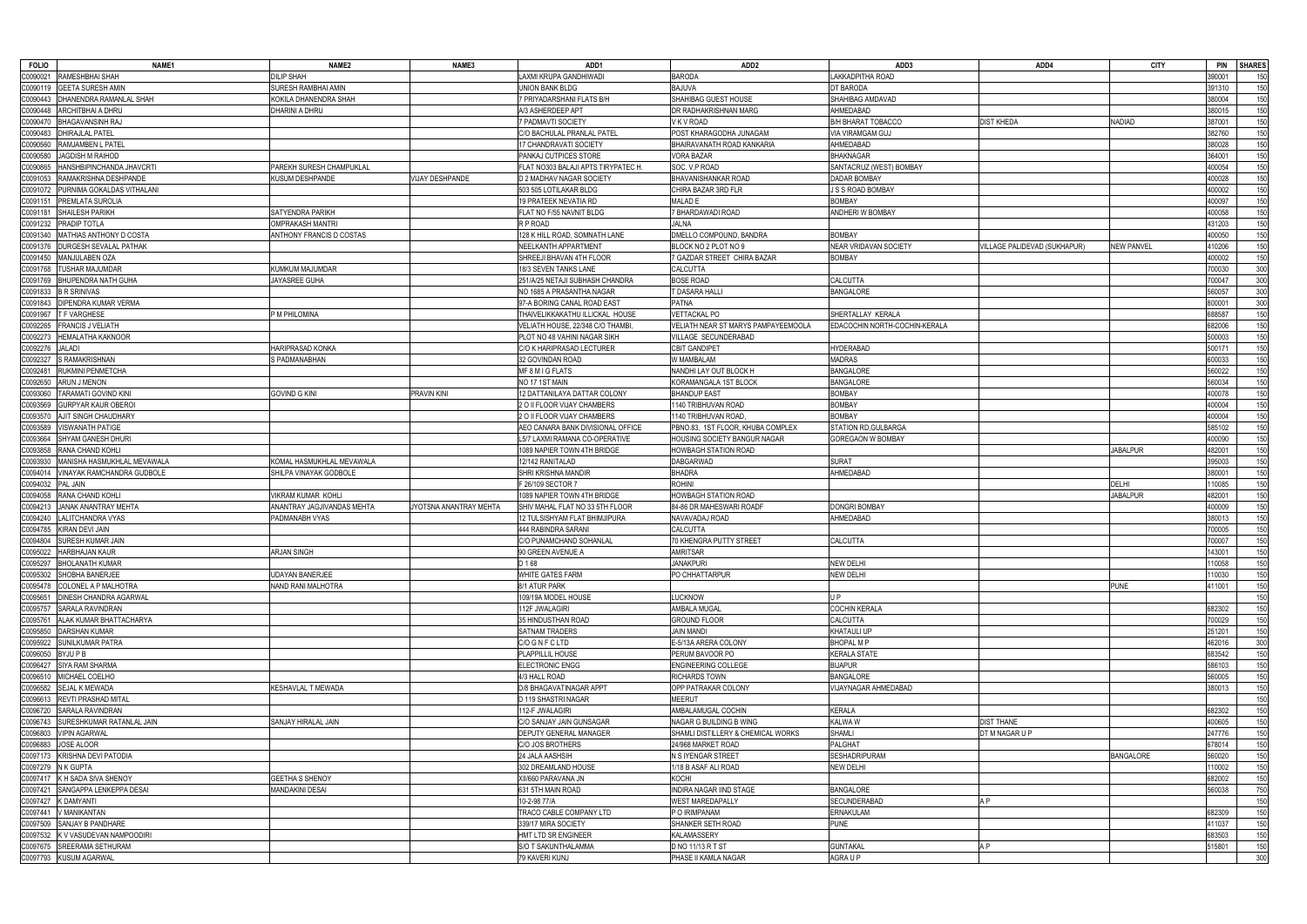| <b>FOLIO</b><br>NAME1                      | NAME <sub>2</sub>             | NAME3                 | ADD1                              | ADD <sub>2</sub>                    | ADD3                        | ADD4          | <b>CITY</b>    | <b>SHARES</b><br><b>PIN</b> |
|--------------------------------------------|-------------------------------|-----------------------|-----------------------------------|-------------------------------------|-----------------------------|---------------|----------------|-----------------------------|
| <b>K VENUGOPAL</b><br>00098003             | SUGANDHI VENUGOPAL            |                       | <b>GAYATHRI</b>                   | 48 SRIVENKATESWARA NAGAR            | VALASARAVAKKAM MADRAS       |               |                | 00087<br>150                |
| SANJEEV SABHARWAL<br>00098032              |                               |                       | H469                              | <b>NEW RAJINDER NAGAR</b>           | <b>NEW DELHI</b>            |               |                | 10060<br>150                |
| DEVENDER REDDY IREDDY<br>00098164          |                               |                       | H NO 3-1-312 VAVILALA PALLY       | <b>KARIMNAGAR</b>                   | ANDHRA PRADESH              |               |                | 300<br>505002               |
| SIVLAL RAMDAS PATEL<br>C0098228            | TRIKAMBHAI S PATEL            |                       | 11 KANCHANBAG SO                  | NEW VADAJ                           | AHMEDABAD                   |               |                | 380013<br>150               |
| 009825<br>SHAILESH PRABHUDAS PAREKH        |                               |                       | D/508 KAMALA NAGAR                | M G ROAD KANDIVLI WEST              | <b>BOMBAY</b>               |               |                | 150<br>400067               |
| 20098259<br>NITIN GORDHANDAS               | PRAMODINI NITINCHANDRA        |                       | 5 SURSAGAR 1ST FLOOR SOUTH RD     | IVPD SCHEME VILE PARLE              | <b>W BOMBAY</b>             |               |                | 150<br>400056               |
| 00098291<br>CH BRAHMESWARA RAO             |                               |                       | RAVICHERALA P O                   | <b>NUZUID MANDAL</b>                | <b>KRISHNA DT A P</b>       |               |                | 150<br>521201               |
|                                            |                               |                       |                                   |                                     |                             |               |                |                             |
| HANSRAJ BAID<br>00098312                   |                               |                       | C/O PRAKASH STORES                | 174 M G ROAD                        | <b>CALCUTTA</b>             |               |                | 150<br>700007               |
| <b>LAXMI SONI</b><br>C0098316              |                               |                       | C/O B L SONI                      | 12 SUKEA ROW                        | CALCUTTA                    |               |                | 700006<br>750               |
| 20098402<br>ILABEN D HIRPARA               |                               |                       | AT & POST CHARKHADI               | VIA GONDAL DIST RAJKOT              | <b>GUJARAT</b>              |               |                | 150<br>360311               |
| PUSHPA DAGA<br>C0098404                    |                               |                       | C/O DAGA COMMERCIAL CO            | 77 / 79 N S ROAD II FLOOR           | CALCUTTA                    |               |                | 1050<br>700001              |
| DAMOR BABUBHAI SALUBHAI<br>00098418        |                               |                       | TELEPHONE EXCHANGE SAVARKUNDLA    | SAVARKUNDLA                         | <b>GUJARAT</b>              |               |                | 150<br>364515               |
| MONICA KANWAR<br>C009851                   | <b>KISHORILAL KANWAR</b>      |                       | 'SATGURU MEHAR                    | 30 ADITYA NAGAR                     | A B ROAD                    | <b>INDORE</b> |                | 150<br>520001               |
| <b>T S NALINI</b><br>00098559              | T S MYTHILI                   |                       | NO 448 38A CROSS                  | 5TH BLOCK JAYANAGAR                 | <b>BANGALORE</b>            |               |                | 150<br>560041               |
| IOGESH KUMAR PRAJAPATI<br>00098600         |                               |                       | C/O GIRIDHAR & CO                 | 12 INDIA EXCHANGE PLACE             | CALCUTTA                    |               |                | 150<br>700001               |
| <b>BABITA KUMARI JAIN</b><br>00098770      |                               |                       | 13/15 ANANTWADI BHULESHWAR        | ROOM NO 31 3RD FLOOR                | <b>BOMBAY</b>               |               |                | 300<br>400002               |
| C009901<br>SHYAMLAL M KHEMKA               |                               |                       | 9A SHRI NIVAS HOUSE               | RANI SATI MARG MALAD EAST           | <b>BOMBAY</b>               |               |                | 150<br>400097               |
| ANAND DEV CHATURVEDI<br>00099257           |                               |                       | H NO 572 BARI GALI CHHATTA BAZAR  | <b>MATHURA</b>                      | U P                         |               |                | 281001<br>150               |
| 00099316<br>RAMAVTAR DUSAD                 |                               |                       | M/S DUSAD TRADING COMPANY         | 73 NEW MANDI POST CHOMU             | <b>DIST JAIPUR RAJ</b>      |               |                | 150<br>303702               |
| A K AGARWAL<br>C0099617                    |                               |                       | 16 JANKPURI BAREILLY              | U P                                 |                             |               |                | 600                         |
| 00099749<br>( V SEKHAR                     |                               |                       | 19 MISSION SCHOOL STREET          | <b>UTTIRAMERUR</b>                  | CHINGLEPET DIST             |               |                | 603406<br>150               |
| <b>VARAYANI MARDA</b><br>00099982          |                               |                       | <b>N MARDA &amp; ASSOCIATES</b>   | AT & PO GANGTOK                     | <b>SIKKIM</b>               |               |                | 150<br>737101               |
| 00100005<br>A S GOVINDE SHARMA             | ANASUYA G SHARMA              |                       | NO 1617 P & T BLOCK               | <b>ADICHUNCHANGIRI RD</b>           | <b>KUVEMPUNAGAR</b>         | <b>MYSORE</b> | KARNATAKA      | 150                         |
| C0100764<br>P MUKUNDA MALLYA               | P LATHA MALLYA                |                       | A 103 OJAS CHS                    | S NO 132/2 PASHAN                   | <b>PUNE</b>                 |               |                | 150<br>111021               |
|                                            |                               |                       |                                   |                                     |                             |               |                |                             |
| A G SHEELA<br>C0100836                     |                               |                       | KATTIL PARAMBIL HOUSE             | MUPPATHADOM PO                      | <b>ALWAYE KERALA</b>        |               |                | 683102<br>150               |
| <b>KALYANASUNDARAVALLI</b><br>C0100899     | R S RAGHAVAN                  |                       | 15/2C CHETLA ROAD                 | <b>B-10 KAMAL KUNJ</b>              | <b>CHETLA</b>               |               | <b>KOLKATA</b> | 300<br>'00027               |
| ROHINI BHORAS<br>C0100970                  |                               |                       | <b>BHORAS BUNGLOW</b>             | KULKARNI COLONY SHARANPUR ROAD      | <b>NASIK</b>                |               |                | 150<br>422002               |
| 00101352<br>EKNATH BALWANT PHALKE          |                               |                       | PHALKE NIKETAN COOP HOUS SOCIETY  | BUILDING NO 119 FLAT NO 4037 TILAK  | CHEMBUR BOMBAY              |               |                | 400089<br>150               |
| SATYAVATI VADHRI<br>C0101375               |                               |                       | C/O V V RAMANA MURTHY             | PURCHASE EXCUTIVE                   | IDPL BALANAGAR HYDERABAD    |               |                | 500037<br>150               |
| 00101378<br>SHANKAR MUKUND PATIL           |                               |                       | 3/47 B D D CHAWL                  | DELSILE ROAD N M JOSHI MARG         | <b>BOMBAY</b>               |               |                | 150<br>100011               |
| SAJJAN KUMAR SHARMA<br>C0101532            | KANJA DEVI SHARMA             |                       | 24/25 RUPCHAND ROY STREET         | <b>CALCUTTA</b>                     |                             |               |                | 150<br>700007               |
| C0101598<br>KAMINI DHIREN SHAH             | VANITA VRAJLAL SHAH           |                       | D/615 ROYAL TOWER                 | ROYAL COMPLEX I C COLONY            | <b>BORIVALI W BOMBAY</b>    |               |                | 150<br>400103               |
| CHINUBHAI AMBALAL SONI<br>C0101887         | LILAVATI CHINUBHAI SONI       |                       | 21 MAHALAXMI SOC OPP T B HOSPITAL | AT PO VIJAPUR DT MEHSANA            | <b>NORTH GUJARAT</b>        |               |                | 150<br>382870               |
| SUDARSHAN MINOCHA<br>C0101923              | <b>JYOTI SHARMA</b>           | <b>DEEPAK MINOCHA</b> | <b>12 MAYUR PANIKH</b>            | 6TH ROAD CHEMBUR BOMBAY             |                             |               |                | 400071<br>150               |
| 00102243<br>GOKAVARAPU SRINIVAS            | CHAKKA LAKSHMANA KUMAR        |                       | Q NO AH-3 P T S                   | JYOTHI NAGAR KARIM NAGAR DISTRICT   | <b>ANDHRA PRADESH</b>       |               |                | 150                         |
| KAMALA SWAMINATHAN<br>C0102294             | S CHANDRASEKAR                |                       | <b>LAKSHMI GANESH</b>             | 6 MRC NAGAR SOUTH BEACH ROAD        | <b>MADRAS</b>               |               |                | 150<br>600028               |
| 0102306<br>PRASHANTH IDGUNJI               |                               |                       | 421 7TH MAIN II STAGE             | MALLESWARAM WEST PO                 | <b>BANGALORE</b>            |               |                | 150<br>560055               |
| C0102428<br><b>GIRIDHAR MISHRA</b>         |                               |                       | <b>B-1 IFFCO TOWNSHIP</b>         | <b>BAREILLY</b>                     |                             |               |                | 243403<br>150               |
| 00102565<br>PRASHANT H SHAH                | HITESH NAGJI SHAH             |                       | 14 RAJ NIKETAN                    | 356 BHANDARKAR ROAD MATUNGA         | <b>BOMBAY</b>               |               |                | 150<br>400019               |
| SARLA A SHAH<br>C0102610                   | PIYUSH A SHAH                 |                       | 9 JITENDRA SOCIETY 1ST FLOOR      | DADABHAI ROAD VILE PARLE E          | <b>BOMBAY</b>               |               |                | 150<br>400056               |
| 00102622<br><b>BONIFILIS F CHAMANY</b>     |                               |                       | 6B/14 TAKSHILA                    | MAHAKALI CAVES ROAD                 | ANDHERI (EAST)              |               | <b>MUMBAI</b>  | 150<br>100093               |
|                                            |                               |                       |                                   |                                     |                             |               |                |                             |
| C0102711<br><b>SHANTY PAULSON</b>          |                               |                       | 26/239 MINI APARTMENTS            | KONTHURUTHY THEVARA                 | <b>COCHIN KERALA</b>        |               |                | 150<br>682013               |
| C0102861 RUPESH KEDARI KANGUTKAR           | KEDARI SOMANA KANGUTKAR       |                       | 431 SOMWAR PETH                   | PUNE                                |                             |               |                | 411011<br>150               |
| C0102893 PUSHPA GUPTA                      |                               |                       | RAJKUMAR KIRANA STORES            | 4-8-663/1 GOWLIGUDA                 | <b>HYDERABAD</b>            |               |                | 300<br>500012               |
| UPPUTURI VENKATA RAO<br>C0102931           |                               |                       | C/O D RAMI REDDY                  | 7-113 SRINAGAR COLONY               | NR DIST POLICE OFFICE       | ONGOLE        | A P            | 300                         |
| C0103041<br><b>SUMAN KHURANA</b>           |                               |                       | A-13 SECTOR-30                    | <b>JAL VAYU VIHAR</b>               | <b>GURGAON</b>              |               |                | 122001<br>150               |
| VASANT GOPAL SHINDE<br>C0103062            | JYOTSNA VASANT SHINDE         | PRADEEP VASANT SHINDE | RADHA FRIENDS COLONY              | <b>SHIVAJI PARK</b>                 | <b>KOLAPUR</b>              |               |                | 116001<br>150               |
| <b>ASHA SHARMA</b><br>00103273             |                               |                       | A/4 SACHIWALYA COLONY             | <b>KANKERBAG</b>                    | PATNA BIHAR                 |               |                | 150<br>300020               |
| N P MATHUR<br>00103306                     |                               |                       | 3938 ROSHAN PURA                  | NAI SARAK AMIR CHAND MARG           | DELHI                       |               |                | 300<br>10006                |
| <b>JACOB MATHEW</b><br>C0103323            |                               |                       | THE KEDATH VP 1/16B               | N P P NAGAR PEROOR KADA             | <b>TRIVANDRUM</b>           |               |                | 150<br>695005               |
| <b>RAVINDER KUMAR JAIN</b><br>00103427     |                               |                       | A 5/79 3RD FLR                    | <b>INDIAN AIRLINES COLONY</b>       | VASANT VIHAR NEW DELHI      |               |                | 110057<br>150               |
| RAJ BALA<br>C0103477                       |                               |                       | M/S BRIJ MOHANLAL HARIKRISHAN     | SARRAFA BAZAR                       | <b>MEERUT CITY</b>          |               |                | 250002<br>150               |
| C0103493<br>RAJENDRA GIRISH PATIL          | <b>GIRISH RAGHUNATH PATIL</b> |                       | 103 PATIL APARTMENTS 1ST FLOOR    | GOPI TANK RD B/H CITY LIGHT CINEMA  | <b>MAHIM BOMBAY</b>         |               |                | 400016<br>150               |
| C0103567<br>NIRMAL KUMAR SHUKLA            |                               |                       | 18/68 PAMKI POWER HOUSE           | <b>PANKI</b>                        | <b>KANPUR</b>               |               |                | 208020<br>150               |
| C0103725<br><b>SUMAN KHURANA</b>           |                               |                       | A-13 SECTOR-30                    | JAL VAYU VIHAR                      | <b>GURGAON</b>              |               |                | 450<br>122001               |
| P SREEKUMAR<br>C0103789                    |                               |                       | PANIKKATTIL HOUSE                 | ANNALLOOR PO VIA CHALAKUDY          | <b>TRICHUR KERALA</b>       |               |                | 680307<br>150               |
| <b>DIPAK DNYANESHWAR PATIL</b><br>C0103800 |                               |                       | B NO 202 VIRAL APARTMENT          | NANA SHANKAR SHETH ROAD             | DOMBIVLI WEST MAHARASHTRA   |               |                | 421202<br>150               |
| PENMETSA SANDHYA RAJU<br>C0103893          |                               |                       | MIDEAST CONSULTANT PVT LTD        | 144 14TH FLOOR ATLANTA              | NARIMAN POINT BOMBAY        |               |                | 600<br>400021               |
| NATHMAL PREMCHANDJI<br>C0103947            | RANJEET KUMAR PREMCHANDJI     |                       | 6 NAMMALWAR STREET I FLOOR        | SOWCARPET                           | <b>MADRAS</b>               |               |                | 300<br>600079               |
| C0104105<br><b>HEMLATA NAHATA</b>          |                               |                       | 402 PARSHWANATH APARTMENT         | BHASALI POL GORIPURA                | <b>SURAT</b>                |               |                | 395001<br>150               |
|                                            |                               |                       |                                   |                                     |                             |               |                |                             |
| <b>ASHOK JAIN</b><br>C0104161              |                               |                       | A32 SHREE KUNJ 3RD FLOOR          | 51 DOBSON ROAD                      | <b>HOWRAI</b>               |               |                | 11101<br>150                |
| MEHROONISA MOTIWALA M<br>C0104405          |                               |                       | 16A HUSGNI BLDG 4TH FLOOR         | ROOM NO 39 VOHRA COLONY M G ROAD    | KANDIVLI W BOMBAY           |               |                | 150<br>400067               |
| DARSHNA PANKANJ PAREKH<br>C0104486         | PANKAJ HIMATLAL PAREKH        |                       | 3 VINOD KUNJ                      | M P VAIDYA MARG TILAK ROAD          | <b>GHAT KOPAR E BOMBAY</b>  |               |                | 400077<br>150               |
| <b>BANARSI DASS</b><br>C0104658            |                               |                       | 427 KHESGIAN                      | <b>POOTADARWAZA</b>                 | KHURJA U P                  |               |                | 203131<br>150               |
| SHIRESH CHAUDHARY<br>C0104668              |                               |                       | <b>EAST HIGH COURT ROAD</b>       | OPP VIDHARBHA CO OP HSG RAMDAS PATH | <b>NAGPUR</b>               |               |                | 440010<br>150               |
| C0104804<br><b>SUKHDEV SINGH BHALLA</b>    |                               |                       | 7 DAYANAND VIHAR                  | <b>VIKAS MARG EXTN</b>              | DELHI                       |               |                | 10092<br>300                |
| C0104976<br>RAJAN K V                      |                               |                       | C/O S YAGNESH & CO                | F/108A I FLOOR PRITHVI TRADE CENTRE | <b>BHARUCH</b>              |               |                | 450<br>392001               |
| PANKAJ LOCHAN PANDEY<br>C0105131           |                               |                       | C/O HARIBANSH PANDEY              | OPP AMARNATH MANDIR                 | KALAMBAGH CHOWK MUZAFFARPUR |               |                | 842001<br>150               |
| S K AGGARWAL<br>0105366                    |                               |                       | 775/20 DLF COLONY                 | <b>ROHTAK</b>                       | <b>HARYANA</b>              |               |                | 124001<br>150               |
| C0105501 PARUCHURI RAJA RAO                |                               |                       | UNION BANK OF INDIA               | VIA SANTHANUTALAPADU                | PRAKASAM DT CHILAKAPADU A P |               |                | 150<br>523225               |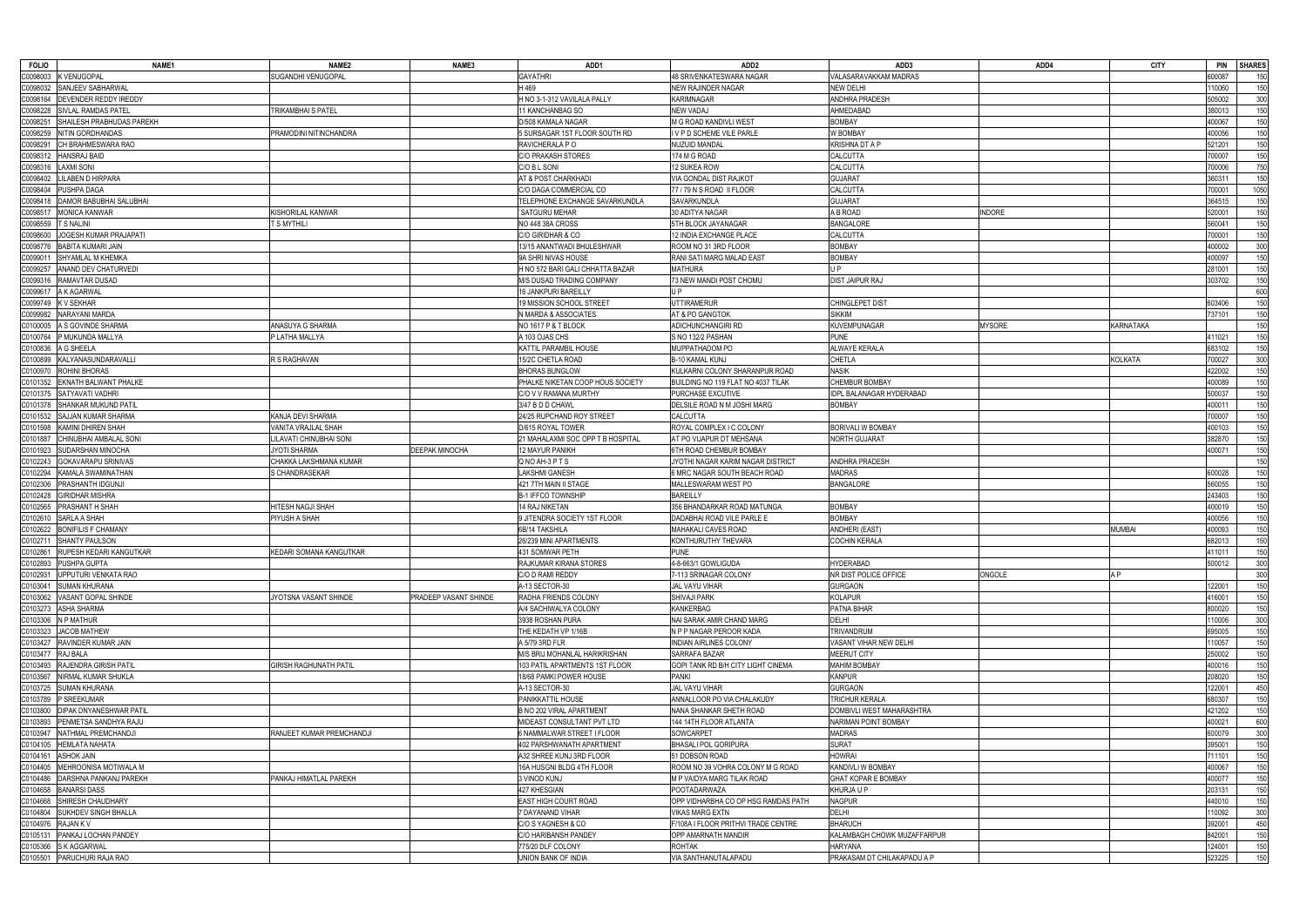| <b>FOLIO</b> | NAME1                           | NAME <sub>2</sub>             | NAME3 | ADD1                                | ADD <sub>2</sub>                    | ADD3                        | ADD4                           | <b>CITY</b>        | <b>PIN</b> | <b>SHARES</b> |
|--------------|---------------------------------|-------------------------------|-------|-------------------------------------|-------------------------------------|-----------------------------|--------------------------------|--------------------|------------|---------------|
| 0105549      | HARERAMA DOGIPARTHI             |                               |       | 5 119 FATEH NAGAR                   | <b>HYDERABAD</b>                    |                             |                                |                    | 500018     | 150           |
| C0105692     | AJAY KUMAR AGARWAL              |                               |       | AJAY CLOTH CENTRE                   | RAILWAY ROAD                        | <b>HAPUR</b>                |                                |                    | 245101     | 150           |
| C0105902     | RAVINDRA BHANDARI               | CHAYA BHANDARI                |       | LONI TEL SHRIRAMPUR                 | DIST AHMEDANAGAR                    |                             |                                |                    | 413736     | 150           |
| C0105994     | P RADHA KRISHNAN                | M S JAYALAKSHMI               |       | TRACO CABLE CO LTD                  | P O IRIMPANAM                       | ERNAKULAM KERALA            |                                |                    | 682309     | 150           |
| C0106013     | NARESHKUMAR RANJITSINH DESAI    |                               |       | NAGARFALIA AT & PO KADOD            | TA BARDOLI DIST SURAT               | <b>GUJARAT</b>              |                                |                    | 394335     | 150           |
| C0106034     | J V THAKKER                     |                               |       | C/O JAYESH P MANEK                  | 16 HARISHCHANDRA PARK               | <b>VIJAYNAGAR RD</b>        | NARANPURA                      | AHMEDABAD          |            | 150           |
| C0106064     | T M PAPHANASUM                  | A R R SELVARETHINAM           |       | 70 AYYANAR KOVIL ST                 | <b>KORANAD</b>                      | MAYILADUTHURAI              |                                |                    | 609002     | 150           |
| C0106115     | U V SURESH                      |                               |       | NO 1 2ND EAST CROSS RD              | <b>GANDHINAGAR</b>                  | <b>VELLORE</b>              |                                |                    | 632006     | 150           |
|              | RAM SHANKAR GUPTA               |                               |       | C/O BADRINARAYAN VIJAY KUMAR        | GURHATTA BISHESHWARGANJ             | VARANASI U P                |                                |                    | 221001     | 150           |
| C0106177     |                                 |                               |       |                                     |                                     |                             |                                |                    |            |               |
| C0106202     | MEGHDOOT JAJOO                  | <b>BALKISAN JAJOO</b>         |       | 4 DHANVANTARI APTS                  | <b>TILAKWADI</b>                    | <b>NASIK</b>                |                                |                    | 422002     | 150           |
| 00106237     | SAJJAN KUMAR AGRAWAL            |                               |       | SAJAN KAPRA PATTI ROAD              | PO DIST SAHARSA                     | <b>BIHAR</b>                |                                |                    | 852201     | 300           |
| C0106316     | <b>DIMPI N WASWANI</b>          | NANDLAL WASWANI               |       | NAGPUR STORES                       | <b>GOLCHA MARG</b>                  | <b>SADAR NAGPUR</b>         |                                |                    | 440001     | 150           |
| C0106634     | CHALLA MAHADEVI                 | M MAHALINGAM                  |       | HIG-1156, 10TH B CROSS              | NEWTOWN,                            | YELAHANKA                   |                                | <b>BANGALORE</b>   | 560064     | 150           |
| C0106710     | <b>MAHENDER KUMAR GULATI</b>    |                               |       | 153/18 GANDHI NAGAR                 | <b>HANSI</b>                        | HISAR                       |                                |                    | 125033     | 150           |
| 00106779     | PUSHPA CHANDRAKANT GHUMARE      | CHANDRAKANT PANDURANG GHUMARE |       | SANTOSH NAGAR TISGAON               | DAIVYOG CO-OP HSG SOCIETY           | <b>B WING 3/20</b>          | POST KATEMANIWALI TALUKA KAYAN | <b>DIST THANE</b>  | 421306     | 450           |
| C0106780     | CHANDRAKANT PANDURANG GHUMARE   | PUSHPA CHANDRAKANT GHUMARE    |       | SANTOSH NAGAR TISGAON               | DAIVYOG CO-OP HSG SOCIETY           | <b>B WING 3/20</b>          | POST KATEMANIWALI TALUKA KAYAN | <b>DIST THANE</b>  | 421306     | 300           |
| C0106793     | RITA V SHAH                     |                               |       | 29 ELLORA PARK SOCIETY              | NARANPURA CHAR RASTA                | AHMEDABAD                   |                                |                    | 380013     | 150           |
| C0106803     | ARVIND SINGH                    |                               |       | FLAT NO.10, TYPE - V                | RAKSHA SAMPADA BHAWAN               | <b>ULAN BATOR</b>           | PALAM ROAD,                    | <b>DELHI CANTT</b> | 110010     | 150           |
| C0106865     | <b>RANJIT SINGH</b>             |                               |       | MAHARAJ SAWANSINGH CHARITABLE HOSPI | <b>BEAS</b>                         | <b>DIST AMRITSAR PUNJAB</b> |                                |                    | 143201     | 300           |
| 20106903     | MANJU SHARMA                    |                               |       | RZI-137A, OM NIVAS                  | <b>NEAR GOEL HARIDWAR</b>           | OLD SOM BAZAR STREET        | MAHAVIR ENCLAVE                | <b>NEW DELHI</b>   | 110045     | 750           |
| C0106927     | SHAHEEL R VORA                  |                               |       | 151/B MAKER TOWERS                  | <b>CUFFE PARADE</b>                 | <b>BOMBAY</b>               |                                |                    | 400005     | 150           |
| 00106983     | BHARTIBEN CHAMPAKLAL SHAH       | CHAMPAKLAL SHAH               |       | <b>BHATWADA</b>                     | NR DENA BANK                        | <b>SIDHPUR</b>              |                                |                    | 384151     | 150           |
| C0107007     | PAWAN PODDAR                    |                               |       | <b>6A SUNITA APARTMENT</b>          | 62A PEDDER ROAD                     | <b>BOMBAY</b>               |                                |                    | 400026     | 1500          |
| C0107056     | <b>LATA DIXIT</b>               |                               |       | W/O.SRI D N DIXIT                   | NO.117/1152 B, M BLOCK              | <b>KAKADEO</b>              | NEAR PRAKASH PUBLIC SCHOOL     | <b>KANPUR</b>      | 208025     | 150           |
| C0107062     | SHARAD SAWARMAL PASARI          |                               |       | SHREE VENKATESH INVESTMENTS         | <b>ABOVE PRAVEEN PHOTOS</b>         | <b>DHULE</b>                |                                |                    | 424001     | 300           |
|              |                                 |                               |       |                                     |                                     |                             |                                |                    |            |               |
| C0107080     | <b>INDER PAL</b>                |                               |       | FLAT NO 382                         | SITE I VIKASPURI                    | <b>NEW DELHI</b>            |                                |                    | 110018     | 150           |
| C0107128     | JOSE THOMAS                     | <b>LINTO JOSE</b>             |       | <b>ELAPPUNKAL HOUSE</b>             | NR ORTHADOX CHURCH                  | CHANGANACHERRY              |                                |                    | 686101     | 150           |
| C0107289     | DEEPAKBHAI GABHARUBHAI SHAH     | SHAH NEETABEN DEEPAKBHAI      |       | 9/105 AKASHGANGA                    | SOLA ROAD NARANPURA                 | AHMEDABAD                   |                                |                    | 380013     | 150           |
| C0107478     | T M PAPHANASUM                  | A R R SELVARETHINAM           |       | 70 AYYANAR KOIL ST                  | KORANAND                            | MAYILADUTHURAI              |                                |                    | 609002     | 150           |
| C0107487     | <b>PRAKASH SANGVILSAR</b>       |                               |       | S B I COLONY NO 4 BLOCK NO 7        | NANDADEEP RANPISE NAGAR             | AKOLA                       |                                |                    | 444005     | 150           |
| C0107612     | SUNDARI SELVARAJ                |                               |       | <b>GANESH KUMAR DENTAL CLINIC</b>   | 7A EDAMAL STREET                    | THENI MADURAI DT            |                                |                    |            | 150           |
| C0107739     | <b>SUDHA BISHT</b>              |                               |       | 2772-A MIG FLAT HSG BOARD COLONY    | SECTOR 3                            | <b>FARIDABAD BALLABGARH</b> |                                |                    | 121004     | 150           |
| 0107852      | SANJAY GUPTA                    |                               |       | C-55 STREET NO-8                    | RAJGARH COLONY                      | DELHI                       |                                |                    | 110031     | 150           |
| 00107897     | SHOBHA D KAMATH                 | K DAMODAR KAMATH              |       | C/O K D KAMATH                      | <b>SYNDICATE BANK</b>               | ANANTHASHAYANA RD           | P B NO 10                      | <b>KARKALA</b>     |            | 150           |
| C0107907     | Y N RAMESH                      | Y N NAGARAJAIAH               |       | YALACHAVADI BETTAMALLI MUTT POST    | KUNIGAL TALUKE                      | TUMKUR DIST                 |                                |                    | 572126     | 150           |
| C0108219     | K VASUDEVAN KARTHA              |                               |       | <b>KOCHUMADOM</b>                   | MOOKKANNOOR                         | <b>KERALA</b>               |                                |                    | 683577     | 150           |
| C0108293     | ZULAIKARI PERUVAD               |                               |       | <b>MAUSAM</b>                       | KUMBLA PO KASARAGOD DT              | <b>KERALA</b>               |                                |                    | 671321     | 150           |
| 0108460      | VARENDRA KUMAR SHARMA           | <b>SARLA SHARMA</b>           |       | C/O HINDUSTHAN TAILORING HOUSE      | 35 BURTALLA ST                      | <b>CALCUTTA</b>             |                                |                    | 700007     | 150           |
| C0108517     | C P USMAN                       |                               |       | <b>ANWAR VILLA</b>                  | TOWN HALL ROAD                      | <b>TELLICHERRY</b>          |                                |                    | 670103     | 150           |
| 00108540     | <b>G RAMESH KAMMATH</b>         |                               |       | <b>HARI KRIPA</b>                   | KURIKAYIL NADAKAVU ROAD             | CHERTHALA KERALA            |                                |                    | 688524     | 150           |
| 0108639      | P KUPPUSWAMY                    |                               |       | 70 III STREET                       | A V M AVENUE VIRUGAMBAKKAM          | MADRAS                      |                                |                    | 600092     |               |
|              |                                 |                               |       |                                     |                                     |                             |                                |                    |            | 150           |
| C0108669     | <b>KAPIL SETHI</b>              |                               |       | B 6/15 MIANWALI NAGAR               | ROHTAK ROAD                         | <b>NEW DELHI</b>            |                                |                    | 110041     | 150           |
|              | C0108797 KISHORE KUMAR MALHOTRA | SURENDER PAL KAPOOR           |       | 126/G/39                            | <b>GOVIND NAGAR</b>                 | <b>KANPUR</b>               |                                |                    |            |               |
|              | C0108883 MEENA D BAGARIA        | <b>DEEPAK N BAGARIA</b>       |       | <b>B-3 SUBASH NAGAR</b>             | <b>DELISLE ROAD</b>                 | <b>BOMBAY</b>               |                                |                    | 400011     | 150           |
|              | C0108884 NIRMALA N BAGARIA      | NATWARLAL D BAGARIA           |       | <b>B-3 SUBASH NAGAR</b>             | <b>DELISLE ROAD</b>                 | <b>BOMBAY</b>               |                                |                    | 400011     | 150           |
| C0108885     | <b>HARSH U BAGARIA</b>          | <b>UMESH D BAGARIA</b>        |       | <b>B-3 SUBASH NAGAR</b>             | <b>DELISLE ROAD</b>                 | <b>BOMBAY</b>               |                                |                    | 400011     | 150           |
|              | C0108935 M SHAKUNTALA           |                               |       | 4-5-143 HUSHMATH GUNJ               | SULTAN BAZAR                        | HYDERABAD A P               |                                |                    | 500195     | 450           |
| C0108991     | SHARDABEN JAGDISHBHAI NAIK      |                               |       | <b>B/3 CITIZEN PARK</b>             | ADARSH NAGAR ATHWA LINES            | <b>SURAT</b>                |                                |                    |            | 300           |
| C0109077     | <b>SAJJAN KUMAR MISHRA</b>      |                               |       | M/S KUSUM PRODUCT LTD               | PO RISHRA                           | DT HOOGHLY W B              |                                |                    | 712248     | 300           |
| C0109158     | <b>SUJIT KUMAR KHOWALA</b>      | KESHER DEO KHOWALA            |       | M/S INDO CHEM AGENCY                | 4 SYNAGOGUE STREET                  | 7TH FLOOR R NO 720 CALCUTTA |                                |                    | 700001     | 300           |
| C0109183     | SHINGALA KETAN DHIRAJLAL        | SHINGALA DHIRAJLAL HANSRAJ    |       | 27 SAD GURU COLONY NEAR COACH HOUSE | <b>BEHIND SWASTIC SOCIETY</b>       | JAMNAGAR                    |                                |                    | 361008     | 150           |
| C0109540     | MAHAVEER GELADA                 |                               |       | 68 G A ROAD                         | <b>MADRAS</b>                       |                             |                                |                    | 600021     | 150           |
| C0109565     | JUMMA J PARANILAM               | <b>BEENA JOY</b>              |       | THE FEDERAL BANK                    | H-362, (SHOPPING COMPLEX)           | SECTOR - 22                 | NOIDA                          |                    | 201301     | 150           |
| C0109593     | USHA KAPOOR                     |                               |       | 8/14 BLOCK NO 1                     | <b>GOVIND NAGAR</b>                 | <b>KANPUR</b>               |                                |                    |            | 150           |
| C0109598     | <b>USHA KAPOOR</b>              |                               |       | 8/14 BLOCK NO 1                     | <b>GOVIND NAGAR</b>                 | <b>KANPUR</b>               |                                |                    |            | 150           |
| C0109695     | SANJEEV GUPTA                   |                               |       | SHINGAR PALACE NR JAIN MANDIR       | <b>JAIN GALI</b>                    | <b>BALLABGARH</b>           |                                |                    | 121004     | 150           |
| C0109895     | T RAJASHREE                     |                               |       | <b>INDIAN OVERSEAS BANK</b>         | REGIONAL OFFICE                     | PB NO 8 RING ROAD           | <b>BENZ CIRCLE</b>             | VIJAYAWADA AP      | 520008     | 150           |
| C0109955     | N SRIDARAN                      |                               |       | 15 KARIKALAMMAYARI LANE             | <b>BAZAAR STREET</b>                | POLLACHI                    |                                |                    |            | 300           |
| C0110028     | VINOD KUMAR GUPTA               |                               |       | C/O ADARSH CLOTH HOUSE              | <b>MAIN BAZAR</b>                   | <b>GURDASPUR PB</b>         |                                |                    | 143521     |               |
|              |                                 |                               |       |                                     |                                     |                             |                                |                    |            | 150           |
| C0110046     | <b>VINEET MEHTA</b>             |                               |       | <b>B-207 SHANTIVAN II</b>           | RAHEJA TOWNSHIP WESTERN EXPRESS HIG | MALAD EAST BOMBAY-97        |                                |                    |            | 300           |
| C0110113     | <b>SOUDAMINI PANI</b>           | <b>UDAY SHANKAR PANI</b>      |       | 1 RUPAL APARTMENTS                  | SAMARTH RAMDAS MARG                 | JUHU SCHEME BOMBAY          |                                |                    | 400049     | 150           |
| C0110157     | P C MATHEW                      |                               |       | PANACKAL HOUSE                      | METHALA PO KURUPPAMPADY VIA         | <b>KERALA</b>               |                                |                    | 683545     | 150           |
| C0110210     | JISHA ABRAHAM                   |                               |       | PUKKUNNEL HOUSE                     | PAREEKKANNI PO KERALA               | KOTHAMANGALAM               |                                |                    | 686693     | 150           |
| C0110299     | <b>DEEPAK KUMAR JAIN</b>        |                               |       | JAIN CEMENT SUPPLYERS               | POWER HOUSE ROAD                    | PHALODI RAJ                 |                                |                    | 342301     | 150           |
| C0110395     | KAILASH KIRIT SHAH              | KIRIT BHUPATRAI SHAH          |       | B-23 MATRU CHHAY CAMA LANE          | 3RD FLOOR                           | CHATKOPAR (WEST)            | MUMBAI                         |                    | 400086     | 600           |
| C0110623     | <b>GOBINDA BASAK</b>            |                               |       | 165 A N S ROAD                      | 4TH FLOOR                           | CALCUTTA                    |                                |                    | 700007     | 150           |
| C0110688     | MEENAKSHI KARUNAKARAN           |                               |       | 22 SMV KOIL ST                      | <b>HIGH ROAD</b>                    | CHENGALPATTU                |                                |                    | 603002     | 150           |
| C0110723     | <b>SATISH MATHUR</b>            | NARAYAN PRASAD MATHUR         |       | H NO 73/33 RAJ BHAWAN               | <b>TOPDARA</b>                      | <b>AJMER</b>                |                                |                    |            | 150           |
| C0110762     | C S VELU                        |                               |       | 2 ARUMUGA CHETTI LANE               | NORTH CAR STREET                    | <b>TIRUCHENGODU</b>         |                                |                    | 637211     | 150           |
|              | C0111069 VAISHALI VIJAY DEODHAR | VIJAY GOVIND DEODHAR          |       | 1204/10 GHOLE RD                    | PUNE-4                              |                             |                                |                    |            | 150           |
|              |                                 |                               |       |                                     |                                     |                             |                                |                    |            |               |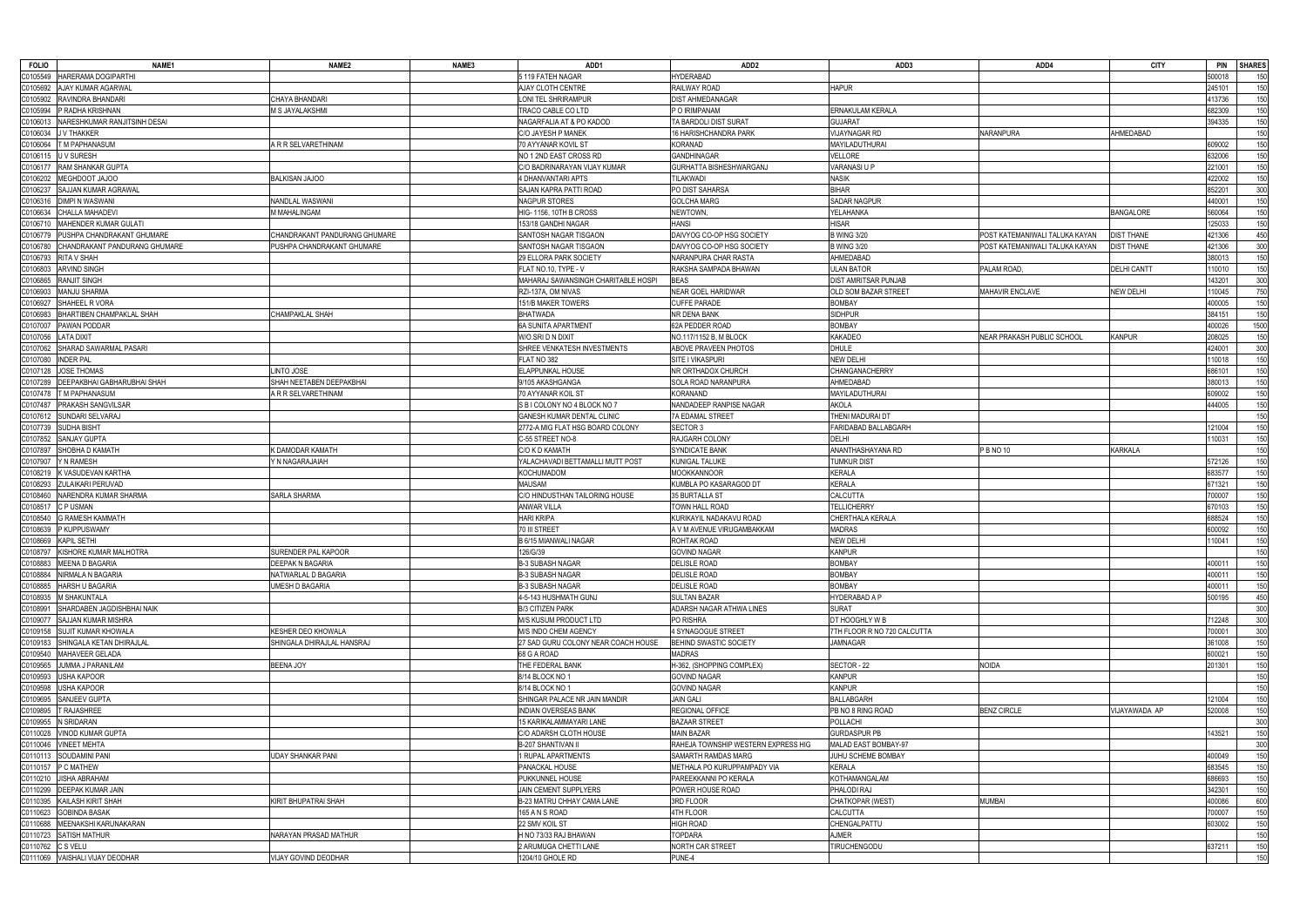| <b>FOLIO</b>        | NAME <sub>1</sub>               | NAME <sub>2</sub>           | NAME3 | ADD1                               | ADD <sub>2</sub>                                                      | ADD3                       | ADD4                 | <b>CITY</b>  | <b>PIN</b> | <b>SHARES</b> |
|---------------------|---------------------------------|-----------------------------|-------|------------------------------------|-----------------------------------------------------------------------|----------------------------|----------------------|--------------|------------|---------------|
|                     | C0111107 RAJ PAL KHANNA         |                             |       | 575 GALI LODHAN KUNCHA PATI RAM    | <b>BAZAR SITA RAM</b>                                                 | DELHI                      |                      |              | 10006      | 150           |
| C0111163            | KAILASH BANGA                   |                             |       | 433 PARMANAND COLONY               | DELHI                                                                 |                            |                      |              | 10009      | 150           |
| C0111239            | SANJAY KUMAR MITTAL             |                             |       | JAMUNA NIWAS                       | <b>KEDER ROAD</b>                                                     | <b>GUWAHATI</b>            |                      |              | 781001     | 150           |
| C0111250            | M THANGAVEL                     |                             |       | 10 ATHI VINAYAGAR KOVIL ST         | <b>KARUR</b>                                                          | <b>TAMIL NADU</b>          |                      |              | 639001     | 150           |
| C0111354            | <b>INEET MEHTA</b>              |                             |       | <b>B-207 SHANTIVAN II</b>          | RAHEJA TOWNSHIP WESTERN EXPRESS HIG                                   | <b>MALAD EAST BOMBAY</b>   |                      |              | 400097     | 150           |
| C0111360            | PRAKASHCHAND AGARWAL            |                             |       | <b>NEAR CIRCUT HOUSE</b>           | <b>MALL ROAD</b>                                                      | MORAR GWALIOR M P          |                      |              |            | 150           |
| C0111440            | JAWAHAR LAL AHUJA               |                             |       | <b>BHAWNA TRADERS</b>              | 8 NEW CLOTH MKT                                                       | UJJAIN M P                 |                      |              | 156006     | 150           |
| C0111492            | <b>PRASHANT JAIN</b>            |                             |       | 4676/21 ANSARI ROAD                | DARYA GANJ                                                            | <b>NEW DELHI</b>           |                      |              | 10002      | 600           |
| C0111811            | SHOBHA K BAHETI                 |                             |       | RAMESH BHAWAN                      | LAKKADGANJ                                                            | <b>AKOLA</b>               |                      |              | 144001     | 600           |
| C0111817            | <b>B DHANABASKARAN</b>          |                             |       | 127 T V K ROAD                     | AMMAPET                                                               | <b>SALEM</b>               |                      |              | 636003     | 150           |
| C0111867            | SANTOSH ARORA                   |                             |       | C-16 NFL COLONY                    | <b>BATHINDA</b>                                                       | <b>PUNJAB</b>              |                      |              | 151003     | 150           |
|                     |                                 |                             |       |                                    |                                                                       |                            |                      |              |            |               |
| C0112062            | RAJIV KUMAR PAHWA               |                             |       | Y 33 LOHA MANDI                    | NARAINA                                                               | <b>NEW DELHI</b>           |                      |              | 110028     | 150           |
| C0112092            | RAJESH SHANTILAL SHAH           |                             |       | 739 CHHIPA POLE                    | KUWAVALO KHANCHO SWAMINARAYAN TEMPA                                   | KALUPUR AHMEDABAD          |                      |              | 380001     | 150           |
| C0112104            | JATINDER AHUJA                  |                             |       | R-7/B-11 RAJ NAGAR                 | GHAZIABAD                                                             |                            |                      |              | 201002     | 150           |
| C0112115            | <b>SUSHMA AHUJA</b>             |                             |       | R-7/B-11 RAJ NAGAR                 | GHAZIABAD                                                             |                            |                      |              | 201002     | 150           |
| C0112187            | P SRIDHARAN                     |                             |       | NO 9 KANDASWAMY ST                 | RAJA ANNAMALAI PURAM                                                  | <b>MADRAS</b>              |                      |              | 600028     | 150           |
| C0112202            | <b>NIVA PAUL</b>                | NANDA GOPAL PAUL            |       | D V C MAYAPUR                      | PO TALBAGICHA HIJLI                                                   | DT MIDNAPUR W B            |                      |              | 721306     | 150           |
| C0112214            | NARESH GUGLANI                  |                             |       | J-134 VISHNU GARDEN                | NEW DELHI                                                             |                            |                      |              | 110018     | 150           |
| C0112218            | DHIRENDRA PRASAD                |                             |       | C/O DR R P SHRIVASTVA              | 67 NIRLA NAGAR DIGHA                                                  | PATNA BIHAR                |                      |              | 800011     | 300           |
| C0112240            | RAMESH CHITKARA                 |                             |       | 50 NEELKANTH                       | <b>GREEN ROAD</b>                                                     | SHAKTI NAGAR ROHTAK        |                      |              | 124001     | 150           |
| C0112285            | <b>ATAL PRAKASH BHARGAVA</b>    |                             |       | ATAL PRAKASH BHARGAVA              | PLOT NO 61 OPP DURLABHJI FARM                                         | <b>JAIPUR</b>              |                      |              | 302019     | 300           |
| C0112326            | TV SYRIAC                       |                             |       | THADATHIL HOUSE CHUNKKAPPARA PO    | CHANGANACHERRY VIA                                                    | <b>KERALA</b>              |                      |              | 686547     | 150           |
| C0112332            | J CHANDRA PAUL                  |                             |       | 49E TRIVANDRUM ROAD                | PALAYAMKOTTAI                                                         | <b>TIRUNELVELI</b>         |                      |              | 627002     | 150           |
| C0112393            | KAVITAVANI SURYANARAYAN REDDY   |                             |       | SHIV GAURAV PLOT NO 16 FLAT NO 6   | SHIV GANGA NAGAR B/H SITARAM GARDEN                                   | SHIV MANDIR RD AMBARNATH E |                      |              | 421501     | 150           |
| C0112430            | C MANI SHANKAR                  |                             |       | 16 AYALUR MUTHIAH ST               | <b>GEORGE TOWN</b>                                                    | MADRAS                     |                      |              | 600001     | 150           |
|                     | C0112474 SHILPA PANCHOLI        |                             |       | 22 NAYA PURA THANDLA               | <b>JHABUA DT</b>                                                      | M P                        |                      |              | 457777     | 150           |
| C0112525            | <b>GAJANAND AGARWALA</b>        |                             |       | C/O BAJRANGLAL GAJANAND            | RAJ HOSPITAL ROAD                                                     | PO JHARIA DHANBAD          |                      |              | 828111     | 150           |
| C0112532            | <b>GHAN SHYAM MOHATA</b>        |                             |       | E-26A MANSAROVER PARK              | G T ROAD SAHADRA                                                      | DELHI-32                   |                      |              |            | 150           |
| C0112539            | N S NAGENDRA                    |                             |       | NO 214 GARADI APARTMENTS           | <b>TATASILKFARM</b>                                                   | <b>BANGALORE</b>           |                      |              | 560004     | 150           |
|                     |                                 |                             |       | F-3/3 VASANT VIHAR                 | <b>NEW DELHI</b>                                                      |                            |                      |              |            | 150           |
| C0112660            | <b>USHA KHANNA</b>              |                             |       |                                    |                                                                       |                            |                      |              |            |               |
| C0112677            | <b>MANJULA</b>                  |                             |       | NO F-98 BINNY MILL ROAD            | COTTONPET CROSS                                                       | <b>BANGALORE</b>           |                      |              | 560053     | 150           |
| C0112678            | <b>SARALA</b>                   |                             |       | NO F-98 BINNY MILL RD              | COTTONPET CROSS                                                       | BANGALORE-53               |                      |              |            | 150           |
| C0112764            | SUBRATA CHAKRABARTY             |                             |       | O/O THE DIRECTOR                   | <b>GENERAL OF POLICE</b>                                              | ASSAM GUWAHATI             |                      |              | 781007     | 150           |
| C0112803            | U NALINI V NAYAK                | U SRINATH NAYAK             |       | C/O U V NAYAK                      | SYNDICATE BANK SUBHAS ROAD                                            | DHARWAD                    |                      |              | 580001     | 150           |
| C0113015            | <b>K NAGALINGAM</b>             |                             |       | 197/107, SREENVICASA IYER LAY OUT  | PERIYAR NAGAR                                                         | PULIAKULAM                 | COIMBATORE           |              | 641045     | 150           |
| C0113061            | M KAMALA                        |                             |       | P B NO 5 SRI KRISHNA NAGAR         | KRISHNA DIST                                                          | A P                        |                      |              | 521101     | 750           |
| C0113073            | ARPANA PANGTEY                  |                             |       | CA/15D MUNIRKA                     | <b>NEW DELHI</b>                                                      |                            |                      |              | 110067     | 150           |
| C0113204            | PAWAN KUMAR AGARWAL             |                             |       | C/O BANSHIDHAR BIHARILAL           | <b>BARA CHOWK</b>                                                     | <b>GIRIDIH</b>             |                      |              | 815301     | 150           |
| C0113215            | SHEEL KUMAR TYAGI               |                             |       | 148 SAKET                          | <b>MEERUT</b>                                                         |                            |                      |              |            | 150           |
| C0113404            | RAJ KUMAR AGARWAL               |                             |       | C/O LALI INDIA INSTRUMENTS CO      | 26 TARA CHAND DUTTA ST                                                | CALCUTTA                   |                      |              | 700073     | 150           |
| C0113476            | THARA M SHENOY                  |                             |       | C/O M MARTHU PAI                   | <b>VIJAY RICE MILI</b>                                                | MANURU D K                 |                      |              | 76221      | 150           |
| C0113550            | <b>MAHESH CHANDRA KHATRI</b>    | <b>OM VATI KHATRI</b>       |       | <b>S/O RAMJI LAL KHATRI</b>        | OPP RAILWAY STATION                                                   | <b>DESHNOK DT BIKANER</b>  |                      |              |            | 150           |
| C0113962 P K GUPTA  |                                 |                             |       | C/O POPULAR AUTO GARAGE            | 122/1 K-6 SAROJINI NAGAR                                              | <b>KANPUR</b>              |                      |              |            |               |
|                     | C0114100 RAMANLAL VRAJLAL PATEL | SHARDABEN RAMANLAL PATEL    |       | <b>GURU KRUPA</b>                  | BHAI CHAKLA POST OFFICE AT PETLAD                                     | VIA ANAND GUJ              |                      |              | 388450     | 150           |
|                     | C0114170 SANJAY KUMAR PATHAK    |                             |       | C/O AJAY GENERAL STORE             | MOH THAKURAN PO BISAULI                                               | DT BUDAUN                  |                      |              | 202520     | 150           |
| C0114267            | <b>LATA SHANGARI</b>            |                             |       | 280 ANANDPURI                      | <b>KANPUR</b>                                                         |                            |                      |              | 208023     | 150           |
| C0114336            | <b>MANOHAR SINGH SHARMA</b>     |                             |       | 197A-1 HARJINDER NAGAR I           | <b>KANPUR</b>                                                         |                            |                      |              | 208007     | 300           |
| C0114389            | <b>VIRENDER KUMAR GUPTA</b>     |                             |       | 466 NIMRI COLONY                   | <b>DELHI</b>                                                          |                            |                      |              | 10052      | 150           |
| C0114390            | <b>VINEET MEHTA</b>             |                             |       | B-207 SHANTIVAN II RAHEJA TOWNSHIP | WESTERN EXPRESS HIGHWAY MALAD EAST                                    | <b>BOMBAY</b>              |                      |              | 400097     | 150           |
| C0114458            | <b>PREM SAGAR TEWARY</b>        | DINESH CHANDRA TEWARY       |       | 58 RATAN SARKAR GARDEN ST          | <b>FIRST FLOOR</b>                                                    | CALCUTTA                   |                      |              | 700007     | 300           |
| C0114488            |                                 |                             |       |                                    | <b>NEW DELHI</b>                                                      |                            |                      |              |            | 150           |
|                     | <b>SUNIL AHUJA</b>              |                             |       | <b>BB 40F JANAKPURI</b>            |                                                                       |                            |                      |              | 10058      |               |
| C0114513            | SUJIT KUMAR KHOWALA             | KESHAR DEO KHOWALA          |       | C/O INDO CHEM AGENCY               | 4 SYNAGOGUE STREET 7TH FL R N 720<br><b>NAGALAPURAM PO &amp; VILL</b> | CALCUTTA                   |                      |              | 700001     | 150           |
| C0114627            | CHEVULA VENKATA RAMUDU          |                             |       | <b>KURUVA</b>                      |                                                                       | KURNOOL TQ & DT A P        |                      |              | 518467     | 300           |
| C0114631            | CHAMPAKLAL MAGANLAL SHAH        | SHANTABEN CHAMPAKLAL SHAH   |       | 17/B PRANAV SOCIETY                | <b>BEHIND DEEP CHAMBER</b>                                            | <b>MANJALPUR</b>           | VADODARA - 11        |              |            | 150           |
| C0114667            | <b>DEBASHIS SAHA</b>            |                             |       | <b>BC-89 SALT LAKE CITY</b>        | <b>CALCUTTA</b>                                                       |                            |                      |              | 700064     | 600           |
| C0114740            | SUNIL KUMAR GOEL                |                             |       | 2A/29 AZAD NAGAR                   | <b>KANPUR</b>                                                         |                            |                      |              | 208002     | 150           |
| C0114791            | AMRIT PAL SINGH                 |                             |       | 6/4 DALIBAG CLY                    | LUCKNOW                                                               |                            |                      |              | 226001     | 150           |
| C0114856            | VALLABHDAS T CHUDASAMA          | HARSHA V CHUDASAMA          |       | 9 KRISHNADHAM APT                  | B/H PUNIT ASHRAM MANI NAGAR                                           | AHMEDABAD                  |                      |              | 380008     | 150           |
| C0114945            | CHANDRA SEKHAR BANERJEE         |                             |       | 6-G ATAL BEHARI BOSE LANE          | CALCUTTA                                                              |                            |                      |              | 700011     | 300           |
| C0115024            | PARESH CHAMPAKLAL SHAH          | JYOTSNABEN CHANDRAKANT SHAH |       | B/103 BIJLI APARTMENT              | DEVCHAND NAGAR ROAD BHAYANDAR WEST                                    | <b>BOMBAY</b>              |                      |              | 401101     | 450           |
| C0115066            | THOMAS GEORGE                   | <b>VARGHESE MATHEW</b>      |       | <b>FINCON</b>                      | 207 CSE BROKERS COMPLEX                                               | KACHERIPADY KOCHI          |                      |              | 682018     | 300           |
| C0115099            | HEMATLAL HIRJI MASHRU           |                             |       | ANIMAL DISPENSARY ST               | NAGNATH GATE                                                          | JAMNAGAR                   |                      |              | 361001     | 150           |
| C0115177            | MRINAL KANTI GHOSH              | <b>KAUSTUV GHOSH</b>        |       | <b>VILL BISHNUPUR</b>              | PO RAJARHAT                                                           | BISHNUPUR DT 24 PGS N      |                      |              | 743510     | 150           |
| C0115233            | <b>GOVARDHAN MADIPALLI</b>      |                             |       | H NO 10 5 47                       | <b>GIRMAJIPET</b>                                                     | WARANGAL A P               |                      |              | 506002     | 150           |
| C0115273 RAJ BHATIA |                                 | KRISHAN KUMARI BHATIA       |       | 18 SANT NAGAR                      | <b>EAST OF KAILASH</b>                                                | NEW DELHI                  |                      |              | 110065     | 150           |
| C0115287            | KANHAIYA LAL LOHIA              |                             |       | <b>RAVI FABRICS</b>                | 52 POCHIN RD                                                          | RAM COMPLEX IST FLR        | <b>DEVENDRAPURAM</b> | <b>SALEM</b> |            | 450           |
| C0115459            | HARSHAVADEN CHHOTALAL DAVE      | RASHMI HARSHAVADEN DAVE     |       | 17B CHUNIBHAI COLONY               | NR FOOT BALL GR                                                       | KANKARIA AHMEDABAD         |                      |              | 380022     | 150           |
| C0115486            | <b>NEELAM AGGARWAL</b>          |                             |       | WZ 16 PUNJAB GARDEN                | EAST PUNJABI BAGH                                                     | <b>NEW DELHI</b>           |                      |              | 10026      | 300           |
| C0115534            | VINAYAK RAMCHANDRA GODBOLE      | SHILPA VINAYAK GODBOLE      |       | SHRI KRISHNA MANDIR BHADRA         | AHMEDABAD                                                             |                            |                      |              | 380001     | 150           |
|                     | C0115570 BHARAMPAL SINGH        |                             |       | 675/2 KRISHNA PURI W               | <b>MUZAFFAR NAGAR</b>                                                 | UP                         |                      |              | 251001     | 150           |
|                     |                                 |                             |       |                                    |                                                                       |                            |                      |              |            |               |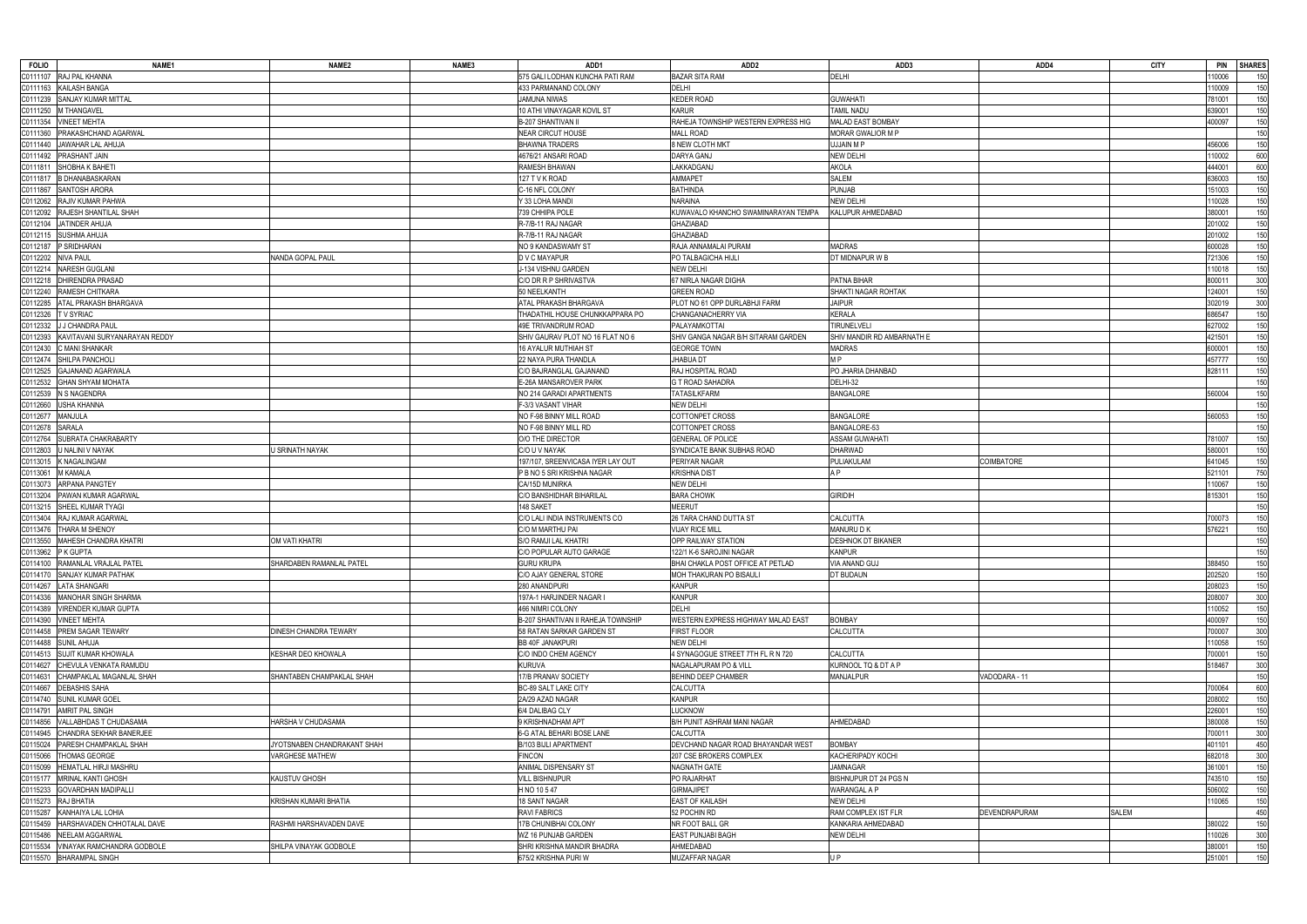| <b>FOLIO</b>       | <b>NAME1</b>                       | NAME <sub>2</sub>               | NAME3               | ADD1                                | ADD <sub>2</sub>             | ADD3                                   | ADD4                  | <b>CITY</b>         | <b>PIN</b> | <b>SHARES</b> |
|--------------------|------------------------------------|---------------------------------|---------------------|-------------------------------------|------------------------------|----------------------------------------|-----------------------|---------------------|------------|---------------|
| C0115610           | SHASHI MADHURI                     | DHAN PRAKASH GUPTA              |                     | MIG 2 NAPIR RD                      | PART II LDA CLY              | THAKURGANJ LUCKNOW                     |                       |                     |            | 300           |
| C0115750           | <b>AIJAZ AHMAD</b>                 |                                 |                     | OPP CIVIL COURT GATE                | 182 CIVIL LINE AZAMGARH      | U P                                    |                       |                     | 276001     | 300           |
| C0116091           | JOHN JACOB THARAYIL                |                                 |                     | MANIPARAMBIL HOUSE                  | Z M RD TRICHUR               | <b>KERALA</b>                          |                       |                     |            | 150           |
| C0116132           | <b>SARASWATHI</b>                  |                                 |                     | 48-A BAZAAR STREET                  | <b>ODUGATHUR</b>             | <b>NAADT</b>                           |                       |                     | 632103     | 150           |
| C0116252           | RAJAGOPALAN                        |                                 |                     | 3 ARANGANATHAN NAGAR 1ST ST         | PAMMAL                       | <b>MADRAS</b>                          |                       |                     | 600075     | 150           |
| C011629            | OM PARKASH GARG                    | <b>BHAGWANDAS GUPTA</b>         |                     | 107A RISHI NAGAR                    | <b>RANIBAGH</b>              | <b>SHAKURBAST</b>                      | <b>DELHI</b>          |                     | 110034     | 150           |
| C0116312           | PRAKASH KASHINATH BHATTAD          | SUBHASH KASHINATH BHATTAD       |                     | 330 MAIN RD                         | <b>OJHAR MIG</b>             | <b>DT NASIK</b>                        |                       |                     | 422206     | 150           |
|                    | <b>B SASIDHARAN</b>                |                                 |                     | SQAE GS LAB CELL HINDUSTAN LATEX LT | <b>PEROORKADA</b>            | TRIVANDRUM                             |                       |                     |            | 150           |
| C0116387           |                                    |                                 |                     |                                     |                              |                                        |                       |                     | 695005     |               |
| C0116529           | SURENDRA RANI KHOSLA               | RITA O KHOSLA                   |                     | KARLEKAR BUILDING                   | <b>LIVE ALI</b>              | SHIVAJI ROAD                           | <b>PANVEL</b>         |                     | 410206     | 150           |
| C0116740           | SUSHIL ARORA                       |                                 |                     | <b>B-34 RAMA PARK</b>               | NR UTTAM NAGAR               | <b>NEW DELHI</b>                       |                       |                     | 110059     | 150           |
| C0116754           | <b>LOKESH ROY</b>                  | APARNA ROY                      | PRANESH CHANDRA ROY | 24A S P MUKHERJE ST                 | PO KONNAGAR W B              | DT HOOGHLY                             |                       |                     | 712235     | 150           |
| C0116906           | V NAYAR                            |                                 |                     | T C 9/1013 ANCHORAGE                | SASTHAMANGALAM               | TRIVANDRUM                             |                       |                     | 695010     | 150           |
| C0117137           | KANTILAL MOHANLAL SHETH            |                                 |                     | C/O SHETH FAZIYA                    | MANGROL DT JUNAGDH           | <b>MANGROL</b>                         |                       |                     | 362225     | 300           |
| C0117325           | M DEVI                             |                                 |                     | 134/6 AJANTHA FLATS                 | ANNANAGAR W                  | <b>MADRAS</b>                          |                       |                     | 600040     | 600           |
| C0117521           | S SENTHIL                          | M DHANASEKARAN                  |                     | 468 JOTHI MILL ST                   | <b>ATTUR</b>                 | <b>SALEM DT</b>                        |                       |                     | 636102     | 150           |
| C0117555           | <b>VISWANATH V</b>                 |                                 |                     | NO 17 AMRUTHA NAGAR                 | TIRUNINRAVUR                 | CHENGAI MGR DT                         |                       |                     | 602024     | 150           |
| C0117815           | R GANESH                           |                                 |                     | NO 12 RAJAGOPALAN ST                | <b>WEST MAMBALAM</b>         | <b>MADRAS</b>                          |                       |                     | 600033     | 150           |
| C0117825           | <b>BABULAL</b>                     | <b>NDIRA DEVI</b>               |                     | KI 3222 GALI NO 4                   | RAGHUWAR PURA NO 2           | <b>GANDHI NAGAR</b>                    | DELHI                 |                     | 110031     | 150           |
| C0117986           | S ANDAL                            |                                 |                     | PLOT NO 15 II MAIN ROAD             | A V M AVENUE                 | VIRUGAMBAKKAM                          | <b>CHENNAI</b>        |                     | 600092     | 300           |
| C0118206           | ABHIJIT MUKUND BAGADE              | <b>MADHAVI MUKUND BAGADE</b>    |                     | 1/A SHREE KALIKA DARSHAN SO         | OPP HOTEL VIP                | OLD AGRA ROAD                          | <b>NASIK</b>          |                     | 422002     | 150           |
| C0118218           | <b>PREMANATHA P KUMDER</b>         |                                 |                     | A 6/4 RAJDOOT COOP HSG SOTY         | NR BEST DEPOT                | <b>GHATKOPARE</b>                      | <b>BOMBAY</b>         |                     | 400075     | 150           |
| C0118357           | ARUN KUNAR                         |                                 |                     | PLOT NO 6 2ND FLOOR                 | <b>SEECO APARTMENTS</b>      | JEPPU BAPPAL KANKANADY PO              | <b>MANGALORE</b>      |                     | 575002     | 150           |
| C0118394           | ANITA BHIMRAO ZODOPE               |                                 |                     | C-6/5/4/2 NEELKAMAL BLDG            | <b>SECTOR 5</b>              | C B D                                  | <b>NEW BOMBAY</b>     |                     | 400614     | 300           |
| C0118398           | <b>LAKSHMI</b>                     |                                 |                     | 5 K SHREE APTS                      | 3RD MAIN RD                  | R A PURAM                              | <b>MADRAS</b>         |                     | 600028     | 150           |
|                    | ATEL JIGNESH NAVINCHANDRA          |                                 |                     | <b>MAREET YARD</b>                  | <b>GOZARIA TA VIJAPUR</b>    | DT MEHSANA                             |                       |                     | 382825     | 150           |
| C0118430           |                                    |                                 |                     |                                     |                              |                                        |                       |                     |            |               |
| C0118696           | SRICHAND H KHANCHANDANI            | ANIL S KHANCHANDANI             |                     | A-7 SHIV SOC                        | THANE E                      |                                        |                       |                     |            | 150           |
| C0118755           | <b>BANKIMCHAND S SHAH</b>          | SUSHILA B SHAH                  |                     | <b>G/2 NEELKANTH APTS</b>           | SAPTRUSHI COLONY             | <b>BARODA</b>                          |                       |                     | 390015     | 150           |
| C0118763           | 'ASHPAL SINGH SHOLANKI             | <b>VEENA SINGH SHOLANKI</b>     |                     | TYPE II 165/42 PARICHHA COLONY      | <b>PARICHHA</b>              | <b>JHANSI</b>                          |                       |                     | 284305     | 150           |
| C0118852           | R SUJATHA                          |                                 |                     | NO 4 9TH CROSS                      | JAI HANUMAN BLDG             | HOSAHALLI                              | VIJAYANAGAR BANGALORE |                     | 560040     | 450           |
| C0118908           | RAJESH CHITKARA                    |                                 |                     | 460/18 RAMA COLONY                  | NEAR SHORI CLOTH MKT         | <b>ROHTAK</b>                          | <b>HARYANA</b>        |                     | 124001     | 150           |
| C0118992           | SANTI RANJAN SAHA                  |                                 |                     | PO PURBA PUTIARY                    | <b>SREE PALLY</b>            | CALCUTTA                               |                       |                     | 700073     | 150           |
| C0119043           | <b>/ANMALA GUPTA</b>               |                                 |                     | C/O LT COL A K GUPTA                | DIRECTOR KOLKATA GPO         |                                        |                       | <b>KOLKATA</b>      | 700001     | 150           |
| C0119048           | AILA GHOSH                         | KRISHNA CHANDRA GHOSH           |                     | C/O KRISHNA CH GHOSH                | M N ROY RD NEAR JUBILEE CLUB | PO RAJPUR VILL BARENDRAPARA            | DT 24 PGS SOUTH       |                     | 743358     | 300           |
| C0119067           | JAYANTIBHAI K PATEL                | ARUNABEN J PATEL                |                     | C/O YAMUNA MEDICAL STORES           | NR RADHAVIHAR HOSPITAI       | <b>MODASA</b>                          | <b>SK</b>             |                     | 383375     | 300           |
| C0119162           | <b>RAMALINGAM</b>                  |                                 |                     | <b>42 CHATRAM ST</b>                | POLLACHI                     |                                        |                       |                     | 642001     | 150           |
| C0119163           | A N LOKESH                         |                                 |                     | 378 TENTH B MAIN RD                 | THIRD BLOCK                  | <b>JAYANAGAR</b>                       | <b>BANGALORE</b>      |                     | 560011     | 150           |
| C0119191           | AKSHETH B DAVE                     | <b>BHANUMATI B DAVE</b>         |                     | 26/A MARUTI LANE                    | <b>IST FLOOR</b>             | <b>BHULESHWAR ROAD</b>                 | <b>BOMBAY</b>         |                     | 400002     | 150           |
| C0119297           | ALLAUDDIN NOORMOHAMED TANDEL       |                                 |                     | C/O PATHAN D R                      | 48/4 GANESH NAGAR            | <b>B/H SUDHIR MENS WEAR</b>            | PUNE MAHARASHTRA      |                     | 411014     | 150           |
| C0119339           | RAJESH KUMAR SINGH                 |                                 |                     | C/O - ANITA RAJ & SONS              | MAIN ROAD,                   | (IN FRONT OF REWA - SIDHI GRAMIN BANK) | AT-PO.- WAIDHAN       | <b>DISTT SIDHI</b>  | 486886     | 150           |
| C0119430           | ANIL JAYAWANT NAWALKAR             | CHANDA ANIL NAWALKAR            |                     | B/23 SHILPA                         | AZAD RD                      | ANDHERI E                              | <b>BOMBAY</b>         |                     | 400069     | 600           |
|                    | <b>UBY MATHEWS</b>                 |                                 |                     | PUTHIYAMADATHIL HOUSE               | <b>VILANGU PO</b>            | VIA EDATHALA ALUVA                     | <b>KERALA STATE</b>   |                     | 683561     |               |
| C0119565           |                                    |                                 |                     |                                     |                              |                                        |                       |                     |            | 450           |
| C0119595           | NASSER IQBAL                       |                                 |                     | A-1 GEMS COURT                      | 14 K N KHAN RD               | <b>MADRAS</b>                          |                       |                     | 600006     | 300           |
|                    | C0119743 BHOLA NATH ROY            | <b>MANJU ROY</b>                |                     | VILL JAGADDAL CHEEPKARKHANA         | PO DAKSHIN JAGADDAL          | DT 24 PARGANAS S                       | W B                   |                     | 743379     |               |
|                    | C0119846 JAGDISH PRASAD KHANDELWAL |                                 |                     | C/O KHANDELWAL TYRES                | AT COLLEGE RD                | PO BARIPADA                            | DT MAYURBHANJ ORISSA  |                     | 757001     | 150           |
| C0119865           | ULKA POWER TECH PVT LTD            |                                 |                     | 1 AJC BOSE ROAD                     | 3RD FLOOR                    | CALCUTTA                               |                       |                     | 700020     | 150           |
| C0119968           | NATHALAL MANSUKHLAL MEHTA          | <b>NATWARLAL NATHALAL MEHTA</b> |                     | AT & PO GABAT                       | TA BAYAD                     | DT S K                                 | <b>GUJARAT</b>        |                     | 383335     | 300           |
| C0119994           | RM UMAIYAL                         |                                 |                     | 12/85 MMDA COLONY                   | <b>MOHAPERU EAST</b>         | <b>MADRAS</b>                          |                       |                     | 600050     | 150           |
| C0120026           | ANIL J NAWALKAR                    |                                 |                     | B/23 SHILPA AZAD RD                 | <b>ANDHERI EAST</b>          | <b>BOMBAY</b>                          |                       |                     | 400069     | 150           |
| C0120053           | SHILLOO VASWANI                    | HARISH VASWANI                  |                     | AC I/130                            | <b>SHALIMARBAGH</b>          | DELHI                                  |                       |                     | 110052     | 150           |
| C0120070           | PRAVEERI BAHETI                    |                                 |                     | CA-92 N M M SOCIETY                 | <b>KALWA</b>                 | <b>THANE</b>                           |                       |                     | 400605     | 150           |
| C0120113           | P MANGALA                          |                                 |                     | C/O PRASATH                         | <b>MANAGER PALM OIL MILL</b> | MAC INDUSTRIES LIMITED                 | AMPAPURAM             | <b>KRISHNA DIST</b> | 521109     | 150           |
| C0120253           | MAHABIR PRASAD TANWAR              |                                 |                     | 2/207 CHIRAG NAGAR                  | NR PODDAR HIGH SCHOOL        | <b>BHAYANDAR W</b>                     |                       |                     | 401101     | 750           |
| C0120292           | SUPARNA DAS                        |                                 |                     | 23-A PRASSANA NASKAR LANE           | PICNIC GARDEN                | CALCUTTA                               |                       |                     | 700039     | 750           |
| C0120417           | SURESH KUMAR MITTAL                |                                 |                     | A-354 SURYA NAGAR                   | DIST GHAZIABAD U P           |                                        |                       |                     | 201011     | 450           |
| C0120418           | SHOBHA MITTAL                      |                                 |                     | A-354 SURYA NAGAR                   | <b>DIST GHAZIABAD U P</b>    |                                        |                       |                     | 201011     | 300           |
| C0120448           | <b>SUSANTA MISRA</b>               |                                 |                     | VILL UTTAR CHATRA                   | PO DAKSHIN CHATRA            | DT NORTH 24 PGS                        | W B                   |                     | 743247     | 150           |
| C0120505           | NEENA SINGH SHOLANKI               | YASH PAL SINGH SHOLANKI         |                     | 165/42 TYPE II P T P P COLONY       | <b>PARICHHA</b>              | <b>JHANSI</b>                          |                       |                     | 284305     | 600           |
| C0120515           | PARUL TRIVEDI                      | <b>JAGDISH TRIVEDI</b>          |                     | 3/A HARISHCHANDRA PARK              | <b>VIJAY NAGAR</b>           | NARANPURA                              |                       | AHMEDABAD           | 380013     | 150           |
|                    |                                    |                                 |                     |                                     |                              |                                        |                       |                     |            |               |
| C0120561           | ADARSH KUMAR                       |                                 |                     | ELIX PSAV VSSC                      | <b>VALIAMALA PO</b>          | <b>TRIVANDRUM</b>                      |                       |                     | 695547     | 150           |
| C0120579           | JYOTI PRAKASH GANDHI               | <b>PRAKASH RATILAL GANDHI</b>   |                     | <b>KAPOL NIWAS</b>                  | <b>IST FLOOR</b>             | R NO 35 GAMDEVI ROAD                   | <b>BOMBAY</b>         |                     | 400007     | 300           |
| C0120587           | DATTATRAY N JAMADAR                |                                 |                     | 20/21 MANALI APTS                   | BALAJINAGAR                  | <b>DHANKAWADI</b>                      | <b>PUNE</b>           |                     | 411043     | 150           |
| C0120642           | <b>KV MATHEW</b>                   |                                 |                     | C/O UT LTD                          | 4TH FLR 14 PRINCEP ST        | CALCUTTA                               |                       |                     | 700072     | 150           |
| C0120755           | MAHADEV SHAREE                     |                                 |                     | <b>VILL GHAGRA</b>                  | PO MAHISHADAL                | <b>DT MIDNAPUR</b>                     | <b>WEST BENGAL</b>    |                     | 721628     | 150           |
| C0120858           | R SAMPATH                          |                                 |                     | 2/4 POSTAL COLONY III ST            | <b>WEST MAMBALAM</b>         | <b>MADRAS</b>                          |                       |                     | 600033     | 150           |
| C0120910           | SANTHANAM V                        |                                 |                     | <b>49 SUBBARAYAN IVTH STREET</b>    | NAMMALWARPET                 | <b>MADRAS</b>                          |                       |                     | 600012     | 450           |
| C0120969           | PIJUSH DUTTA                       |                                 |                     | RAILWAY QRS NO D S 31 A             | PO PANDU                     | <b>REST CAMP</b>                       | <b>GUWAHATI ASSAM</b> |                     | 781012     | 300           |
| C0121028           | JAGDISH PRASAD KHANDELWAL          |                                 |                     | C/O KHANDELWAL TYRES                | AT COLLEGE RD                | PO BARIPADA                            | DT MAYURBANJ ORISSA   |                     | 757001     | 150           |
| C0121059           | SHILPA MANISH GAJJAR               |                                 |                     | 192 BHAVNA TENAMENT                 | NARAYAN NAGAR                | PALDI VASANA                           | AHMEDABAD             |                     | 380007     | 150           |
| C0121060           | <b>GAJJAR MANISH NAVNEETLAL</b>    |                                 |                     | 192 BHAVNA TENAMENT                 | <b>NARAYAN NAGAR</b>         | PALADI VASANA                          | AHMEDABAD             |                     | 380007     | 150           |
| C0121079 BIJI JOHN |                                    | P JOHN                          |                     | SANTOSH BHAVAN                      | MULAVANA PO                  | <b>KUNDARA</b>                         |                       |                     | 691503     | 600           |
|                    |                                    |                                 |                     |                                     |                              |                                        |                       |                     |            |               |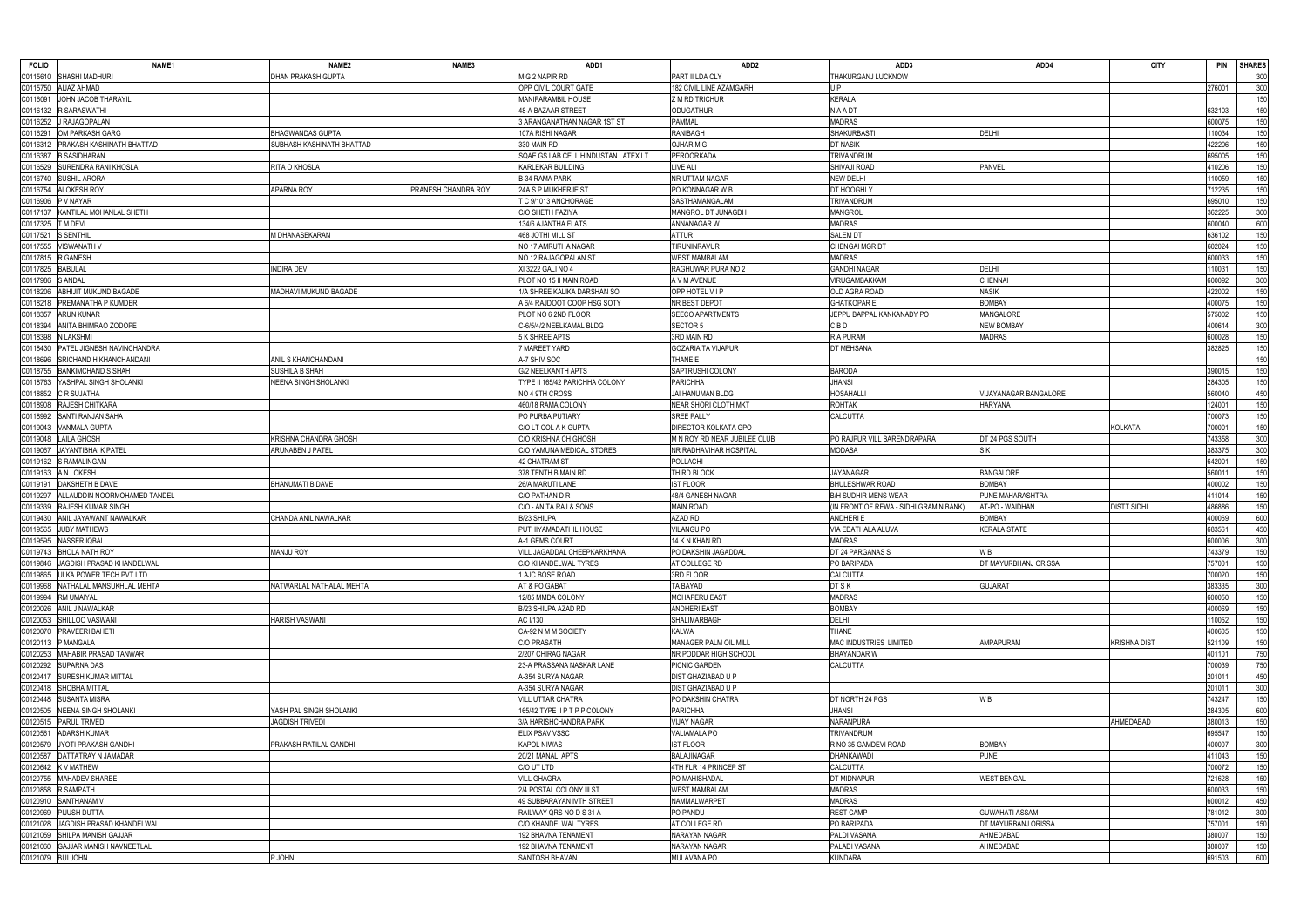| <b>FOLIO</b>         | NAME1                           | NAME <sub>2</sub>       | NAME3            | ADD1                             | ADD <sub>2</sub>              | ADD3                          | ADD4                         | <b>CITY</b>        | <b>PIN</b><br><b>SHARES</b> |
|----------------------|---------------------------------|-------------------------|------------------|----------------------------------|-------------------------------|-------------------------------|------------------------------|--------------------|-----------------------------|
| C0121237             | N SUKUMAR                       |                         |                  | STATE BANK OF SAURASHTRA         | 27 WOODS ROAD MOUNT ROAD      | <b>MADRAS</b>                 |                              |                    | 600002<br>150               |
| C0121238             | L ARUMUGAM                      |                         |                  | <b>STATE BANK OF SAURASHTRA</b>  | 27 WOODS ROAD MOUNT ROAD      | <b>MADRAS</b>                 |                              |                    | 600002<br>300               |
| C0121240             | K SETHURAMAN                    |                         |                  | <b>STATE BANK OF SAURASHTRA</b>  | 27 WOODS ROAD MOUNT ROAD      | <b>MADRAS</b>                 |                              |                    | 150<br>600002               |
| C0121554             | REETA SAXENA                    |                         |                  | C/O H B SAXENA                   | HUSAINI GALI                  | <b>BUDAUN</b>                 | U P                          |                    | 300<br>243601               |
| C0121710             | <b>PREMLATA BANTHIA</b>         |                         |                  | 68 AHILIYA PATH                  | <b>MEHIDPUR</b>               | <b>DIST UJJAIN</b>            | M <sub>P</sub>               |                    | 150<br>156443               |
| C0121743             | <b>GURUDAS ROY</b>              |                         |                  | ICHAPUR SASTRIBEGAN              | PO SANTRAGALHI                | <b>HOWRAH WEST BENGAL</b>     |                              |                    | 450<br>11104                |
| C0121794             | AMAL KUMAR DE                   |                         |                  | C/O TAC CRO 6TH FLR              | 4 INDIA EXCHANGE PALCE        | CALCUTTA                      |                              |                    | 700001<br>150               |
| C0121964             | <b>K SURESH</b>                 |                         |                  | 11 VANIL ARASUST UPSTAIRS        | <b>MEHTA NAGAR</b>            | <b>MADRAS</b>                 |                              |                    | 900<br>600029               |
| C0122054             | <b>K SURESH</b>                 |                         |                  | 11 VANIL ARASU ST UPSTAIRS       | <b>MEHTA NAGAR</b>            | <b>MADRAS</b>                 |                              |                    | 600029<br>300               |
| C0122244             | <b>DEEPAK RAI</b>               | <b>ALIT KUMAR</b>       |                  | A 9 KIRTI NAGAR                  | N DELHI                       |                               |                              |                    | 300<br>110015               |
| C0122263             | <b>RAGINI KUMARI</b>            |                         |                  | C/O SRI MAHABIR PD LAL           | 11 CHITRA GUPTA PURI          | PO ANISABAD                   | <b>PATNA</b>                 |                    | 150<br>800002               |
| C0122410             | ARVIND KUMAR BARANWAL           |                         |                  | C/O VED PRAKASH BARANWAL         | PANDEY HATA GORAKHPUR         |                               |                              |                    | 600<br>273005               |
| C0122731             | <b>RAJESH TOLANI</b>            | <b>GHANSHYAM TOLANI</b> |                  | 71 AAKASH DARSHAN                | VAKOLA SANTACRUZ EAST         | <b>MUMBAI</b>                 |                              |                    | 150<br>400055               |
| C0123005             | NIRMLA VISHNANI                 | KASHI VISHNANI          |                  | H NO B-19-B JHULELAL COLONY      | AJAY NAGAR                    | <b>AJMER</b>                  |                              |                    | 300<br>305001               |
| C0123008             | THE VYSYA BANK LIMITED          |                         |                  | PERSONAL FINANCIAL SERVICES DIVN | 100 EDEN PARK (I FLOOR)       | 20 VITTAL MALLAYA ROAD        | <b>BANGALORE</b>             |                    | 150<br>560001               |
| C0123127             | <b>VIMAL JAIN</b>               |                         |                  | C/O ASHOK FRAME CENTRE           | KRISHNA PRANAMI MANDIR        | <b>MOTIPARA</b>               | DURG (MP)                    |                    | 491001<br>150               |
| C0123130             | SANJAY KUMAR SRIVASTAVA         |                         |                  | B-103 BRIJ VIHAR                 | <b>DISTT GHAZIABAD</b>        | (U P)                         |                              |                    | 201011<br>150               |
|                      | REENA VARGHESE                  |                         |                  | <b>VENDRAPPILLIL HOUSE</b>       |                               | <b>TRIPUNITHURA</b>           |                              |                    | 682301                      |
| C0123315<br>C0123374 | PRASANKUMAR C SHAH              |                         |                  | 110 AUDIAPPA NAICKEN STREET      | COCHIN PALACE PO<br>CHENNAI   |                               |                              |                    | 150                         |
|                      |                                 |                         |                  |                                  |                               |                               |                              |                    | 900<br>600079               |
| C0123410             | PRASANKUMAR C SHAH              | CHANDRAKANT K SHAH      |                  | 110 AUDIAPPA NAICKEN STREET      | CHENNAI                       |                               |                              |                    | 600079<br>300               |
| C0123531             | ASHOK KUMAR M PRAJAPATI         |                         |                  | C/O 9-10 SHAKTI NAGAR SOCIETY    | <b>NEAR S T COLONY</b>        | <b>BECHARPURA TA-PALANPUR</b> | DIST B K N G                 |                    | 385001<br>150               |
| C0123598             | SHYAM SUNDER KHEMKA             |                         |                  | 162 ANAND PURI                   | <b>KANPUR</b>                 |                               |                              |                    | 2700<br>208023              |
| C0123719             | <b>HARIPRIYA S</b>              |                         |                  | NO 11 AK BLOCK SHANTHI COLONY    | <b>11TH MAIN ROAD</b>         | ANNA NAGAR                    | CHENNAI                      |                    | 150<br>600040               |
| C0123944             | RAJIV PANDYA                    | VARSHA PANDYA           |                  | 702 ROSE BLOSSOM                 | YOGI HILLS BAL RAJESHWAR ROAD | MULUND (WEST)                 | <b>MUMBAI</b>                |                    | 600<br>400080               |
| C0123971             | <b>MANISH AGARWAL</b>           |                         |                  | <b>BANSAL TYRE HOUSE</b>         | 249 STATION ROAD              | <b>GORAKHPUR</b>              | (UP)                         |                    | 273009<br>150               |
| C0124037             | POONAM MANDHYANI                |                         |                  | SEEMA APARTMENT                  | FLAT NO 304 3RD FLOOR         | NEAR LAXMI NAGAR              | D T STATION ROAD ULHAS NAGAR |                    | 150<br>421003               |
| C0124589             | <b>KRISHNAMURTHY V</b>          |                         |                  | 33 VEDAGIRI STREET               | <b>CHINTADRIPET</b>           | CHENNAI                       |                              |                    | 600002<br>150               |
| C0124750             | GOZMAO D                        |                         |                  | <b>PLOT 3855</b>                 | R-65 ANNANAGAR                | CHENNAI                       |                              |                    | 150<br>600040               |
| C0125371             | NIRMALA DEVI P                  |                         |                  | 1 SRIRAM COLONY                  | TAMBARAM SANATORIUM           | CHENNAI                       |                              |                    | 150<br>600047               |
| C0128713             | <b>BHUPENDER SINGH DADWAL</b>   | PRATIMA DADWAL          |                  | <b>CHAIRMAN ETRC</b>             | 526, SENA BHAWAN              | ARMY HEADQUARTERS             | <b>NEW DELHI</b>             |                    | 150<br>10011                |
| C0130351             | <b>BHARADI S BHATT</b>          | MONA S BHATT            |                  | 56 BRAHMAM MIBA MANDAL           | SODEH ELLISHRIDRA             |                               |                              | AHMEDABED          | 150<br>380006               |
| C0130760             | LAXMAN PANARA                   |                         |                  | <b>NIRMAL</b>                    | 105 TULSIDAS APARTMENTS       | 826-B                         | DASTUR MEHER ROAD            | <b>PUNE</b>        | 150<br>11001                |
| C0131475             | <b>RAJIB DAS</b>                |                         |                  | C/O JOYDEB KR DAS                | <b>VILL &amp; PO JALESWAR</b> | DIST 24 PARGANAS (W)          |                              |                    | 300<br>'43249               |
| C0132376             | RAHUL MITRO                     | <b>SHARBARI MITRO</b>   |                  | 2 B NABAKAILASH                  | 55/4 BALLY GUNJ               | <b>CIRCULAR ROAD</b>          |                              | <b>KOLKATA</b>     | 700019<br>300               |
| C0132864             | RAVI KANT ANCHALIA              | SAROJ ANCHALIA          | KANCHAN ANCHALIA | 56 F F SARITA VIHAR              | <b>VIKASH MARY EXTR</b>       |                               |                              | <b>DELHI</b>       | 150                         |
| C0133506             | EBENEZER C                      |                         |                  | H 10D TNHB HIG FLATS             | 70 FEET ROAD                  | T NAGAR                       |                              | <b>CHENNAI</b>     | 300<br>600017               |
| C0133845             | DPS DEVELOPMENT PVT LTD         |                         |                  | JPADHYAYA NIWAS                  | 41 BIREN ROY ROAD             | EAST BEHALA                   |                              | <b>KOLKATA</b>     | 300<br>700008               |
| C0134244             | PARTHASARATHI GHOSH             |                         |                  | 29 KAMARPARA LANE                | P O BARA NAGAR                |                               |                              | <b>KOLKATA</b>     | 150<br>700036               |
| C0134615             | WASAN M M                       |                         |                  | Z 16 II ND FLOOR                 | <b>HAUZ KHAS</b>              |                               |                              | <b>NEW DELH</b>    | 150<br>10016                |
| C0134677             | /ASUDEV K AGRAWAL               | SAROJBEN V AGRAWAL      |                  | 2 PATHEY SOCIETY NR              | <b>CIRCUIT HOUSE</b>          | <b>SHAHIBAG</b>               |                              | AHMEDABAD          | 1200<br>380004              |
| C0136888             | ZAHID NAMAKWALA                 |                         |                  | 75/77 BABULLA TANK ROAD          | C BLOCK IST FLOOR             | FLAT NO 7                     |                              | SHERIAR BAUG       | 150<br>400009               |
| C0138258             | <b>BALAKUMARAN K</b>            |                         |                  | SREE VIHAR                       | KAVU STREET                   | SEKHARIPURAM                  | PALAKKAD                     | <b>KERALA</b>      | 150<br>678010               |
|                      | C0138329 VIJAYALAKSHMI V        |                         |                  | B-2 SHREYAS APARTMENTS           | OLD NO 12 NEW NO 5            | <b>BALAKRISHNAN STREE</b>     | <b>MYLAPORE</b>              | <b>CHENNAI</b>     | 600004<br>150               |
|                      | C0138417 GOPALA KRISHNAN R      |                         |                  | 52 GURUNATHAN ST                 |                               |                               |                              |                    |                             |
|                      | C0139121 DEEP KAUR              |                         |                  |                                  |                               |                               |                              |                    |                             |
|                      |                                 |                         |                  |                                  |                               |                               |                              | <b>KARUR</b>       | 639002<br>150               |
|                      |                                 |                         |                  | BLOCK H 1 135 AND 136            | 2ND FLOOR SECTOR 16           | <b>ROHANI</b>                 |                              | <b>DELHI</b>       | 150                         |
|                      | C0139533 ELANJIKAL VINAI CYRIAC |                         |                  | C/O MRS RACHEL PHILIP            | NO 5 NAINA TERRACE            | 159 RICHMOND ROAD             |                              | <b>BANGALORE</b>   | 150<br>560025               |
| C0140649             | C0139716 SHASHI PRAKASH CHANDRA |                         |                  | F 25 PRESS ENCLAVE               | <b>SAKET</b>                  |                               |                              | <b>NEW DELHI</b>   | 150<br>10017                |
|                      | C0140426 GOPALAKRISHNAN S       |                         |                  | PLOT NO.15 A, 1/181 F,           | ANNAI SARADHA CITY            | VAYALOOR MAIN ROAD            | SOMARASAMPETTAI              | <b>TRICHY</b>      | 320102<br>50                |
|                      | <b>ILA BAVARIA</b>              |                         |                  | ANDHERI MANISH GARDEN            | GO OP HOUSING SOC LTD         | PLOT NO 2-3-4 FLAT B-401      | MANISH NAGAR FOUR BUNGLOWS   | <b>ANDHERIW</b>    | 150<br>400058               |
| C0140872             | PHALGUNI BANDYOPADHYAY          |                         |                  | FLAT 3-2 BUILDING E-4            | CIDCO COLONY                  | SECTOR - 18 NEW PANVEL        | DT RAIGAD                    | <b>MAHARASHTRA</b> | 110206<br>150               |
| C0140897             | <b>AMIT JAIN</b>                |                         |                  | NO 80 THIRUPALLI STREET          | SOWCARPET                     |                               |                              | <b>CHENNAI</b>     | 600079                      |
| C0140899             | <b>BASANT VCHHABRAJ GANG</b>    |                         |                  | NO 80 THIRUPALLI STREET          | <b>IST FLOOR</b>              | SOWCARPET                     |                              | <b>CHENNAI</b>     | 600079                      |
| C0140900             | MAHAVIR CHAND AND SONS          |                         |                  | NO 80 THIRUPALLI STREET          | <b>IST FLOOR BACKSIDE</b>     | SOWCARPET                     |                              | <b>CHENNAI</b>     | 600079                      |
| C0140901             | RATAN LAL LODHA                 |                         |                  | NO 80 THIRUPALLI STREET          | SOWCARPET                     |                               |                              | <b>CHENNAI</b>     | 600079                      |
| C0140902             | <b>SUNITA DEVI</b>              |                         |                  | NO 80 THIRUPALLI STREET          | <b>IST FLOOR</b>              | SOWCARPET                     |                              | <b>CHENNAI</b>     | 600079                      |
| C0140903             | <b>UCCHAB RAJ GANG</b>          |                         |                  | NO 80 THIRUPALLI STREET          | <b>IST FLOOR</b>              | SOWCARPET                     |                              | <b>CHENNAI</b>     | 600079                      |
| C0140905             | <b>BASANT KANWAR</b>            |                         |                  | NO 80 THIRUPALLI STREET          | SOWCARPET                     |                               |                              | <b>CHENNAI</b>     | 600079                      |
| C0140906             | R MAHAVIR CHAND JAIN AND SONS   |                         |                  | NO 80 THIRUPALLI STREET          | SOWCARPET                     |                               |                              | <b>CHENNAI</b>     | 600079                      |
| C0140958             | AMIT JAIN UCHHABRAJ             |                         |                  | NO 80 THIRUPALLI STREET          | SOWCARPET                     |                               |                              | <b>CHENNAI</b>     | 600079                      |
| C0140959             | BASANT UCHHAB RAJ GANG KANWAR   |                         |                  | NO 80 THIRUPALLI STREET          | SOWCARPET                     |                               |                              | <b>CHENNAI</b>     | 600079                      |
| C0140960             | SUNITA DEVI                     |                         |                  | NO 80 THIRUPALLI STREET          | SOWCARPET                     |                               |                              | <b>CHENNAI</b>     | 600079                      |
| C0140987             | <b>AMIT JAIN</b>                |                         |                  | NO 80 THIRUPATHI STREET          |                               |                               |                              | <b>CHENNAI</b>     | 600079                      |
| C0140990             | RATAN LAL LODHA                 |                         |                  | <b>80 THIRUPALLI STREET</b>      | SOWCARPET                     |                               |                              | <b>CHENNAI</b>     | 600079                      |
| C0140991             | SAWAN KUMAR JAIN M              |                         |                  | NO 80 THIRUPALLI STREET          |                               |                               |                              | <b>CHENNAI</b>     | 600079                      |
| C0140993             | <b>BASANT KANWAR</b>            |                         |                  | C/O M SAWAN KUMAR JAIN           | NO 80 THIRUPALLI STREET       |                               |                              | <b>CHENNAI</b>     | 600079                      |
| C0140994             | UCCHABRAJ GARG                  |                         |                  | C/O M SAWAN KUMAR JAIN           | NO 80 THIRUPALLI STREET       |                               |                              | <b>CHENNAI</b>     | 600029                      |
| C0140995             | SHRIPAL PALECHA                 |                         |                  | NO 80 THIRUPALLI STREET          |                               |                               |                              | <b>CHENNAI</b>     | 600079                      |
| C0141070             | R MAHAVIR CHAND AND SONS        |                         |                  | <b>FINANCIER</b>                 | 80 THIRUPALLI ST              | <b>IST FLOOR</b>              | SOWCARPET                    | <b>CHENNAI</b>     | 600079                      |
|                      | Y0000281 JAYANTHI J V           | MR R NARAYANA MURTHY    |                  | 25 RAMA MURTHY COLONY            | T V K NAGAR MADRAS            |                               |                              |                    | 600082<br>150               |